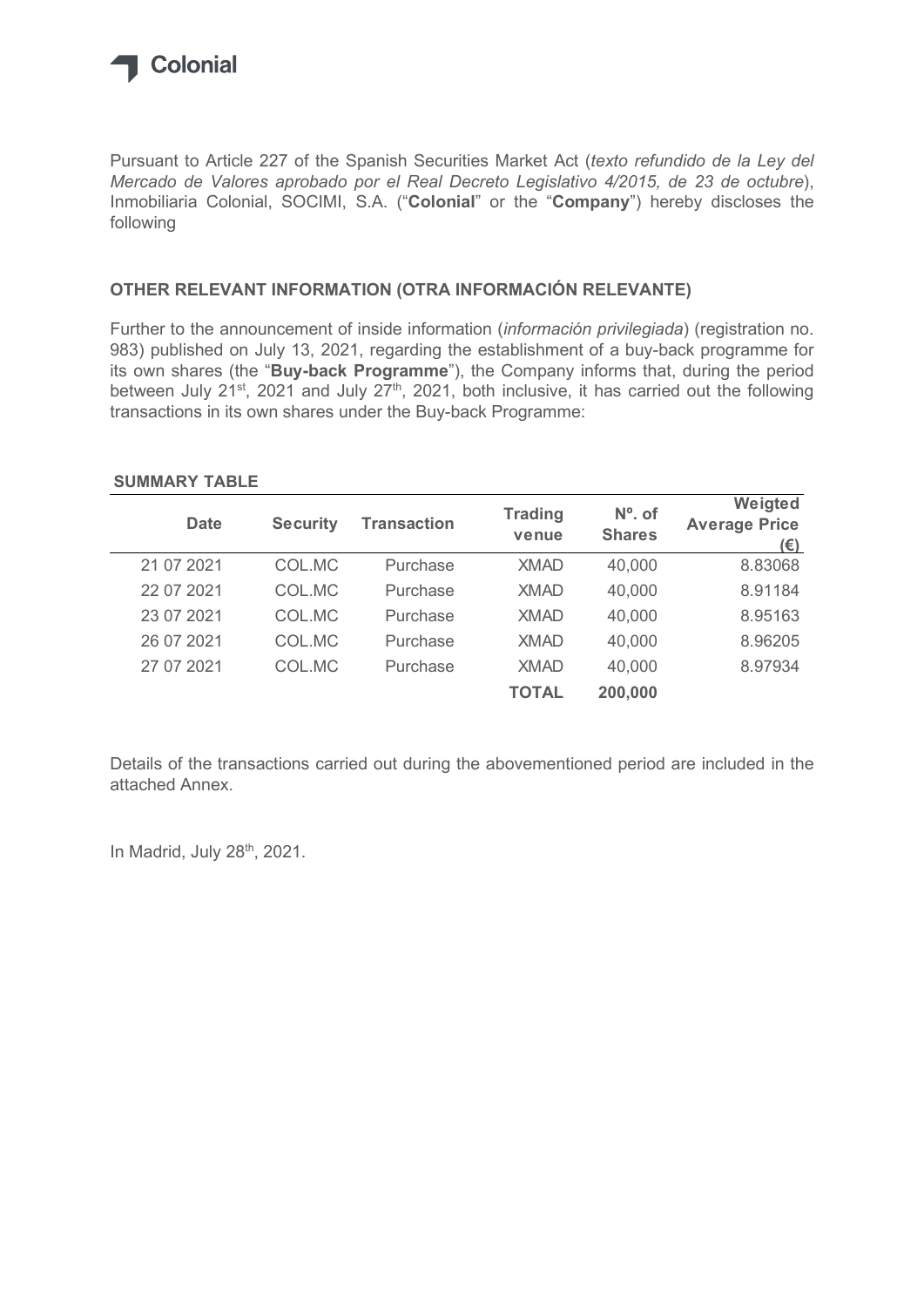## ANNEX

| $N^{\circ}$ . of<br><b>Trading</b><br><b>Security</b><br><b>Transaction</b><br>Intermediary<br>Date<br>Price $(\epsilon)$<br><b>Shares</b><br>venue<br>Banco Sabadell, S.A.<br>COL.MC<br><b>XMAD</b><br>8.785<br>Purchase<br>654<br>21 07 2021<br>COL.MC<br><b>XMAD</b><br>450<br>8.72<br>Banco Sabadell, S.A.<br>Purchase<br>COL.MC<br><b>XMAD</b><br>854<br>Banco Sabadell, S.A.<br>21 07 2021<br>Purchase<br>8.72<br>COL.MC<br><b>XMAD</b><br>277<br>21 07 2021<br>Purchase<br>8.755<br>Banco Sabadell, S.A.<br>21 07 2021<br>COL.MC<br><b>XMAD</b><br>252<br>8.765<br>Banco Sabadell, S.A.<br>Purchase<br>21 07 2021<br>COL.MC<br><b>XMAD</b><br>10<br>8.775<br>Banco Sabadell, S.A.<br>Purchase<br>21 07 2021<br>COL.MC<br><b>XMAD</b><br>8.73<br>Purchase<br>254<br>Banco Sabadell, S.A.<br>COL.MC<br><b>XMAD</b><br>Banco Sabadell, S.A.<br>21 07 2021<br>Purchase<br>549<br>8.765<br>21 07 2021<br>COL.MC<br><b>XMAD</b><br>288<br>Banco Sabadell, S.A.<br>Purchase<br>8.745<br>21 07 2021<br>COL.MC<br>Purchase<br><b>XMAD</b><br>361<br>8.84<br>Banco Sabadell, S.A.<br>COL.MC<br><b>XMAD</b><br>85<br>21 07 2021<br>Purchase<br>8.845<br>Banco Sabadell, S.A.<br>21 07 2021<br>COL.MC<br><b>XMAD</b><br>261<br>8.83<br>Banco Sabadell, S.A.<br>Purchase<br>COL.MC<br><b>XMAD</b><br>277<br>8.8<br>Banco Sabadell, S.A.<br>21 07 2021<br>Purchase<br>8.785<br>21 07 2021<br>COL.MC<br>XMAD<br>459<br>Purchase<br>21 07 2021<br>COL.MC<br><b>XMAD</b><br>57<br>8.805<br>Banco Sabadell, S.A.<br>Purchase<br>8.805<br>21 07 2021<br>COL.MC<br>Purchase<br><b>XMAD</b><br>363<br>COL.MC<br><b>XMAD</b><br>84<br>8.845<br>21 07 2021<br>Purchase<br>COL.MC<br><b>XMAD</b><br>8.845<br>21 07 2021<br>Purchase<br>159<br>COL.MC<br>Purchase<br><b>XMAD</b><br>84<br>8.845<br>21 07 2021<br>COL.MC<br>8.83<br>21 07 2021<br>Purchase<br><b>XMAD</b><br>133<br><b>XMAD</b><br>405<br>8.855<br>21 07 2021<br>COL.MC<br>Purchase<br><b>XMAD</b><br>297<br>8.835<br>Banco Sabadell, S.A.<br>21 07 2021<br>COL.MC<br>Purchase<br>COL.MC<br><b>XMAD</b><br>8.81<br>21 07 2021<br>Purchase<br>461<br>21 07 2021<br>COL.MC<br>Purchase<br><b>XMAD</b><br>395<br>8.82<br><b>XMAD</b><br>8.815<br>21 07 2021<br>COL.MC<br>Purchase<br>690<br>21 07 2021<br>COL.MC<br>Purchase<br><b>XMAD</b><br>70<br>8.815<br>245<br>8.815<br>21 07 2021<br>COL.MC<br>Purchase<br><b>XMAD</b><br>COL.MC<br><b>XMAD</b><br>9<br>8.825<br>Banco Sabadell, S.A.<br>21 07 2021<br>Purchase<br>21 07 2021<br>COL.MC<br>Purchase<br><b>XMAD</b><br>260<br>8.8<br>COL.MC<br><b>XMAD</b><br>22<br>$8.8\,$<br>21 07 2021<br>Purchase<br>COL.MC<br>Purchase<br><b>XMAD</b><br>195<br>8.775<br>21 07 2021<br>COL.MC<br><b>XMAD</b><br>566<br>8.775<br>21 07 2021<br>Purchase<br><b>XMAD</b><br>228<br>8.775<br>21 07 2021<br>COL.MC<br>Purchase<br><b>XMAD</b><br>26<br>8.79<br>Banco Sabadell, S.A.<br>21 07 2021<br>COL.MC<br>Purchase<br>COL.MC<br><b>XMAD</b><br>207<br>8.78<br>21 07 2021<br>Purchase<br>COL.MC<br>Purchase<br><b>XMAD</b><br>8.78<br>21 07 2021<br>196<br>21 07 2021<br>COL.MC<br>Purchase<br><b>XMAD</b><br>284<br>8.78<br>333<br>COL.MC<br>Purchase<br><b>XMAD</b><br>8.79<br>34<br>8.795<br>21 07 2021<br>COL.MC<br>Purchase<br><b>XMAD</b><br><b>XMAD</b><br>45<br>8.77<br>COL.MC<br>Purchase<br><b>XMAD</b><br>70<br>8.795<br>COL.MC<br>Purchase<br>Purchase<br><b>XMAD</b><br>8.795<br>COL.MC<br>194<br>289<br>COL.MC<br>Purchase<br><b>XMAD</b><br>8.79<br><b>XMAD</b><br>326<br>8.8<br>COL.MC<br>Purchase<br><b>XMAD</b><br>254<br>21 07 2021<br>COL.MC<br>Purchase<br>8.79 |            |  | <b>ANNEX</b> |  |  |
|--------------------------------------------------------------------------------------------------------------------------------------------------------------------------------------------------------------------------------------------------------------------------------------------------------------------------------------------------------------------------------------------------------------------------------------------------------------------------------------------------------------------------------------------------------------------------------------------------------------------------------------------------------------------------------------------------------------------------------------------------------------------------------------------------------------------------------------------------------------------------------------------------------------------------------------------------------------------------------------------------------------------------------------------------------------------------------------------------------------------------------------------------------------------------------------------------------------------------------------------------------------------------------------------------------------------------------------------------------------------------------------------------------------------------------------------------------------------------------------------------------------------------------------------------------------------------------------------------------------------------------------------------------------------------------------------------------------------------------------------------------------------------------------------------------------------------------------------------------------------------------------------------------------------------------------------------------------------------------------------------------------------------------------------------------------------------------------------------------------------------------------------------------------------------------------------------------------------------------------------------------------------------------------------------------------------------------------------------------------------------------------------------------------------------------------------------------------------------------------------------------------------------------------------------------------------------------------------------------------------------------------------------------------------------------------------------------------------------------------------------------------------------------------------------------------------------------------------------------------------------------------------------------------------------------------------------------------------------------------------------------------------------------------------------------------------------------------------------------------------------------------------------------------------------------------------------------------------------------------------------------------------------------------------------------------------------------------------------------------------------------------------------------------------------------------------------------------------------------------------------------------------------------------------------------------------------|------------|--|--------------|--|--|
| Banco Sabadell, S.A.<br>Banco Sabadell, S.A.<br>Banco Sabadell, S.A.<br>Banco Sabadell, S.A.<br>Banco Sabadell, S.A.<br>Banco Sabadell, S.A.<br>Banco Sabadell, S.A.<br>Banco Sabadell, S.A.<br>Banco Sabadell, S.A.<br>Banco Sabadell, S.A.<br>Banco Sabadell, S.A.<br>Banco Sabadell, S.A.<br>Banco Sabadell, S.A.<br>Banco Sabadell, S.A.<br>Banco Sabadell, S.A.<br>Banco Sabadell, S.A.<br>Banco Sabadell, S.A.<br>Banco Sabadell, S.A.<br>Banco Sabadell, S.A.<br>Banco Sabadell, S.A.<br>Banco Sabadell, S.A.<br>Banco Sabadell, S.A.<br>Banco Sabadell, S.A.<br>Banco Sabadell, S.A.<br>Banco Sabadell, S.A.<br>Banco Sabadell, S.A.<br>Banco Sabadell, S.A.<br>Banco Sabadell, S.A.                                                                                                                                                                                                                                                                                                                                                                                                                                                                                                                                                                                                                                                                                                                                                                                                                                                                                                                                                                                                                                                                                                                                                                                                                                                                                                                                                                                                                                                                                                                                                                                                                                                                                                                                                                                                                                                                                                                                                                                                                                                                                                                                                                                                                                                                                                                                                                                                                                                                                                                                                                                                                                                                                                                                                                                                                                                                             |            |  |              |  |  |
|                                                                                                                                                                                                                                                                                                                                                                                                                                                                                                                                                                                                                                                                                                                                                                                                                                                                                                                                                                                                                                                                                                                                                                                                                                                                                                                                                                                                                                                                                                                                                                                                                                                                                                                                                                                                                                                                                                                                                                                                                                                                                                                                                                                                                                                                                                                                                                                                                                                                                                                                                                                                                                                                                                                                                                                                                                                                                                                                                                                                                                                                                                                                                                                                                                                                                                                                                                                                                                                                                                                                                                          | 21 07 2021 |  |              |  |  |
|                                                                                                                                                                                                                                                                                                                                                                                                                                                                                                                                                                                                                                                                                                                                                                                                                                                                                                                                                                                                                                                                                                                                                                                                                                                                                                                                                                                                                                                                                                                                                                                                                                                                                                                                                                                                                                                                                                                                                                                                                                                                                                                                                                                                                                                                                                                                                                                                                                                                                                                                                                                                                                                                                                                                                                                                                                                                                                                                                                                                                                                                                                                                                                                                                                                                                                                                                                                                                                                                                                                                                                          |            |  |              |  |  |
|                                                                                                                                                                                                                                                                                                                                                                                                                                                                                                                                                                                                                                                                                                                                                                                                                                                                                                                                                                                                                                                                                                                                                                                                                                                                                                                                                                                                                                                                                                                                                                                                                                                                                                                                                                                                                                                                                                                                                                                                                                                                                                                                                                                                                                                                                                                                                                                                                                                                                                                                                                                                                                                                                                                                                                                                                                                                                                                                                                                                                                                                                                                                                                                                                                                                                                                                                                                                                                                                                                                                                                          |            |  |              |  |  |
|                                                                                                                                                                                                                                                                                                                                                                                                                                                                                                                                                                                                                                                                                                                                                                                                                                                                                                                                                                                                                                                                                                                                                                                                                                                                                                                                                                                                                                                                                                                                                                                                                                                                                                                                                                                                                                                                                                                                                                                                                                                                                                                                                                                                                                                                                                                                                                                                                                                                                                                                                                                                                                                                                                                                                                                                                                                                                                                                                                                                                                                                                                                                                                                                                                                                                                                                                                                                                                                                                                                                                                          |            |  |              |  |  |
|                                                                                                                                                                                                                                                                                                                                                                                                                                                                                                                                                                                                                                                                                                                                                                                                                                                                                                                                                                                                                                                                                                                                                                                                                                                                                                                                                                                                                                                                                                                                                                                                                                                                                                                                                                                                                                                                                                                                                                                                                                                                                                                                                                                                                                                                                                                                                                                                                                                                                                                                                                                                                                                                                                                                                                                                                                                                                                                                                                                                                                                                                                                                                                                                                                                                                                                                                                                                                                                                                                                                                                          |            |  |              |  |  |
|                                                                                                                                                                                                                                                                                                                                                                                                                                                                                                                                                                                                                                                                                                                                                                                                                                                                                                                                                                                                                                                                                                                                                                                                                                                                                                                                                                                                                                                                                                                                                                                                                                                                                                                                                                                                                                                                                                                                                                                                                                                                                                                                                                                                                                                                                                                                                                                                                                                                                                                                                                                                                                                                                                                                                                                                                                                                                                                                                                                                                                                                                                                                                                                                                                                                                                                                                                                                                                                                                                                                                                          |            |  |              |  |  |
|                                                                                                                                                                                                                                                                                                                                                                                                                                                                                                                                                                                                                                                                                                                                                                                                                                                                                                                                                                                                                                                                                                                                                                                                                                                                                                                                                                                                                                                                                                                                                                                                                                                                                                                                                                                                                                                                                                                                                                                                                                                                                                                                                                                                                                                                                                                                                                                                                                                                                                                                                                                                                                                                                                                                                                                                                                                                                                                                                                                                                                                                                                                                                                                                                                                                                                                                                                                                                                                                                                                                                                          |            |  |              |  |  |
|                                                                                                                                                                                                                                                                                                                                                                                                                                                                                                                                                                                                                                                                                                                                                                                                                                                                                                                                                                                                                                                                                                                                                                                                                                                                                                                                                                                                                                                                                                                                                                                                                                                                                                                                                                                                                                                                                                                                                                                                                                                                                                                                                                                                                                                                                                                                                                                                                                                                                                                                                                                                                                                                                                                                                                                                                                                                                                                                                                                                                                                                                                                                                                                                                                                                                                                                                                                                                                                                                                                                                                          |            |  |              |  |  |
|                                                                                                                                                                                                                                                                                                                                                                                                                                                                                                                                                                                                                                                                                                                                                                                                                                                                                                                                                                                                                                                                                                                                                                                                                                                                                                                                                                                                                                                                                                                                                                                                                                                                                                                                                                                                                                                                                                                                                                                                                                                                                                                                                                                                                                                                                                                                                                                                                                                                                                                                                                                                                                                                                                                                                                                                                                                                                                                                                                                                                                                                                                                                                                                                                                                                                                                                                                                                                                                                                                                                                                          |            |  |              |  |  |
|                                                                                                                                                                                                                                                                                                                                                                                                                                                                                                                                                                                                                                                                                                                                                                                                                                                                                                                                                                                                                                                                                                                                                                                                                                                                                                                                                                                                                                                                                                                                                                                                                                                                                                                                                                                                                                                                                                                                                                                                                                                                                                                                                                                                                                                                                                                                                                                                                                                                                                                                                                                                                                                                                                                                                                                                                                                                                                                                                                                                                                                                                                                                                                                                                                                                                                                                                                                                                                                                                                                                                                          |            |  |              |  |  |
|                                                                                                                                                                                                                                                                                                                                                                                                                                                                                                                                                                                                                                                                                                                                                                                                                                                                                                                                                                                                                                                                                                                                                                                                                                                                                                                                                                                                                                                                                                                                                                                                                                                                                                                                                                                                                                                                                                                                                                                                                                                                                                                                                                                                                                                                                                                                                                                                                                                                                                                                                                                                                                                                                                                                                                                                                                                                                                                                                                                                                                                                                                                                                                                                                                                                                                                                                                                                                                                                                                                                                                          |            |  |              |  |  |
|                                                                                                                                                                                                                                                                                                                                                                                                                                                                                                                                                                                                                                                                                                                                                                                                                                                                                                                                                                                                                                                                                                                                                                                                                                                                                                                                                                                                                                                                                                                                                                                                                                                                                                                                                                                                                                                                                                                                                                                                                                                                                                                                                                                                                                                                                                                                                                                                                                                                                                                                                                                                                                                                                                                                                                                                                                                                                                                                                                                                                                                                                                                                                                                                                                                                                                                                                                                                                                                                                                                                                                          |            |  |              |  |  |
|                                                                                                                                                                                                                                                                                                                                                                                                                                                                                                                                                                                                                                                                                                                                                                                                                                                                                                                                                                                                                                                                                                                                                                                                                                                                                                                                                                                                                                                                                                                                                                                                                                                                                                                                                                                                                                                                                                                                                                                                                                                                                                                                                                                                                                                                                                                                                                                                                                                                                                                                                                                                                                                                                                                                                                                                                                                                                                                                                                                                                                                                                                                                                                                                                                                                                                                                                                                                                                                                                                                                                                          |            |  |              |  |  |
|                                                                                                                                                                                                                                                                                                                                                                                                                                                                                                                                                                                                                                                                                                                                                                                                                                                                                                                                                                                                                                                                                                                                                                                                                                                                                                                                                                                                                                                                                                                                                                                                                                                                                                                                                                                                                                                                                                                                                                                                                                                                                                                                                                                                                                                                                                                                                                                                                                                                                                                                                                                                                                                                                                                                                                                                                                                                                                                                                                                                                                                                                                                                                                                                                                                                                                                                                                                                                                                                                                                                                                          |            |  |              |  |  |
|                                                                                                                                                                                                                                                                                                                                                                                                                                                                                                                                                                                                                                                                                                                                                                                                                                                                                                                                                                                                                                                                                                                                                                                                                                                                                                                                                                                                                                                                                                                                                                                                                                                                                                                                                                                                                                                                                                                                                                                                                                                                                                                                                                                                                                                                                                                                                                                                                                                                                                                                                                                                                                                                                                                                                                                                                                                                                                                                                                                                                                                                                                                                                                                                                                                                                                                                                                                                                                                                                                                                                                          |            |  |              |  |  |
|                                                                                                                                                                                                                                                                                                                                                                                                                                                                                                                                                                                                                                                                                                                                                                                                                                                                                                                                                                                                                                                                                                                                                                                                                                                                                                                                                                                                                                                                                                                                                                                                                                                                                                                                                                                                                                                                                                                                                                                                                                                                                                                                                                                                                                                                                                                                                                                                                                                                                                                                                                                                                                                                                                                                                                                                                                                                                                                                                                                                                                                                                                                                                                                                                                                                                                                                                                                                                                                                                                                                                                          |            |  |              |  |  |
|                                                                                                                                                                                                                                                                                                                                                                                                                                                                                                                                                                                                                                                                                                                                                                                                                                                                                                                                                                                                                                                                                                                                                                                                                                                                                                                                                                                                                                                                                                                                                                                                                                                                                                                                                                                                                                                                                                                                                                                                                                                                                                                                                                                                                                                                                                                                                                                                                                                                                                                                                                                                                                                                                                                                                                                                                                                                                                                                                                                                                                                                                                                                                                                                                                                                                                                                                                                                                                                                                                                                                                          |            |  |              |  |  |
|                                                                                                                                                                                                                                                                                                                                                                                                                                                                                                                                                                                                                                                                                                                                                                                                                                                                                                                                                                                                                                                                                                                                                                                                                                                                                                                                                                                                                                                                                                                                                                                                                                                                                                                                                                                                                                                                                                                                                                                                                                                                                                                                                                                                                                                                                                                                                                                                                                                                                                                                                                                                                                                                                                                                                                                                                                                                                                                                                                                                                                                                                                                                                                                                                                                                                                                                                                                                                                                                                                                                                                          |            |  |              |  |  |
|                                                                                                                                                                                                                                                                                                                                                                                                                                                                                                                                                                                                                                                                                                                                                                                                                                                                                                                                                                                                                                                                                                                                                                                                                                                                                                                                                                                                                                                                                                                                                                                                                                                                                                                                                                                                                                                                                                                                                                                                                                                                                                                                                                                                                                                                                                                                                                                                                                                                                                                                                                                                                                                                                                                                                                                                                                                                                                                                                                                                                                                                                                                                                                                                                                                                                                                                                                                                                                                                                                                                                                          |            |  |              |  |  |
|                                                                                                                                                                                                                                                                                                                                                                                                                                                                                                                                                                                                                                                                                                                                                                                                                                                                                                                                                                                                                                                                                                                                                                                                                                                                                                                                                                                                                                                                                                                                                                                                                                                                                                                                                                                                                                                                                                                                                                                                                                                                                                                                                                                                                                                                                                                                                                                                                                                                                                                                                                                                                                                                                                                                                                                                                                                                                                                                                                                                                                                                                                                                                                                                                                                                                                                                                                                                                                                                                                                                                                          |            |  |              |  |  |
|                                                                                                                                                                                                                                                                                                                                                                                                                                                                                                                                                                                                                                                                                                                                                                                                                                                                                                                                                                                                                                                                                                                                                                                                                                                                                                                                                                                                                                                                                                                                                                                                                                                                                                                                                                                                                                                                                                                                                                                                                                                                                                                                                                                                                                                                                                                                                                                                                                                                                                                                                                                                                                                                                                                                                                                                                                                                                                                                                                                                                                                                                                                                                                                                                                                                                                                                                                                                                                                                                                                                                                          |            |  |              |  |  |
|                                                                                                                                                                                                                                                                                                                                                                                                                                                                                                                                                                                                                                                                                                                                                                                                                                                                                                                                                                                                                                                                                                                                                                                                                                                                                                                                                                                                                                                                                                                                                                                                                                                                                                                                                                                                                                                                                                                                                                                                                                                                                                                                                                                                                                                                                                                                                                                                                                                                                                                                                                                                                                                                                                                                                                                                                                                                                                                                                                                                                                                                                                                                                                                                                                                                                                                                                                                                                                                                                                                                                                          |            |  |              |  |  |
|                                                                                                                                                                                                                                                                                                                                                                                                                                                                                                                                                                                                                                                                                                                                                                                                                                                                                                                                                                                                                                                                                                                                                                                                                                                                                                                                                                                                                                                                                                                                                                                                                                                                                                                                                                                                                                                                                                                                                                                                                                                                                                                                                                                                                                                                                                                                                                                                                                                                                                                                                                                                                                                                                                                                                                                                                                                                                                                                                                                                                                                                                                                                                                                                                                                                                                                                                                                                                                                                                                                                                                          |            |  |              |  |  |
|                                                                                                                                                                                                                                                                                                                                                                                                                                                                                                                                                                                                                                                                                                                                                                                                                                                                                                                                                                                                                                                                                                                                                                                                                                                                                                                                                                                                                                                                                                                                                                                                                                                                                                                                                                                                                                                                                                                                                                                                                                                                                                                                                                                                                                                                                                                                                                                                                                                                                                                                                                                                                                                                                                                                                                                                                                                                                                                                                                                                                                                                                                                                                                                                                                                                                                                                                                                                                                                                                                                                                                          |            |  |              |  |  |
|                                                                                                                                                                                                                                                                                                                                                                                                                                                                                                                                                                                                                                                                                                                                                                                                                                                                                                                                                                                                                                                                                                                                                                                                                                                                                                                                                                                                                                                                                                                                                                                                                                                                                                                                                                                                                                                                                                                                                                                                                                                                                                                                                                                                                                                                                                                                                                                                                                                                                                                                                                                                                                                                                                                                                                                                                                                                                                                                                                                                                                                                                                                                                                                                                                                                                                                                                                                                                                                                                                                                                                          |            |  |              |  |  |
|                                                                                                                                                                                                                                                                                                                                                                                                                                                                                                                                                                                                                                                                                                                                                                                                                                                                                                                                                                                                                                                                                                                                                                                                                                                                                                                                                                                                                                                                                                                                                                                                                                                                                                                                                                                                                                                                                                                                                                                                                                                                                                                                                                                                                                                                                                                                                                                                                                                                                                                                                                                                                                                                                                                                                                                                                                                                                                                                                                                                                                                                                                                                                                                                                                                                                                                                                                                                                                                                                                                                                                          |            |  |              |  |  |
|                                                                                                                                                                                                                                                                                                                                                                                                                                                                                                                                                                                                                                                                                                                                                                                                                                                                                                                                                                                                                                                                                                                                                                                                                                                                                                                                                                                                                                                                                                                                                                                                                                                                                                                                                                                                                                                                                                                                                                                                                                                                                                                                                                                                                                                                                                                                                                                                                                                                                                                                                                                                                                                                                                                                                                                                                                                                                                                                                                                                                                                                                                                                                                                                                                                                                                                                                                                                                                                                                                                                                                          |            |  |              |  |  |
|                                                                                                                                                                                                                                                                                                                                                                                                                                                                                                                                                                                                                                                                                                                                                                                                                                                                                                                                                                                                                                                                                                                                                                                                                                                                                                                                                                                                                                                                                                                                                                                                                                                                                                                                                                                                                                                                                                                                                                                                                                                                                                                                                                                                                                                                                                                                                                                                                                                                                                                                                                                                                                                                                                                                                                                                                                                                                                                                                                                                                                                                                                                                                                                                                                                                                                                                                                                                                                                                                                                                                                          |            |  |              |  |  |
|                                                                                                                                                                                                                                                                                                                                                                                                                                                                                                                                                                                                                                                                                                                                                                                                                                                                                                                                                                                                                                                                                                                                                                                                                                                                                                                                                                                                                                                                                                                                                                                                                                                                                                                                                                                                                                                                                                                                                                                                                                                                                                                                                                                                                                                                                                                                                                                                                                                                                                                                                                                                                                                                                                                                                                                                                                                                                                                                                                                                                                                                                                                                                                                                                                                                                                                                                                                                                                                                                                                                                                          |            |  |              |  |  |
|                                                                                                                                                                                                                                                                                                                                                                                                                                                                                                                                                                                                                                                                                                                                                                                                                                                                                                                                                                                                                                                                                                                                                                                                                                                                                                                                                                                                                                                                                                                                                                                                                                                                                                                                                                                                                                                                                                                                                                                                                                                                                                                                                                                                                                                                                                                                                                                                                                                                                                                                                                                                                                                                                                                                                                                                                                                                                                                                                                                                                                                                                                                                                                                                                                                                                                                                                                                                                                                                                                                                                                          |            |  |              |  |  |
|                                                                                                                                                                                                                                                                                                                                                                                                                                                                                                                                                                                                                                                                                                                                                                                                                                                                                                                                                                                                                                                                                                                                                                                                                                                                                                                                                                                                                                                                                                                                                                                                                                                                                                                                                                                                                                                                                                                                                                                                                                                                                                                                                                                                                                                                                                                                                                                                                                                                                                                                                                                                                                                                                                                                                                                                                                                                                                                                                                                                                                                                                                                                                                                                                                                                                                                                                                                                                                                                                                                                                                          |            |  |              |  |  |
|                                                                                                                                                                                                                                                                                                                                                                                                                                                                                                                                                                                                                                                                                                                                                                                                                                                                                                                                                                                                                                                                                                                                                                                                                                                                                                                                                                                                                                                                                                                                                                                                                                                                                                                                                                                                                                                                                                                                                                                                                                                                                                                                                                                                                                                                                                                                                                                                                                                                                                                                                                                                                                                                                                                                                                                                                                                                                                                                                                                                                                                                                                                                                                                                                                                                                                                                                                                                                                                                                                                                                                          |            |  |              |  |  |
|                                                                                                                                                                                                                                                                                                                                                                                                                                                                                                                                                                                                                                                                                                                                                                                                                                                                                                                                                                                                                                                                                                                                                                                                                                                                                                                                                                                                                                                                                                                                                                                                                                                                                                                                                                                                                                                                                                                                                                                                                                                                                                                                                                                                                                                                                                                                                                                                                                                                                                                                                                                                                                                                                                                                                                                                                                                                                                                                                                                                                                                                                                                                                                                                                                                                                                                                                                                                                                                                                                                                                                          |            |  |              |  |  |
|                                                                                                                                                                                                                                                                                                                                                                                                                                                                                                                                                                                                                                                                                                                                                                                                                                                                                                                                                                                                                                                                                                                                                                                                                                                                                                                                                                                                                                                                                                                                                                                                                                                                                                                                                                                                                                                                                                                                                                                                                                                                                                                                                                                                                                                                                                                                                                                                                                                                                                                                                                                                                                                                                                                                                                                                                                                                                                                                                                                                                                                                                                                                                                                                                                                                                                                                                                                                                                                                                                                                                                          |            |  |              |  |  |
|                                                                                                                                                                                                                                                                                                                                                                                                                                                                                                                                                                                                                                                                                                                                                                                                                                                                                                                                                                                                                                                                                                                                                                                                                                                                                                                                                                                                                                                                                                                                                                                                                                                                                                                                                                                                                                                                                                                                                                                                                                                                                                                                                                                                                                                                                                                                                                                                                                                                                                                                                                                                                                                                                                                                                                                                                                                                                                                                                                                                                                                                                                                                                                                                                                                                                                                                                                                                                                                                                                                                                                          |            |  |              |  |  |
|                                                                                                                                                                                                                                                                                                                                                                                                                                                                                                                                                                                                                                                                                                                                                                                                                                                                                                                                                                                                                                                                                                                                                                                                                                                                                                                                                                                                                                                                                                                                                                                                                                                                                                                                                                                                                                                                                                                                                                                                                                                                                                                                                                                                                                                                                                                                                                                                                                                                                                                                                                                                                                                                                                                                                                                                                                                                                                                                                                                                                                                                                                                                                                                                                                                                                                                                                                                                                                                                                                                                                                          |            |  |              |  |  |
|                                                                                                                                                                                                                                                                                                                                                                                                                                                                                                                                                                                                                                                                                                                                                                                                                                                                                                                                                                                                                                                                                                                                                                                                                                                                                                                                                                                                                                                                                                                                                                                                                                                                                                                                                                                                                                                                                                                                                                                                                                                                                                                                                                                                                                                                                                                                                                                                                                                                                                                                                                                                                                                                                                                                                                                                                                                                                                                                                                                                                                                                                                                                                                                                                                                                                                                                                                                                                                                                                                                                                                          |            |  |              |  |  |
|                                                                                                                                                                                                                                                                                                                                                                                                                                                                                                                                                                                                                                                                                                                                                                                                                                                                                                                                                                                                                                                                                                                                                                                                                                                                                                                                                                                                                                                                                                                                                                                                                                                                                                                                                                                                                                                                                                                                                                                                                                                                                                                                                                                                                                                                                                                                                                                                                                                                                                                                                                                                                                                                                                                                                                                                                                                                                                                                                                                                                                                                                                                                                                                                                                                                                                                                                                                                                                                                                                                                                                          | 21 07 2021 |  |              |  |  |
|                                                                                                                                                                                                                                                                                                                                                                                                                                                                                                                                                                                                                                                                                                                                                                                                                                                                                                                                                                                                                                                                                                                                                                                                                                                                                                                                                                                                                                                                                                                                                                                                                                                                                                                                                                                                                                                                                                                                                                                                                                                                                                                                                                                                                                                                                                                                                                                                                                                                                                                                                                                                                                                                                                                                                                                                                                                                                                                                                                                                                                                                                                                                                                                                                                                                                                                                                                                                                                                                                                                                                                          |            |  |              |  |  |
|                                                                                                                                                                                                                                                                                                                                                                                                                                                                                                                                                                                                                                                                                                                                                                                                                                                                                                                                                                                                                                                                                                                                                                                                                                                                                                                                                                                                                                                                                                                                                                                                                                                                                                                                                                                                                                                                                                                                                                                                                                                                                                                                                                                                                                                                                                                                                                                                                                                                                                                                                                                                                                                                                                                                                                                                                                                                                                                                                                                                                                                                                                                                                                                                                                                                                                                                                                                                                                                                                                                                                                          | 21 07 2021 |  |              |  |  |
|                                                                                                                                                                                                                                                                                                                                                                                                                                                                                                                                                                                                                                                                                                                                                                                                                                                                                                                                                                                                                                                                                                                                                                                                                                                                                                                                                                                                                                                                                                                                                                                                                                                                                                                                                                                                                                                                                                                                                                                                                                                                                                                                                                                                                                                                                                                                                                                                                                                                                                                                                                                                                                                                                                                                                                                                                                                                                                                                                                                                                                                                                                                                                                                                                                                                                                                                                                                                                                                                                                                                                                          | 21 07 2021 |  |              |  |  |
|                                                                                                                                                                                                                                                                                                                                                                                                                                                                                                                                                                                                                                                                                                                                                                                                                                                                                                                                                                                                                                                                                                                                                                                                                                                                                                                                                                                                                                                                                                                                                                                                                                                                                                                                                                                                                                                                                                                                                                                                                                                                                                                                                                                                                                                                                                                                                                                                                                                                                                                                                                                                                                                                                                                                                                                                                                                                                                                                                                                                                                                                                                                                                                                                                                                                                                                                                                                                                                                                                                                                                                          | 21 07 2021 |  |              |  |  |
|                                                                                                                                                                                                                                                                                                                                                                                                                                                                                                                                                                                                                                                                                                                                                                                                                                                                                                                                                                                                                                                                                                                                                                                                                                                                                                                                                                                                                                                                                                                                                                                                                                                                                                                                                                                                                                                                                                                                                                                                                                                                                                                                                                                                                                                                                                                                                                                                                                                                                                                                                                                                                                                                                                                                                                                                                                                                                                                                                                                                                                                                                                                                                                                                                                                                                                                                                                                                                                                                                                                                                                          | 21 07 2021 |  |              |  |  |
|                                                                                                                                                                                                                                                                                                                                                                                                                                                                                                                                                                                                                                                                                                                                                                                                                                                                                                                                                                                                                                                                                                                                                                                                                                                                                                                                                                                                                                                                                                                                                                                                                                                                                                                                                                                                                                                                                                                                                                                                                                                                                                                                                                                                                                                                                                                                                                                                                                                                                                                                                                                                                                                                                                                                                                                                                                                                                                                                                                                                                                                                                                                                                                                                                                                                                                                                                                                                                                                                                                                                                                          | 21 07 2021 |  |              |  |  |
|                                                                                                                                                                                                                                                                                                                                                                                                                                                                                                                                                                                                                                                                                                                                                                                                                                                                                                                                                                                                                                                                                                                                                                                                                                                                                                                                                                                                                                                                                                                                                                                                                                                                                                                                                                                                                                                                                                                                                                                                                                                                                                                                                                                                                                                                                                                                                                                                                                                                                                                                                                                                                                                                                                                                                                                                                                                                                                                                                                                                                                                                                                                                                                                                                                                                                                                                                                                                                                                                                                                                                                          |            |  |              |  |  |
| 56<br>8.79<br>21 07 2021<br>COL.MC<br>Purchase<br><b>XMAD</b><br>Banco Sabadell, S.A.                                                                                                                                                                                                                                                                                                                                                                                                                                                                                                                                                                                                                                                                                                                                                                                                                                                                                                                                                                                                                                                                                                                                                                                                                                                                                                                                                                                                                                                                                                                                                                                                                                                                                                                                                                                                                                                                                                                                                                                                                                                                                                                                                                                                                                                                                                                                                                                                                                                                                                                                                                                                                                                                                                                                                                                                                                                                                                                                                                                                                                                                                                                                                                                                                                                                                                                                                                                                                                                                                    |            |  |              |  |  |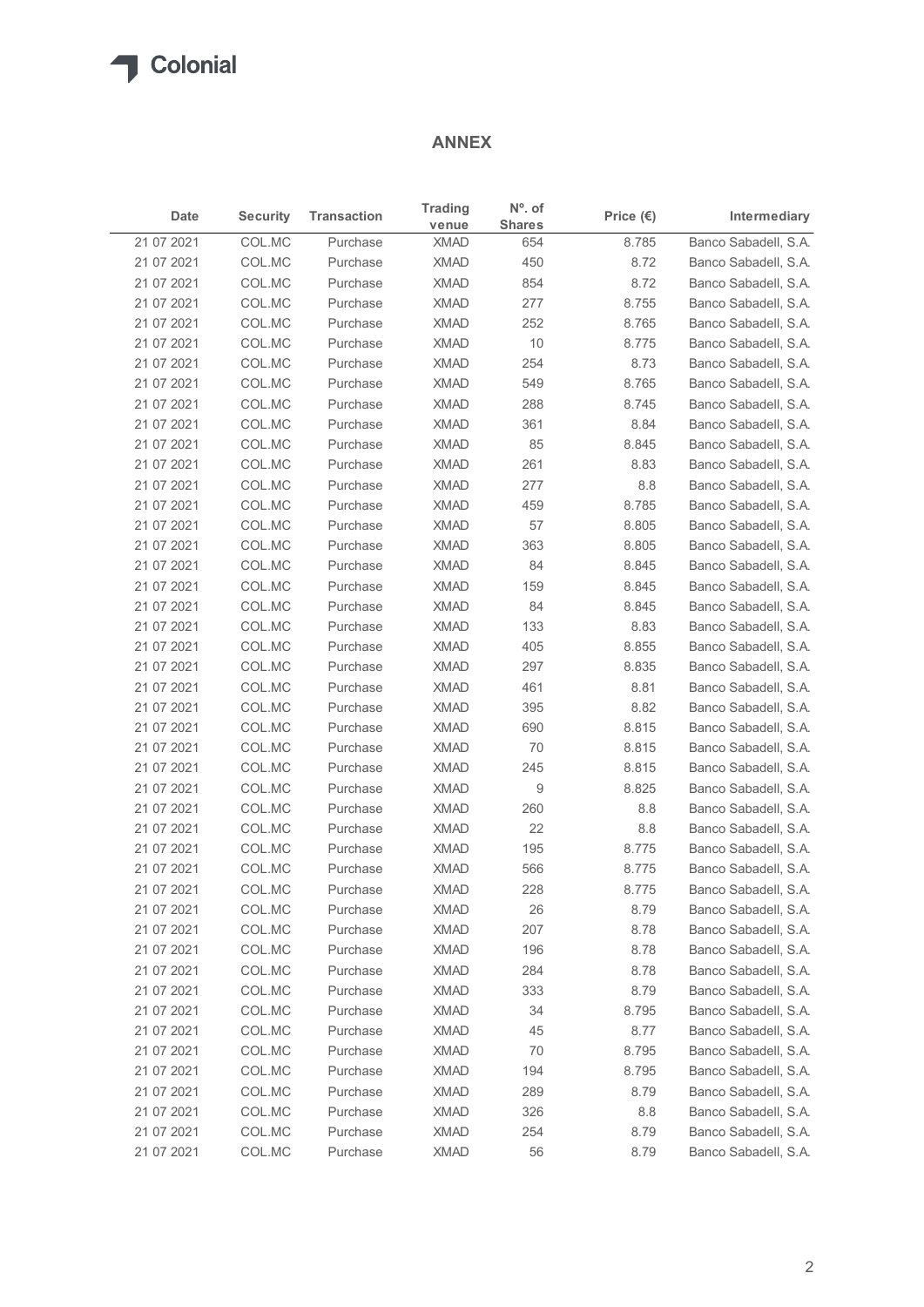

|                          |                  |                                | <b>Trading</b>             | N°. of               |                    |                                              |
|--------------------------|------------------|--------------------------------|----------------------------|----------------------|--------------------|----------------------------------------------|
| Date                     | <b>Security</b>  | <b>Transaction</b><br>Purchase | venue                      | <b>Shares</b>        | Price $(\epsilon)$ | Intermediary<br>Banco Sabadell, S.A.         |
| 21 07 2021<br>21 07 2021 | COL.MC<br>COL.MC | Purchase                       | <b>XMAD</b><br><b>XMAD</b> | 137<br>289           | 8.79<br>8.79       | Banco Sabadell, S.A.                         |
| 21 07 2021               | COL.MC           | Purchase                       | <b>XMAD</b>                | 34                   | 8.785              | Banco Sabadell, S.A.                         |
| 21 07 2021               | COL.MC           | Purchase                       | <b>XMAD</b>                | 707                  | 8.785              | Banco Sabadell, S.A.                         |
| 21 07 2021               | COL.MC           | Purchase                       | <b>XMAD</b>                | 283                  | 8.78               | Banco Sabadell, S.A.                         |
| 21 07 2021               | COL.MC           | Purchase                       | <b>XMAD</b>                | 276                  | 8.79               | Banco Sabadell, S.A.                         |
| 21 07 2021<br>21 07 2021 | COL.MC<br>COL.MC | Purchase<br>Purchase           | <b>XMAD</b><br><b>XMAD</b> | 270<br>131           | 8.745<br>8.745     | Banco Sabadell, S.A.<br>Banco Sabadell, S.A. |
| 21 07 2021               | COL.MC           | Purchase                       | <b>XMAD</b>                | 375                  | 8.75               | Banco Sabadell, S.A.                         |
| 21 07 2021               | COL.MC           | Purchase                       | <b>XMAD</b>                | 31                   | 8.78               | Banco Sabadell, S.A.                         |
| 21 07 2021               | COL.MC           | Purchase                       | <b>XMAD</b>                | 284                  | 8.785              | Banco Sabadell, S.A.                         |
| 21 07 2021               | COL.MC           | Purchase                       | <b>XMAD</b>                | 313                  | 8.78               | Banco Sabadell, S.A.                         |
| 21 07 2021               | COL.MC           | Purchase                       | <b>XMAD</b>                | 136                  | 8.775              | Banco Sabadell, S.A.                         |
| 21 07 2021               | COL.MC           | Purchase                       | XMAD                       | 44                   | 8.775              | Banco Sabadell, S.A.                         |
| 21 07 2021<br>21 07 2021 | COL.MC<br>COL.MC | Purchase<br>Purchase           | <b>XMAD</b><br>XMAD        | 119<br>94            | 8.775<br>8.775     | Banco Sabadell, S.A.<br>Banco Sabadell, S.A. |
| 21 07 2021               | COL.MC           | Purchase                       | <b>XMAD</b>                | 534                  | 8.76               | Banco Sabadell, S.A.                         |
| 21 07 2021               | COL.MC           | Purchase                       | <b>XMAD</b>                | 572                  | 8.755              | Banco Sabadell, S.A.                         |
| 21 07 2021               | COL.MC           | Purchase                       | <b>XMAD</b>                | 286                  | 8.755              | Banco Sabadell, S.A.                         |
| 21 07 2021               | COL.MC           | Purchase                       | <b>XMAD</b>                | 339                  | 8.755              | Banco Sabadell, S.A.                         |
| 21 07 2021               | COL.MC           | Purchase                       | <b>XMAD</b>                | 480                  | 8.755              | Banco Sabadell, S.A.                         |
| 21 07 2021               | COL.MC           | Purchase                       | <b>XMAD</b>                | 224                  | 8.74               | Banco Sabadell, S.A.                         |
| 21 07 2021               | COL.MC           | Purchase<br>Purchase           | <b>XMAD</b><br>XMAD        | $\overline{4}$<br>59 | 8.735<br>8.735     | Banco Sabadell, S.A.<br>Banco Sabadell, S.A. |
| 21 07 2021<br>21 07 2021 | COL.MC<br>COL.MC | Purchase                       | <b>XMAD</b>                | 178                  | 8.735              | Banco Sabadell, S.A.                         |
| 21 07 2021               | COL.MC           | Purchase                       | <b>XMAD</b>                | 215                  | 8.725              | Banco Sabadell, S.A.                         |
| 21 07 2021               | COL.MC           | Purchase                       | <b>XMAD</b>                | 3                    | 8.73               | Banco Sabadell, S.A.                         |
| 21 07 2021               | COL.MC           | Purchase                       | <b>XMAD</b>                | 59                   | 8.73               | Banco Sabadell, S.A.                         |
| 21 07 2021               | COL.MC           | Purchase                       | <b>XMAD</b>                | 254                  | 8.75               | Banco Sabadell, S.A.                         |
| 21 07 2021               | COL.MC           | Purchase                       | <b>XMAD</b>                | 226                  | 8.77               | Banco Sabadell, S.A.                         |
| 21 07 2021               | COL.MC           | Purchase                       | <b>XMAD</b>                | 355                  | 8.76               | Banco Sabadell, S.A.                         |
| 21 07 2021               | COL.MC           | Purchase<br>Purchase           | <b>XMAD</b><br><b>XMAD</b> | 70<br>183            | 8.76<br>8.76       | Banco Sabadell, S.A.                         |
| 21 07 2021<br>21 07 2021 | COL.MC<br>COL.MC | Purchase                       | <b>XMAD</b>                | 319                  | 8.76               | Banco Sabadell, S.A.<br>Banco Sabadell, S.A. |
| 21 07 2021               | COL.MC           | Purchase                       | XMAD                       | 434                  | 8.775              | Banco Sabadell, S.A.                         |
| 21 07 2021               | COL.MC           | Purchase                       | <b>XMAD</b>                | 43                   | 8.775              | Banco Sabadell, S.A.                         |
| 21 07 2021               | COL.MC           | Purchase                       | <b>XMAD</b>                | 67                   | 8.775              | Banco Sabadell, S.A.                         |
| 21 07 2021               | COL.MC           | Purchase                       | <b>XMAD</b>                | 190                  | 8.77               | Banco Sabadell, S.A.                         |
| 21 07 2021               | COL.MC           | Purchase                       | XMAD                       | 57                   | 8.77               | Banco Sabadell, S.A.                         |
| 21 07 2021               | COL.MC           | Purchase                       | <b>XMAD</b>                | 256                  | 8.77               | Banco Sabadell, S.A.                         |
| 21 07 2021<br>21 07 2021 | COL.MC<br>COL.MC | Purchase<br>Purchase           | <b>XMAD</b><br><b>XMAD</b> | 312<br>405           | 8.785<br>8.785     | Banco Sabadell, S.A.<br>Banco Sabadell, S.A. |
| 21 07 2021               | COL.MC           | Purchase                       | <b>XMAD</b>                | 289                  | 8.775              | Banco Sabadell, S.A.                         |
| 21 07 2021               | COL.MC           | Purchase                       | <b>XMAD</b>                | 538                  | 8.79               | Banco Sabadell, S.A.                         |
| 21 07 2021               | COL.MC           | Purchase                       | XMAD                       | 222                  | 8.785              | Banco Sabadell, S.A.                         |
| 21 07 2021               | COL.MC           | Purchase                       | XMAD                       | 256                  | 8.785              | Banco Sabadell, S.A.                         |
| 21 07 2021               | COL.MC           | Purchase                       | <b>XMAD</b>                | 318                  | 8.795              | Banco Sabadell, S.A.                         |
| 21 07 2021               | COL.MC           | Purchase                       | <b>XMAD</b>                | 274                  | 8.79               | Banco Sabadell, S.A.                         |
| 21 07 2021               | COL.MC<br>COL.MC | Purchase                       | <b>XMAD</b>                | 340                  | 8.795              | Banco Sabadell, S.A.                         |
| 21 07 2021               |                  | Purchase                       | <b>XMAD</b>                | 277                  | 8.87               | Banco Sabadell, S.A.                         |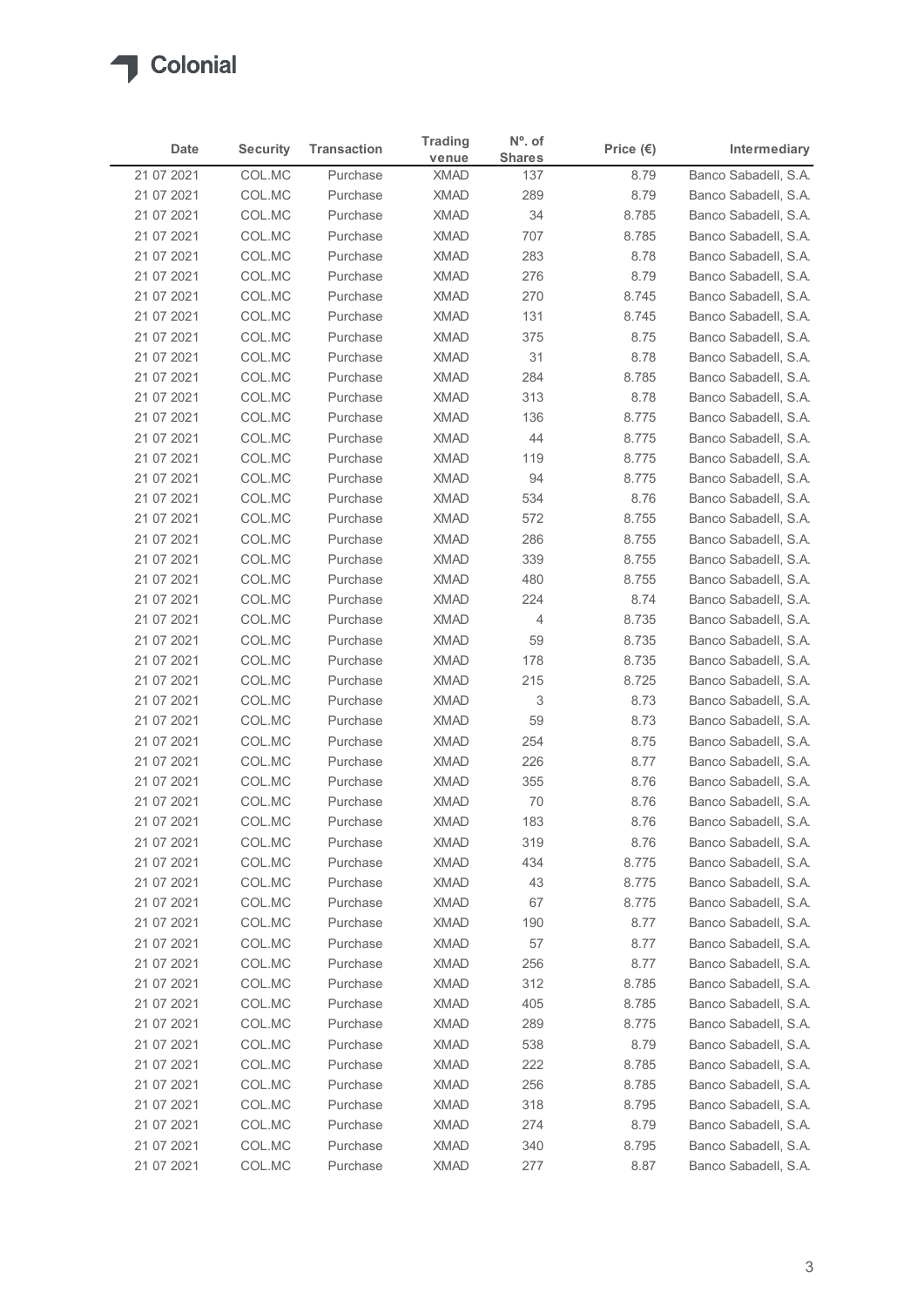

| Date                     | <b>Security</b>  | <b>Transaction</b>   | <b>Trading</b>             | $No$ . of            | Price $(\epsilon)$ | Intermediary                                 |
|--------------------------|------------------|----------------------|----------------------------|----------------------|--------------------|----------------------------------------------|
| 21 07 2021               | COL.MC           | Purchase             | venue<br><b>XMAD</b>       | <b>Shares</b><br>204 | 8.865              | Banco Sabadell, S.A.                         |
| 21 07 2021               | COL.MC           | Purchase             | <b>XMAD</b>                | 6                    | 8.86               | Banco Sabadell, S.A.                         |
| 21 07 2021               | COL.MC           | Purchase             | <b>XMAD</b>                | 50                   | 8.86               | Banco Sabadell, S.A.                         |
| 21 07 2021               | COL.MC           | Purchase             | <b>XMAD</b>                | 38                   | 8.86               | Banco Sabadell, S.A.                         |
| 21 07 2021               | COL.MC           | Purchase             | <b>XMAD</b>                | 97                   | 8.86               | Banco Sabadell, S.A.                         |
| 21 07 2021               | COL.MC           | Purchase             | <b>XMAD</b>                | 161                  | 8.86               | Banco Sabadell, S.A.                         |
| 21 07 2021<br>21 07 2021 | COL.MC<br>COL.MC | Purchase<br>Purchase | <b>XMAD</b><br><b>XMAD</b> | 325<br>249           | 8.835<br>8.84      | Banco Sabadell, S.A.<br>Banco Sabadell, S.A. |
| 21 07 2021               | COL.MC           | Purchase             | <b>XMAD</b>                | 44                   | 8.81               | Banco Sabadell, S.A.                         |
| 21 07 2021               | COL.MC           | Purchase             | <b>XMAD</b>                | 50                   | 8.79               | Banco Sabadell, S.A.                         |
| 21 07 2021               | COL.MC           | Purchase             | <b>XMAD</b>                | 38                   | 8.79               | Banco Sabadell, S.A.                         |
| 21 07 2021               | COL.MC           | Purchase             | <b>XMAD</b>                | 171                  | 8.79               | Banco Sabadell, S.A.                         |
| 21 07 2021               | COL.MC           | Purchase             | <b>XMAD</b>                | 284                  | 8.87               | Banco Sabadell, S.A.                         |
| 21 07 2021               | COL.MC           | Purchase             | XMAD                       | 269                  | 8.875              | Banco Sabadell, S.A.                         |
| 21 07 2021               | COL.MC           | Purchase             | <b>XMAD</b>                | 229                  | 8.865              | Banco Sabadell, S.A.                         |
| 21 07 2021<br>21 07 2021 | COL.MC<br>COL.MC | Purchase<br>Purchase | <b>XMAD</b><br>XMAD        | 96<br>327            | 8.885<br>8.88      | Banco Sabadell, S.A.<br>Banco Sabadell, S.A. |
| 21 07 2021               | COL.MC           | Purchase             | <b>XMAD</b>                | 245                  | 8.88               | Banco Sabadell, S.A.                         |
| 21 07 2021               | COL.MC           | Purchase             | <b>XMAD</b>                | 389                  | 8.905              | Banco Sabadell, S.A.                         |
| 21 07 2021               | COL.MC           | Purchase             | <b>XMAD</b>                | 186                  | 8.9                | Banco Sabadell, S.A.                         |
| 21 07 2021               | COL.MC           | Purchase             | <b>XMAD</b>                | 14                   | 8.9                | Banco Sabadell, S.A.                         |
| 21 07 2021               | COL.MC           | Purchase             | <b>XMAD</b>                | 408                  | 8.875              | Banco Sabadell, S.A.                         |
| 21 07 2021               | COL.MC           | Purchase             | <b>XMAD</b>                | 36                   | 8.91               | Banco Sabadell, S.A.                         |
| 21 07 2021               | COL.MC           | Purchase             | <b>XMAD</b>                | 209                  | 8.91               | Banco Sabadell, S.A.                         |
| 21 07 2021               | COL.MC           | Purchase             | <b>XMAD</b>                | 297                  | 8.92               | Banco Sabadell, S.A.                         |
| 21 07 2021<br>21 07 2021 | COL.MC<br>COL.MC | Purchase<br>Purchase | <b>XMAD</b><br><b>XMAD</b> | 394<br>514           | 8.895<br>8.935     | Banco Sabadell, S.A.<br>Banco Sabadell, S.A. |
| 21 07 2021               | COL.MC           | Purchase             | <b>XMAD</b>                | 123                  | 8.93               | Banco Sabadell, S.A.                         |
| 21 07 2021               | COL.MC           | Purchase             | <b>XMAD</b>                | 387                  | 8.93               | Banco Sabadell, S.A.                         |
| 21 07 2021               | COL.MC           | Purchase             | <b>XMAD</b>                | 501                  | 8.925              | Banco Sabadell, S.A.                         |
| 21 07 2021               | COL.MC           | Purchase             | <b>XMAD</b>                | 469                  | 8.925              | Banco Sabadell, S.A.                         |
| 21 07 2021               | COL.MC           | Purchase             | <b>XMAD</b>                | 259                  | 8.925              | Banco Sabadell, S.A.                         |
| 21 07 2021               | COL.MC           | Purchase             | <b>XMAD</b>                | 33                   | 8.925              | Banco Sabadell, S.A.                         |
| 21 07 2021               | COL.MC           | Purchase             | <b>XMAD</b>                | 236                  | 8.925              | Banco Sabadell, S.A.                         |
| 21 07 2021               | COL.MC           | Purchase             | <b>XMAD</b>                | 273                  | 8.925              | Banco Sabadell, S.A.                         |
| 21 07 2021<br>21 07 2021 | COL.MC<br>COL.MC | Purchase<br>Purchase | <b>XMAD</b><br><b>XMAD</b> | 270<br>254           | 8.925<br>8.925     | Banco Sabadell, S.A.<br>Banco Sabadell, S.A. |
| 21 07 2021               | COL.MC           | Purchase             | <b>XMAD</b>                | 268                  | 8.925              | Banco Sabadell, S.A.                         |
| 21 07 2021               | COL.MC           | Purchase             | <b>XMAD</b>                | 164                  | 8.92               | Banco Sabadell, S.A.                         |
| 21 07 2021               | COL.MC           | Purchase             | <b>XMAD</b>                | $\overline{1}$       | 8.92               | Banco Sabadell, S.A.                         |
| 21 07 2021               | COL.MC           | Purchase             | <b>XMAD</b>                | 96                   | 8.925              | Banco Sabadell, S.A.                         |
| 21 07 2021               | COL.MC           | Purchase             | <b>XMAD</b>                | 264                  | 8.925              | Banco Sabadell, S.A.                         |
| 21 07 2021               | COL.MC           | Purchase             | <b>XMAD</b>                | 219                  | 8.92               | Banco Sabadell, S.A.                         |
| 21 07 2021               | COL.MC           | Purchase             | <b>XMAD</b>                | 210                  | 8.915              | Banco Sabadell, S.A.                         |
| 21 07 2021               | COL.MC           | Purchase             | <b>XMAD</b>                | 514                  | 8.94               | Banco Sabadell, S.A.                         |
| 21 07 2021               | COL.MC<br>COL.MC | Purchase<br>Purchase | XMAD<br><b>XMAD</b>        | 302<br>153           | 8.94<br>8.94       | Banco Sabadell, S.A.<br>Banco Sabadell, S.A. |
| 21 07 2021<br>21 07 2021 | COL.MC           | Purchase             | <b>XMAD</b>                | 271                  | 8.92               | Banco Sabadell, S.A.                         |
|                          | COL.MC           | Purchase             | <b>XMAD</b>                | 241                  | 8.915              | Banco Sabadell, S.A.                         |
| 21 07 2021               | COL.MC           | Purchase             | <b>XMAD</b>                | 321                  | 8.91               | Banco Sabadell, S.A.                         |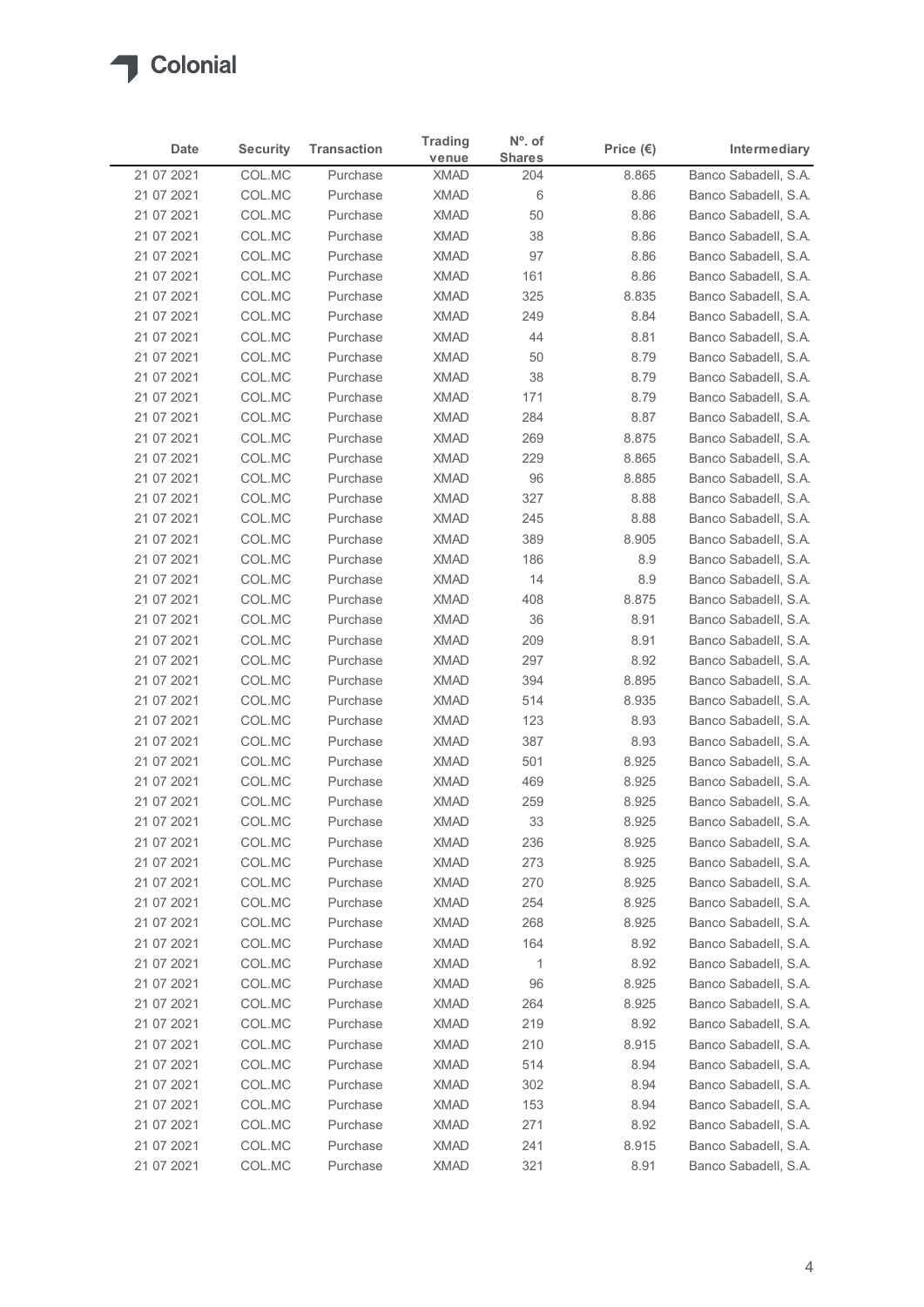

| Date                     | <b>Security</b>  | <b>Transaction</b>   | <b>Trading</b>             | $No$ . of               | Price $(\epsilon)$ | Intermediary                                 |
|--------------------------|------------------|----------------------|----------------------------|-------------------------|--------------------|----------------------------------------------|
| 21 07 2021               | COL.MC           | Purchase             | venue<br><b>XMAD</b>       | <b>Shares</b><br>83     | 8.915              | Banco Sabadell, S.A.                         |
| 21 07 2021               | COL.MC           | Purchase             | <b>XMAD</b>                | $\overline{\mathbf{c}}$ | 8.895              | Banco Sabadell, S.A.                         |
| 21 07 2021               | COL.MC           | Purchase             | <b>XMAD</b>                | 565                     | 8.895              | Banco Sabadell, S.A.                         |
| 21 07 2021               | COL.MC           | Purchase             | <b>XMAD</b>                | 44                      | 8.89               | Banco Sabadell, S.A.                         |
| 21 07 2021               | COL.MC           | Purchase             | <b>XMAD</b>                | 202                     | 8.89               | Banco Sabadell, S.A.                         |
| 21 07 2021               | COL.MC           | Purchase             | <b>XMAD</b>                | 235                     | 8.885              | Banco Sabadell, S.A.                         |
| 21 07 2021<br>21 07 2021 | COL.MC<br>COL.MC | Purchase<br>Purchase | <b>XMAD</b><br><b>XMAD</b> | 473<br>199              | 8.905<br>8.895     | Banco Sabadell, S.A.<br>Banco Sabadell, S.A. |
| 21 07 2021               | COL.MC           | Purchase             | <b>XMAD</b>                | $\overline{2}$          | 8.91               | Banco Sabadell, S.A.                         |
| 21 07 2021               | COL.MC           | Purchase             | <b>XMAD</b>                | 297                     | 8.91               | Banco Sabadell, S.A.                         |
| 21 07 2021               | COL.MC           | Purchase             | <b>XMAD</b>                | 108                     | 8.905              | Banco Sabadell, S.A.                         |
| 21 07 2021               | COL.MC           | Purchase             | <b>XMAD</b>                | 2                       | 8.92               | Banco Sabadell, S.A.                         |
| 21 07 2021               | COL.MC           | Purchase             | <b>XMAD</b>                | 108                     | 8.94               | Banco Sabadell, S.A.                         |
| 21 07 2021               | COL.MC           | Purchase             | XMAD                       | 338                     | 8.94               | Banco Sabadell, S.A.                         |
| 21 07 2021               | COL.MC           | Purchase             | <b>XMAD</b>                | 162                     | 8.94               | Banco Sabadell, S.A.                         |
| 21 07 2021<br>21 07 2021 | COL.MC<br>COL.MC | Purchase<br>Purchase | <b>XMAD</b><br>XMAD        | 193<br>115              | 8.94<br>8.94       | Banco Sabadell, S.A.<br>Banco Sabadell, S.A. |
| 21 07 2021               | COL.MC           | Purchase             | <b>XMAD</b>                | 149                     | 8.94               | Banco Sabadell, S.A.                         |
| 21 07 2021               | COL.MC           | Purchase             | <b>XMAD</b>                | 52                      | 8.925              | Banco Sabadell, S.A.                         |
| 21 07 2021               | COL.MC           | Purchase             | <b>XMAD</b>                | 355                     | 8.925              | Banco Sabadell, S.A.                         |
| 21 07 2021               | COL.MC           | Purchase             | <b>XMAD</b>                | 928                     | 8.935              | Banco Sabadell, S.A.                         |
| 22 07 2021               | COL.MC           | Purchase             | <b>XMAD</b>                | 704                     | 8.92               | Banco Sabadell, S.A.                         |
| 22 07 2021               | COL.MC           | Purchase             | XMAD                       | 319                     | 8.905              | Banco Sabadell, S.A.                         |
| 22 07 2021               | COL.MC           | Purchase             | <b>XMAD</b>                | 285                     | 8.945              | Banco Sabadell, S.A.                         |
| 22 07 2021               | COL.MC           | Purchase             | <b>XMAD</b>                | 279                     | 8.935              | Banco Sabadell, S.A.                         |
| 22 07 2021<br>22 07 2021 | COL.MC<br>COL.MC | Purchase<br>Purchase | <b>XMAD</b><br><b>XMAD</b> | 50<br>314               | 8.935<br>8.915     | Banco Sabadell, S.A.<br>Banco Sabadell, S.A. |
| 22 07 2021               | COL.MC           | Purchase             | <b>XMAD</b>                | 63                      | 8.95               | Banco Sabadell, S.A.                         |
| 22 07 2021               | COL.MC           | Purchase             | <b>XMAD</b>                | 289                     | 8.95               | Banco Sabadell, S.A.                         |
| 22 07 2021               | COL.MC           | Purchase             | <b>XMAD</b>                | 234                     | 8.975              | Banco Sabadell, S.A.                         |
| 22 07 2021               | COL.MC           | Purchase             | <b>XMAD</b>                | 246                     | 8.95               | Banco Sabadell, S.A.                         |
| 22 07 2021               | COL.MC           | Purchase             | <b>XMAD</b>                | 331                     | 8.93               | Banco Sabadell, S.A.                         |
| 22 07 2021               | COL.MC           | Purchase             | <b>XMAD</b>                | 268                     | 8.975              | Banco Sabadell, S.A.                         |
| 22 07 2021               | COL.MC           | Purchase             | <b>XMAD</b>                | 21                      | 8.93               | Banco Sabadell, S.A.                         |
| 22 07 2021               | COL.MC<br>COL.MC | Purchase<br>Purchase | XMAD<br><b>XMAD</b>        | 287<br>21               | 8.93               | Banco Sabadell, S.A.<br>Banco Sabadell, S.A. |
| 22 07 2021<br>22 07 2021 | COL.MC           | Purchase             | <b>XMAD</b>                | 48                      | 8.93<br>8.945      | Banco Sabadell, S.A.                         |
| 22 07 2021               | COL.MC           | Purchase             | <b>XMAD</b>                | 21                      | 8.945              | Banco Sabadell, S.A.                         |
| 22 07 2021               | COL.MC           | Purchase             | <b>XMAD</b>                | 126                     | 8.97               | Banco Sabadell, S.A.                         |
| 22 07 2021               | COL.MC           | Purchase             | <b>XMAD</b>                | 269                     | 8.95               | Banco Sabadell, S.A.                         |
| 22 07 2021               | COL.MC           | Purchase             | <b>XMAD</b>                | 264                     | 8.985              | Banco Sabadell, S.A.                         |
| 22 07 2021               | COL.MC           | Purchase             | <b>XMAD</b>                | 420                     | 8.96               | Banco Sabadell, S.A.                         |
| 22 07 2021               | COL.MC           | Purchase             | <b>XMAD</b>                | 77                      | 8.955              | Banco Sabadell, S.A.                         |
| 22 07 2021               | COL.MC           | Purchase             | <b>XMAD</b>                | 134                     | 8.955              | Banco Sabadell, S.A.                         |
| 22 07 2021               | COL.MC           | Purchase             | <b>XMAD</b>                | 49                      | 8.98               | Banco Sabadell, S.A.                         |
| 22 07 2021<br>22 07 2021 | COL.MC<br>COL.MC | Purchase<br>Purchase | <b>XMAD</b><br><b>XMAD</b> | 260<br>43               | 9<br>9.005         | Banco Sabadell, S.A.<br>Banco Sabadell, S.A. |
| 22 07 2021               | COL.MC           | Purchase             | <b>XMAD</b>                | 99                      | 8.99               | Banco Sabadell, S.A.                         |
|                          | COL.MC           | Purchase             | <b>XMAD</b>                | 374                     | 9.03               | Banco Sabadell, S.A.                         |
| 22 07 2021               | COL.MC           | Purchase             | <b>XMAD</b>                | 342                     | 8.985              | Banco Sabadell, S.A.                         |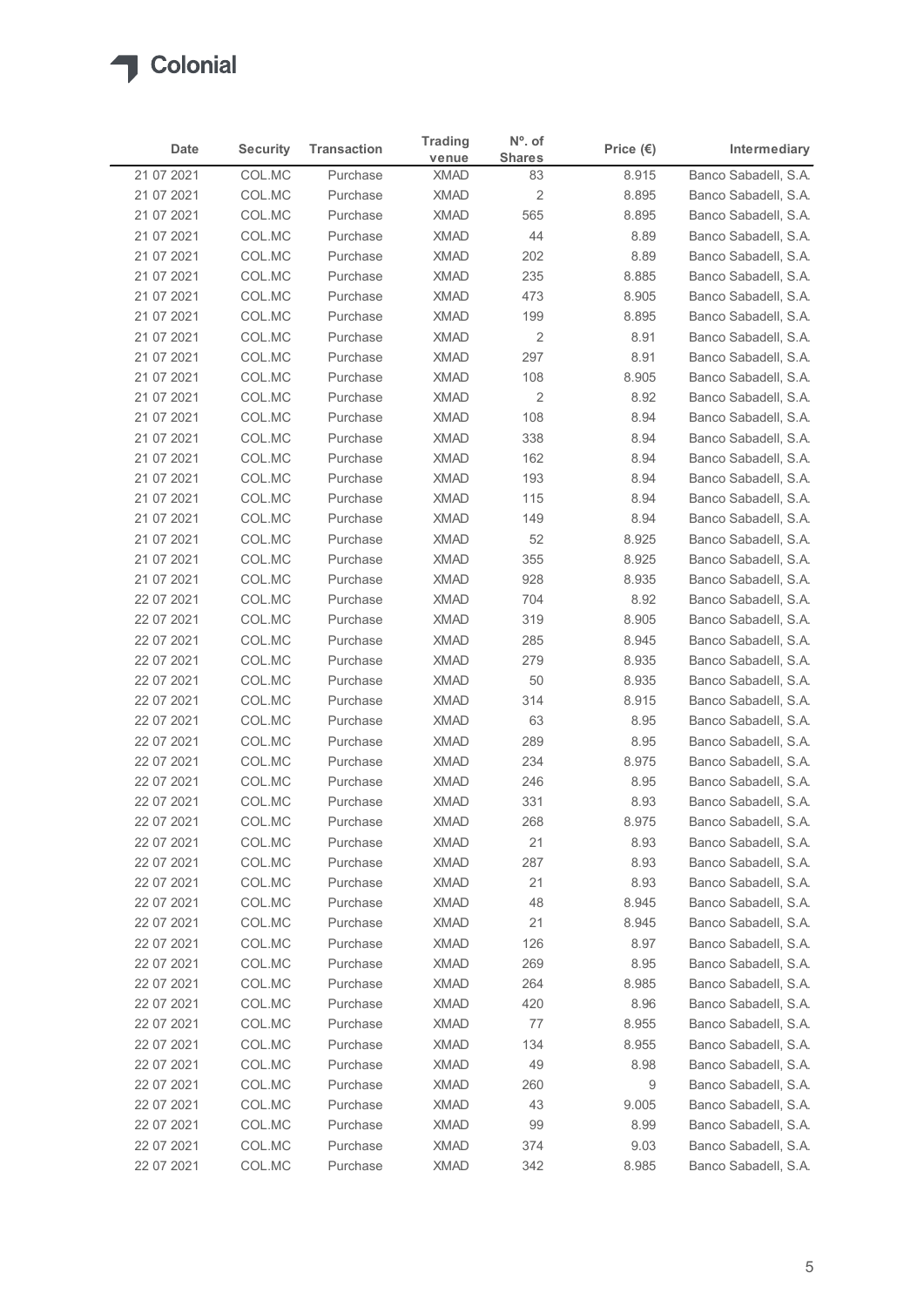

| Date                     | <b>Security</b>  | <b>Transaction</b>   | <b>Trading</b>             | $No$ . of            | Price $(\epsilon)$ | Intermediary                                 |
|--------------------------|------------------|----------------------|----------------------------|----------------------|--------------------|----------------------------------------------|
| 22 07 2021               | COL.MC           | Purchase             | venue<br><b>XMAD</b>       | <b>Shares</b><br>262 | 8.96               | Banco Sabadell, S.A.                         |
| 22 07 2021               | COL.MC           | Purchase             | <b>XMAD</b>                | 429                  | 8.935              | Banco Sabadell, S.A.                         |
| 22 07 2021               | COL.MC           | Purchase             | <b>XMAD</b>                | 459                  | 8.965              | Banco Sabadell, S.A.                         |
| 22 07 2021               | COL.MC           | Purchase             | <b>XMAD</b>                | 41                   | 8.97               | Banco Sabadell, S.A.                         |
| 22 07 2021               | COL.MC           | Purchase             | <b>XMAD</b>                | 201                  | 8.97               | Banco Sabadell, S.A.                         |
| 22 07 2021               | COL.MC           | Purchase             | <b>XMAD</b>                | 56                   | 8.96               | Banco Sabadell, S.A.                         |
| 22 07 2021<br>22 07 2021 | COL.MC<br>COL.MC | Purchase<br>Purchase | <b>XMAD</b><br><b>XMAD</b> | 121<br>270           | 8.96<br>9.02       | Banco Sabadell, S.A.<br>Banco Sabadell, S.A. |
| 22 07 2021               | COL.MC           | Purchase             | <b>XMAD</b>                | 391                  | 9.025              | Banco Sabadell, S.A.                         |
| 22 07 2021               | COL.MC           | Purchase             | <b>XMAD</b>                | 473                  | 9.005              | Banco Sabadell, S.A.                         |
| 22 07 2021               | COL.MC           | Purchase             | <b>XMAD</b>                | 735                  | 9.005              | Banco Sabadell, S.A.                         |
| 22 07 2021               | COL.MC           | Purchase             | <b>XMAD</b>                | 253                  | 8.97               | Banco Sabadell, S.A.                         |
| 22 07 2021               | COL.MC           | Purchase             | <b>XMAD</b>                | $\sqrt{2}$           | 8.98               | Banco Sabadell, S.A.                         |
| 22 07 2021<br>22 07 2021 | COL.MC<br>COL.MC | Purchase<br>Purchase | XMAD<br><b>XMAD</b>        | 191<br>150           | 8.985<br>8.985     | Banco Sabadell, S.A.<br>Banco Sabadell, S.A. |
| 22 07 2021               | COL.MC           | Purchase             | <b>XMAD</b>                | 325                  | 8.945              | Banco Sabadell, S.A.                         |
| 22 07 2021               | COL.MC           | Purchase             | <b>XMAD</b>                | 315                  | 8.96               | Banco Sabadell, S.A.                         |
| 22 07 2021               | COL.MC           | Purchase             | <b>XMAD</b>                | 14                   | 8.96               | Banco Sabadell, S.A.                         |
| 22 07 2021               | COL.MC           | Purchase             | <b>XMAD</b>                | 247                  | 8.955              | Banco Sabadell, S.A.                         |
| 22 07 2021               | COL.MC           | Purchase             | <b>XMAD</b>                | 222                  | 8.97               | Banco Sabadell, S.A.                         |
| 22 07 2021               | COL.MC<br>COL.MC | Purchase<br>Purchase | <b>XMAD</b><br><b>XMAD</b> | 56<br>189            | 8.97<br>8.955      | Banco Sabadell, S.A.<br>Banco Sabadell, S.A. |
| 22 07 2021<br>22 07 2021 | COL.MC           | Purchase             | XMAD                       | 298                  | 8.955              | Banco Sabadell, S.A.                         |
| 22 07 2021               | COL.MC           | Purchase             | <b>XMAD</b>                | 589                  | 8.935              | Banco Sabadell, S.A.                         |
| 22 07 2021               | COL.MC           | Purchase             | <b>XMAD</b>                | 271                  | 8.98               | Banco Sabadell, S.A.                         |
| 22 07 2021               | COL.MC           | Purchase             | <b>XMAD</b>                | 539                  | 8.97               | Banco Sabadell, S.A.                         |
| 22 07 2021               | COL.MC           | Purchase             | <b>XMAD</b>                | 56                   | 8.95               | Banco Sabadell, S.A.                         |
| 22 07 2021               | COL.MC           | Purchase             | XMAD                       | 261                  | 8.95               | Banco Sabadell, S.A.                         |
| 22 07 2021               | COL.MC           | Purchase             | <b>XMAD</b>                | 182                  | 8.95               | Banco Sabadell, S.A.                         |
| 22 07 2021<br>22 07 2021 | COL.MC<br>COL.MC | Purchase<br>Purchase | <b>XMAD</b><br><b>XMAD</b> | 296<br>354           | 8.95<br>8.97       | Banco Sabadell, S.A.<br>Banco Sabadell, S.A. |
| 22 07 2021               | COL.MC           | Purchase             | <b>XMAD</b>                | 428                  | 8.95               | Banco Sabadell, S.A.                         |
| 22 07 2021               | COL.MC           | Purchase             | <b>XMAD</b>                | 199                  | 8.98               | Banco Sabadell, S.A.                         |
| 22 07 2021               | COL.MC           | Purchase             | <b>XMAD</b>                | 368                  | 8.975              | Banco Sabadell, S.A.                         |
| 22 07 2021               | COL.MC           | Purchase             | XMAD                       | 606                  | 8.98               | Banco Sabadell, S.A.                         |
| 22 07 2021               | COL.MC           | Purchase             | <b>XMAD</b>                | 382                  | 8.985              | Banco Sabadell, S.A.                         |
| 22 07 2021               | COL.MC           | Purchase             | <b>XMAD</b>                | 90                   | 8.985              | Banco Sabadell, S.A.                         |
| 22 07 2021               | COL.MC           | Purchase<br>Purchase | <b>XMAD</b><br>XMAD        | 345<br>597           | 8.955<br>8.955     | Banco Sabadell, S.A.                         |
| 22 07 2021<br>22 07 2021 | COL.MC<br>COL.MC | Purchase             | <b>XMAD</b>                | 536                  | 8.955              | Banco Sabadell, S.A.<br>Banco Sabadell, S.A. |
| 22 07 2021               | COL.MC           | Purchase             | <b>XMAD</b>                | 195                  | 8.94               | Banco Sabadell, S.A.                         |
| 22 07 2021               | COL.MC           | Purchase             | <b>XMAD</b>                | 115                  | 8.94               | Banco Sabadell, S.A.                         |
| 22 07 2021               | COL.MC           | Purchase             | <b>XMAD</b>                | 517                  | 8.955              | Banco Sabadell, S.A.                         |
| 22 07 2021               | COL.MC           | Purchase             | <b>XMAD</b>                | 216                  | 8.94               | Banco Sabadell, S.A.                         |
| 22 07 2021               | COL.MC           | Purchase             | <b>XMAD</b>                | 38                   | 8.925              | Banco Sabadell, S.A.                         |
| 22 07 2021               | COL.MC           | Purchase             | XMAD                       | 226                  | 8.925              | Banco Sabadell, S.A.                         |
| 22 07 2021               | COL.MC           | Purchase             | <b>XMAD</b>                | 202                  | 8.915              | Banco Sabadell, S.A.                         |
| 22 07 2021               | COL.MC<br>COL.MC | Purchase<br>Purchase | <b>XMAD</b><br><b>XMAD</b> | 201<br>249           | 8.92<br>8.88       | Banco Sabadell, S.A.<br>Banco Sabadell, S.A. |
| 22 07 2021               |                  | Purchase             |                            | $10$                 | 8.86               |                                              |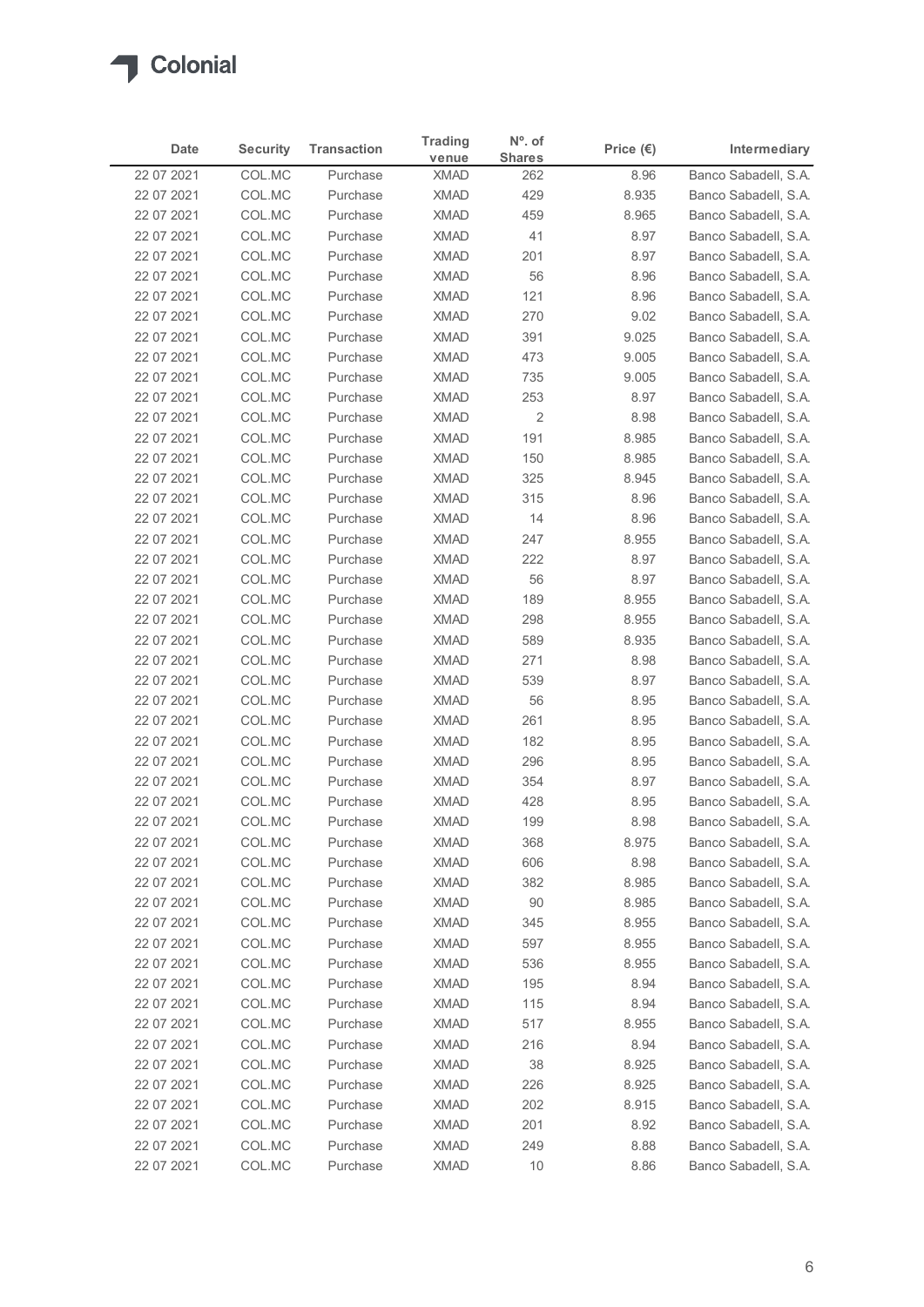

| Date                     | <b>Security</b>  | <b>Transaction</b>   | <b>Trading</b>             | $No$ . of            | Price $(\epsilon)$ | Intermediary                                 |
|--------------------------|------------------|----------------------|----------------------------|----------------------|--------------------|----------------------------------------------|
| 22 07 2021               | COL.MC           | Purchase             | venue<br><b>XMAD</b>       | <b>Shares</b><br>272 | 8.89               | Banco Sabadell, S.A.                         |
| 22 07 2021               | COL.MC           | Purchase             | <b>XMAD</b>                | 232                  | 8.86               | Banco Sabadell, S.A.                         |
| 22 07 2021               | COL.MC           | Purchase             | <b>XMAD</b>                | 299                  | 8.865              | Banco Sabadell, S.A.                         |
| 22 07 2021               | COL.MC           | Purchase             | <b>XMAD</b>                | 216                  | 8.885              | Banco Sabadell, S.A.                         |
| 22 07 2021               | COL.MC           | Purchase             | <b>XMAD</b>                | 150                  | 8.895              | Banco Sabadell, S.A.                         |
| 22 07 2021<br>22 07 2021 | COL.MC<br>COL.MC | Purchase<br>Purchase | <b>XMAD</b><br><b>XMAD</b> | 196                  | 8.875<br>8.9       | Banco Sabadell, S.A.<br>Banco Sabadell, S.A. |
| 22 07 2021               | COL.MC           | Purchase             | <b>XMAD</b>                | 242<br>312           | 8.895              | Banco Sabadell, S.A.                         |
| 22 07 2021               | COL.MC           | Purchase             | <b>XMAD</b>                | 466                  | 8.89               | Banco Sabadell, S.A.                         |
| 22 07 2021               | COL.MC           | Purchase             | <b>XMAD</b>                | 24                   | 8.89               | Banco Sabadell, S.A.                         |
| 22 07 2021               | COL.MC           | Purchase             | <b>XMAD</b>                | 242                  | 8.89               | Banco Sabadell, S.A.                         |
| 22 07 2021               | COL.MC           | Purchase             | <b>XMAD</b>                | 65                   | 8.88               | Banco Sabadell, S.A.                         |
| 22 07 2021<br>22 07 2021 | COL.MC<br>COL.MC | Purchase<br>Purchase | <b>XMAD</b><br>XMAD        | 182<br>64            | 8.88<br>8.88       | Banco Sabadell, S.A.<br>Banco Sabadell, S.A. |
| 22 07 2021               | COL.MC           | Purchase             | <b>XMAD</b>                | 69                   | 8.88               | Banco Sabadell, S.A.                         |
| 22 07 2021               | COL.MC           | Purchase             | <b>XMAD</b>                | 130                  | 8.91               | Banco Sabadell, S.A.                         |
| 22 07 2021               | COL.MC           | Purchase             | <b>XMAD</b>                | 220                  | 8.915              | Banco Sabadell, S.A.                         |
| 22 07 2021               | COL.MC           | Purchase             | <b>XMAD</b>                | 7                    | 8.905              | Banco Sabadell, S.A.                         |
| 22 07 2021               | COL.MC           | Purchase             | <b>XMAD</b>                | 202                  | 8.91               | Banco Sabadell, S.A.                         |
| 22 07 2021               | COL.MC           | Purchase<br>Purchase | <b>XMAD</b><br><b>XMAD</b> | 190<br>200           | 8.885<br>8.89      | Banco Sabadell, S.A.<br>Banco Sabadell, S.A. |
| 22 07 2021<br>22 07 2021 | COL.MC<br>COL.MC | Purchase             | <b>XMAD</b>                | 279                  | 8.885              | Banco Sabadell, S.A.                         |
| 22 07 2021               | COL.MC           | Purchase             | XMAD                       | 243                  | 8.89               | Banco Sabadell, S.A.                         |
| 22 07 2021               | COL.MC           | Purchase             | <b>XMAD</b>                | 296                  | 8.885              | Banco Sabadell, S.A.                         |
| 22 07 2021               | COL.MC           | Purchase             | <b>XMAD</b>                | 246                  | 8.87               | Banco Sabadell, S.A.                         |
| 22 07 2021               | COL.MC           | Purchase             | <b>XMAD</b>                | 13                   | 8.87               | Banco Sabadell, S.A.                         |
| 22 07 2021               | COL.MC           | Purchase             | <b>XMAD</b>                | 307                  | 8.885              | Banco Sabadell, S.A.                         |
| 22 07 2021               | COL.MC<br>COL.MC | Purchase<br>Purchase | <b>XMAD</b><br><b>XMAD</b> | 128<br>72            | 8.86<br>8.86       | Banco Sabadell, S.A.<br>Banco Sabadell, S.A. |
| 22 07 2021<br>22 07 2021 | COL.MC           | Purchase             | <b>XMAD</b>                | 166                  | 8.86               | Banco Sabadell, S.A.                         |
| 22 07 2021               | COL.MC           | Purchase             | <b>XMAD</b>                | 447                  | 8.89               | Banco Sabadell, S.A.                         |
| 22 07 2021               | COL.MC           | Purchase             | <b>XMAD</b>                | 117                  | 8.885              | Banco Sabadell, S.A.                         |
| 22 07 2021               | COL.MC           | Purchase             | <b>XMAD</b>                | 263                  | 8.89               | Banco Sabadell, S.A.                         |
| 22 07 2021               | COL.MC           | Purchase             | <b>XMAD</b>                | 297                  | 8.89               | Banco Sabadell, S.A.                         |
| 22 07 2021               | COL.MC           | Purchase             | <b>XMAD</b>                | 402                  | 8.89               | Banco Sabadell, S.A.                         |
| 22 07 2021<br>22 07 2021 | COL.MC<br>COL.MC | Purchase<br>Purchase | <b>XMAD</b><br><b>XMAD</b> | 53<br>3              | 8.89<br>8.89       | Banco Sabadell, S.A.<br>Banco Sabadell, S.A. |
| 22 07 2021               | COL.MC           | Purchase             | <b>XMAD</b>                | 538                  | 8.895              | Banco Sabadell, S.A.                         |
| 22 07 2021               | COL.MC           | Purchase             | <b>XMAD</b>                | 722                  | 8.855              | Banco Sabadell, S.A.                         |
| 22 07 2021               | COL.MC           | Purchase             | <b>XMAD</b>                | 65                   | 8.855              | Banco Sabadell, S.A.                         |
| 22 07 2021               | COL.MC           | Purchase             | <b>XMAD</b>                | 290                  | 8.855              | Banco Sabadell, S.A.                         |
| 22 07 2021               | COL.MC           | Purchase             | <b>XMAD</b>                | 82                   | 8.855              | Banco Sabadell, S.A.                         |
| 22 07 2021               | COL.MC           | Purchase             | <b>XMAD</b>                | 119                  | 8.855              | Banco Sabadell, S.A.                         |
| 22 07 2021               | COL.MC           | Purchase             | <b>XMAD</b>                | 140                  | 8.845              | Banco Sabadell, S.A.                         |
| 22 07 2021               | COL.MC           | Purchase<br>Purchase | <b>XMAD</b><br>XMAD        | 234<br>7             | 8.85<br>8.85       | Banco Sabadell, S.A.                         |
| 22 07 2021<br>22 07 2021 | COL.MC<br>COL.MC | Purchase             | <b>XMAD</b>                | 259                  | 8.85               | Banco Sabadell, S.A.<br>Banco Sabadell, S.A. |
| 22 07 2021               | COL.MC           | Purchase             | <b>XMAD</b>                | 587                  | 8.885              | Banco Sabadell, S.A.                         |
| 22 07 2021               | COL.MC           | Purchase             | <b>XMAD</b>                | 282                  | 8.88               | Banco Sabadell, S.A.                         |
|                          | COL.MC           | Purchase             | <b>XMAD</b>                | 301                  | 8.875              | Banco Sabadell, S.A.                         |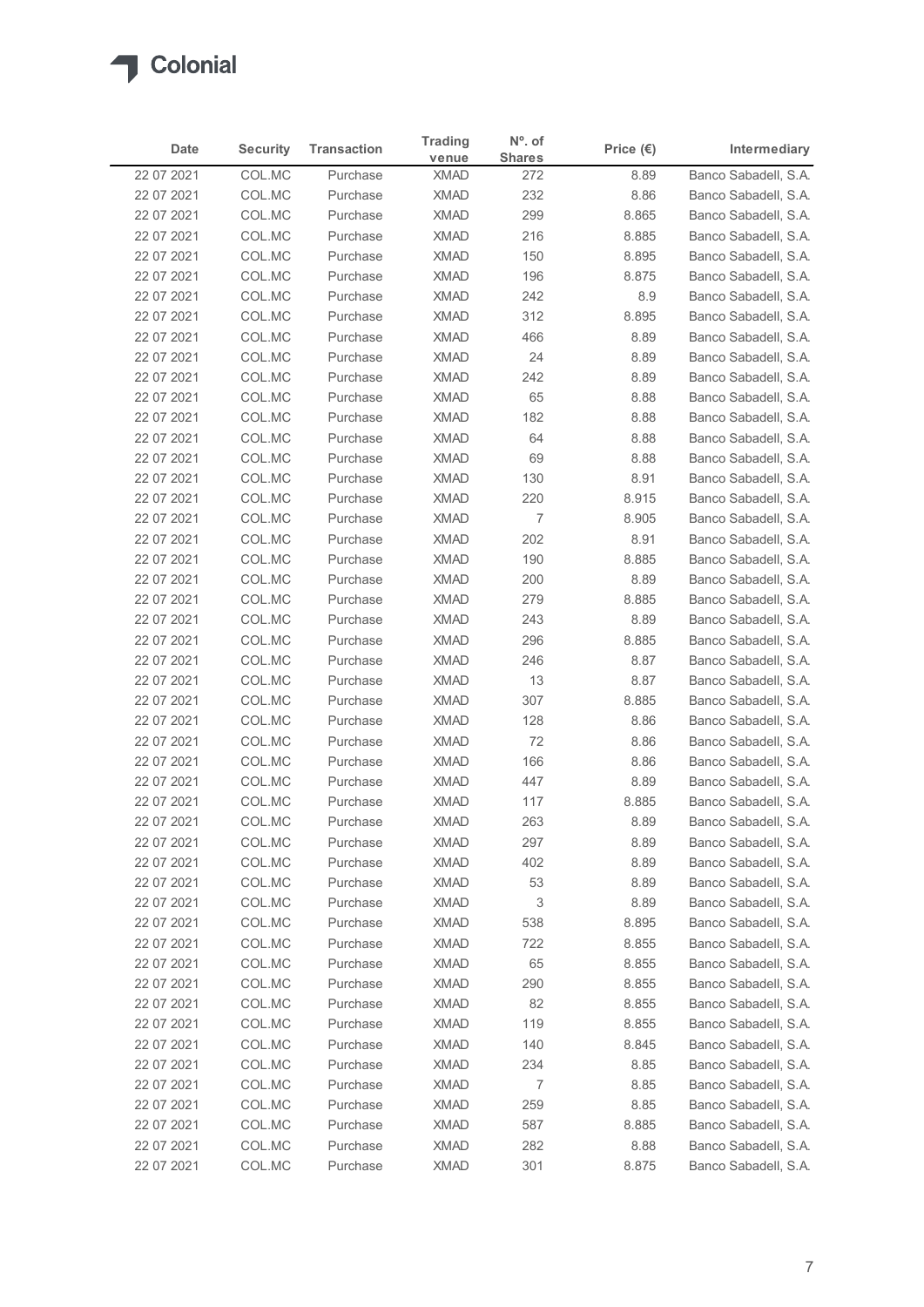

| Date<br>22 07 2021       |                  |                      | <b>Trading</b>             | Nº. of        |                    |                                              |
|--------------------------|------------------|----------------------|----------------------------|---------------|--------------------|----------------------------------------------|
|                          | <b>Security</b>  | <b>Transaction</b>   | venue                      | <b>Shares</b> | Price $(\epsilon)$ | Intermediary                                 |
|                          | COL.MC           | Purchase             | <b>XMAD</b>                | 238           | 8.85               | Banco Sabadell, S.A.                         |
| 22 07 2021               | COL.MC           | Purchase             | <b>XMAD</b>                | 504           | 8.845              | Banco Sabadell, S.A.                         |
| 22 07 2021<br>22 07 2021 | COL.MC<br>COL.MC | Purchase<br>Purchase | <b>XMAD</b><br><b>XMAD</b> | 99<br>304     | 8.845<br>8.855     | Banco Sabadell, S.A.<br>Banco Sabadell, S.A. |
| 22 07 2021               | COL.MC           | Purchase             | <b>XMAD</b>                | 221           | 8.865              | Banco Sabadell, S.A.                         |
| 22 07 2021               | COL.MC           | Purchase             | <b>XMAD</b>                | 110           | 8.85               | Banco Sabadell, S.A.                         |
| 22 07 2021               | COL.MC           | Purchase             | <b>XMAD</b>                | 126           | 8.85               | Banco Sabadell, S.A.                         |
| 22 07 2021               | COL.MC           | Purchase             | <b>XMAD</b>                | 250           | 8.865              | Banco Sabadell, S.A.                         |
| 22 07 2021               | COL.MC           | Purchase             | <b>XMAD</b>                | 391           | 8.86               | Banco Sabadell, S.A.                         |
| 22 07 2021<br>22 07 2021 | COL.MC<br>COL.MC | Purchase<br>Purchase | <b>XMAD</b><br><b>XMAD</b> | 309<br>415    | 8.855<br>8.845     | Banco Sabadell, S.A.<br>Banco Sabadell, S.A. |
| 22 07 2021               | COL.MC           | Purchase             | <b>XMAD</b>                | 256           | 8.83               | Banco Sabadell, S.A.                         |
| 22 07 2021               | COL.MC           | Purchase             | <b>XMAD</b>                | 595           | 8.845              | Banco Sabadell, S.A.                         |
| 22 07 2021               | COL.MC           | Purchase             | XMAD                       | 279           | 8.825              | Banco Sabadell, S.A.                         |
| 22 07 2021               | COL.MC           | Purchase             | <b>XMAD</b>                | 572           | 8.84               | Banco Sabadell, S.A.                         |
| 22 07 2021               | COL.MC           | Purchase             | <b>XMAD</b>                | 253           | 8.84               | Banco Sabadell, S.A.                         |
| 22 07 2021               | COL.MC           | Purchase             | <b>XMAD</b>                | 333           | 8.845              | Banco Sabadell, S.A.                         |
| 22 07 2021               | COL.MC<br>COL.MC | Purchase<br>Purchase | <b>XMAD</b><br><b>XMAD</b> | 107<br>179    | 8.84<br>8.84       | Banco Sabadell, S.A.<br>Banco Sabadell, S.A. |
| 22 07 2021<br>22 07 2021 | COL.MC           | Purchase             | <b>XMAD</b>                | 267           | 8.84               | Banco Sabadell, S.A.                         |
| 22 07 2021               | COL.MC           | Purchase             | <b>XMAD</b>                | 254           | 8.83               | Banco Sabadell, S.A.                         |
| 22 07 2021               | COL.MC           | Purchase             | <b>XMAD</b>                | 298           | 8.84               | Banco Sabadell, S.A.                         |
| 22 07 2021               | COL.MC           | Purchase             | <b>XMAD</b>                | 244           | 8.835              | Banco Sabadell, S.A.                         |
| 22 07 2021               | COL.MC           | Purchase             | <b>XMAD</b>                | 230           | 8.835              | Banco Sabadell, S.A.                         |
| 22 07 2021               | COL.MC           | Purchase             | <b>XMAD</b>                | 244           | 8.835              | Banco Sabadell, S.A.                         |
| 22 07 2021               | COL.MC           | Purchase             | <b>XMAD</b>                | 168           | 8.835              | Banco Sabadell, S.A.                         |
| 22 07 2021               | COL.MC           | Purchase             | <b>XMAD</b><br><b>XMAD</b> | 65<br>84      | 8.835<br>8.825     | Banco Sabadell, S.A.                         |
| 22 07 2021<br>22 07 2021 | COL.MC<br>COL.MC | Purchase<br>Purchase | <b>XMAD</b>                | 47            | 8.825              | Banco Sabadell, S.A.<br>Banco Sabadell, S.A. |
| 22 07 2021               | COL.MC           | Purchase             | <b>XMAD</b>                | 9             | 8.825              | Banco Sabadell, S.A.                         |
| 22 07 2021               | COL.MC           | Purchase             | <b>XMAD</b>                | 47            | 8.83               | Banco Sabadell, S.A.                         |
| 22 07 2021               | COL.MC           | Purchase             | <b>XMAD</b>                | 62            | 8.83               | Banco Sabadell, S.A.                         |
| 22 07 2021               | COL.MC           | Purchase             | <b>XMAD</b>                | 231           | 8.83               | Banco Sabadell, S.A.                         |
| 22 07 2021               | COL.MC           | Purchase             | <b>XMAD</b>                | 213           | 8.83               | Banco Sabadell, S.A.                         |
| 22 07 2021               | COL.MC           | Purchase             | <b>XMAD</b>                | 167           | 8.83               | Banco Sabadell, S.A.                         |
| 22 07 2021               | COL.MC           | Purchase             | <b>XMAD</b>                | 42            | 8.83               | Banco Sabadell, S.A.                         |
| 22 07 2021               | COL.MC           | Purchase             | <b>XMAD</b>                | 8             | 8.83               | Banco Sabadell, S.A.                         |
| 22 07 2021<br>22 07 2021 | COL.MC<br>COL.MC | Purchase<br>Purchase | XMAD<br><b>XMAD</b>        | 510<br>97     | 8.845<br>8.845     | Banco Sabadell, S.A.<br>Banco Sabadell, S.A. |
| 22 07 2021               | COL.MC           | Purchase             | <b>XMAD</b>                | 229           | 8.83               | Banco Sabadell, S.A.                         |
| 23 07 2021               | COL.MC           | Purchase             | <b>XMAD</b>                | 1,434         | 8.945              | Banco Sabadell, S.A.                         |
| 23 07 2021               | COL.MC           | Purchase             | <b>XMAD</b>                | 555           | 8.955              | Banco Sabadell, S.A.                         |
| 23 07 2021               | COL.MC           | Purchase             | <b>XMAD</b>                | 175           | 8.965              | Banco Sabadell, S.A.                         |
| 23 07 2021               | COL.MC           | Purchase             | <b>XMAD</b>                | 450           | 8.965              | Banco Sabadell, S.A.                         |
| 23 07 2021               | COL.MC           | Purchase             | <b>XMAD</b>                | 64            | 8.97               | Banco Sabadell, S.A.                         |
| 23 07 2021               | COL.MC           | Purchase             | <b>XMAD</b>                | 212           | 8.97               | Banco Sabadell, S.A.                         |
| 23 07 2021               | COL.MC           | Purchase             | <b>XMAD</b>                | 663           | 8.965              | Banco Sabadell, S.A.                         |
| 23 07 2021               | COL.MC           | Purchase             | XMAD                       | 206           | 8.965              | Banco Sabadell, S.A.                         |
| 23 07 2021<br>23 07 2021 | COL.MC<br>COLMC  | Purchase<br>Purchase | XMAD<br>XMAD               | 142<br>$\,6$  | 8.905<br>8.905     | Banco Sabadell, S.A.<br>Banco Sabadell, S.A. |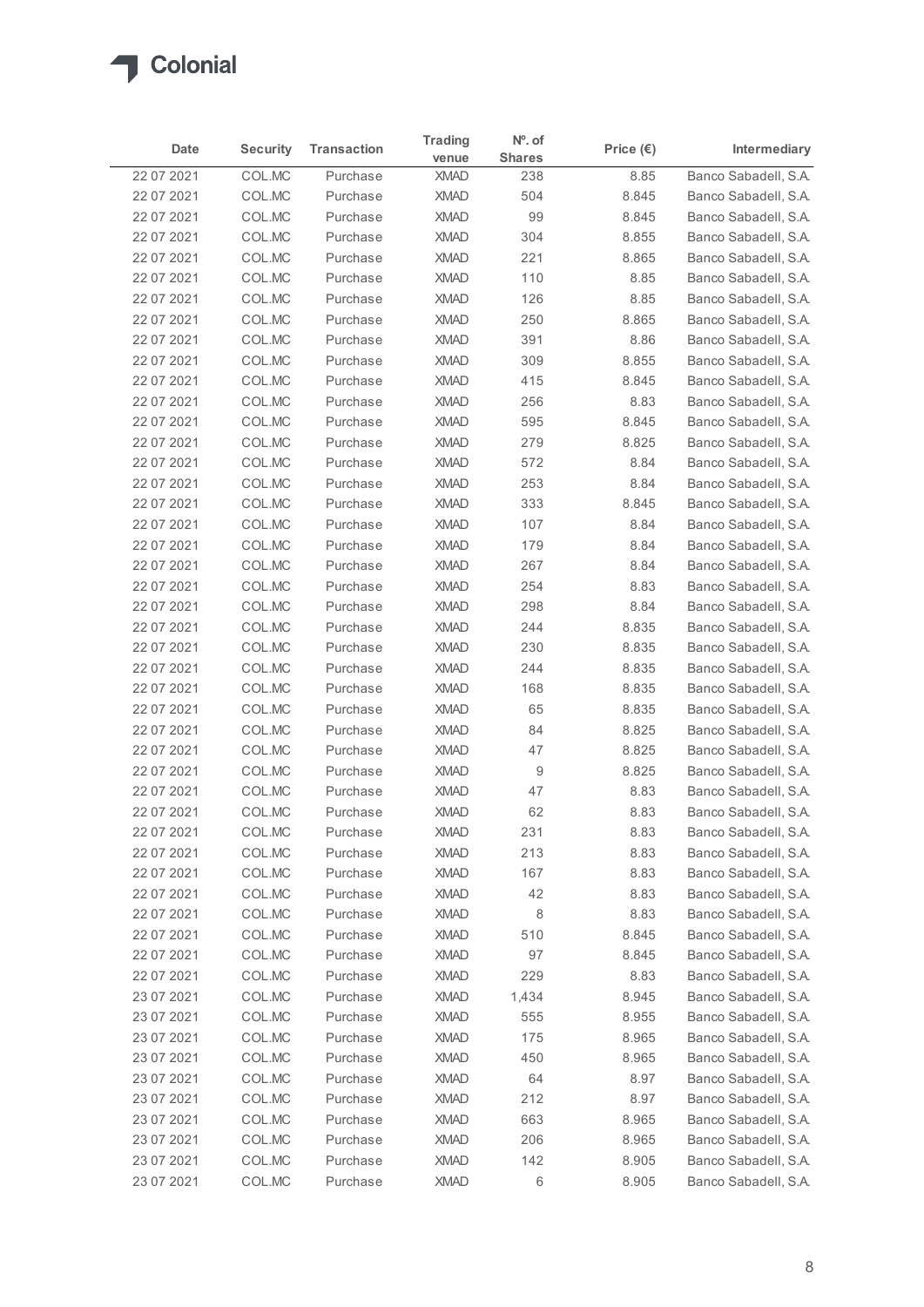

|                          |                  |                      | <b>Trading</b>             | $No$ . of     |                    |                                              |
|--------------------------|------------------|----------------------|----------------------------|---------------|--------------------|----------------------------------------------|
| Date                     | <b>Security</b>  | <b>Transaction</b>   | venue                      | <b>Shares</b> | Price $(\epsilon)$ | Intermediary                                 |
| 23 07 2021               | COL.MC           | Purchase             | <b>XMAD</b>                | 277           | 8.91               | Banco Sabadell, S.A.                         |
| 23 07 2021               | COL.MC           | Purchase             | <b>XMAD</b>                | 136           | 8.915              | Banco Sabadell, S.A.                         |
| 23 07 2021<br>23 07 2021 | COL.MC<br>COL.MC | Purchase<br>Purchase | <b>XMAD</b><br><b>XMAD</b> | 248<br>330    | 8.95<br>8.955      | Banco Sabadell, S.A.<br>Banco Sabadell, S.A. |
| 23 07 2021               | COL.MC           | Purchase             | <b>XMAD</b>                | 138           | 8.93               | Banco Sabadell, S.A.                         |
| 23 07 2021               | COL.MC           | Purchase             | <b>XMAD</b>                | 280           | 8.935              | Banco Sabadell, S.A.                         |
| 23 07 2021               | COL.MC           | Purchase             | <b>XMAD</b>                | 26            | 8.935              | Banco Sabadell, S.A.                         |
| 23 07 2021               | COL.MC           | Purchase             | <b>XMAD</b>                | 714           | 8.935              | Banco Sabadell, S.A.                         |
| 23 07 2021               | COL.MC           | Purchase             | <b>XMAD</b>                | 283           | 8.9                | Banco Sabadell, S.A.                         |
| 23 07 2021               | COL.MC           | Purchase             | <b>XMAD</b>                | 63            | 8.88               | Banco Sabadell, S.A.                         |
| 23 07 2021               | COL.MC           | Purchase             | <b>XMAD</b>                | 38            | 8.88               | Banco Sabadell, S.A.                         |
| 23 07 2021               | COL.MC           | Purchase             | <b>XMAD</b>                | 252           | 8.885              | Banco Sabadell, S.A.                         |
| 23 07 2021               | COL.MC           | Purchase             | <b>XMAD</b>                | 13            | 8.9                | Banco Sabadell, S.A.<br>Banco Sabadell, S.A. |
| 23 07 2021<br>23 07 2021 | COL.MC<br>COL.MC | Purchase<br>Purchase | <b>XMAD</b><br><b>XMAD</b> | 120<br>334    | 8.9<br>8.895       | Banco Sabadell, S.A.                         |
| 23 07 2021               | COL.MC           | Purchase             | <b>XMAD</b>                | 81            | 8.895              | Banco Sabadell, S.A.                         |
| 23 07 2021               | COL.MC           | Purchase             | <b>XMAD</b>                | 252           | 8.905              | Banco Sabadell, S.A.                         |
| 23 07 2021               | COL.MC           | Purchase             | <b>XMAD</b>                | 85            | 8.905              | Banco Sabadell, S.A.                         |
| 23 07 2021               | COL.MC           | Purchase             | <b>XMAD</b>                | 294           | 8.9                | Banco Sabadell, S.A.                         |
| 23 07 2021               | COL.MC           | Purchase             | <b>XMAD</b>                | 379           | 8.885              | Banco Sabadell, S.A.                         |
| 23 07 2021               | COL.MC           | Purchase             | <b>XMAD</b>                | 51            | 8.895              | Banco Sabadell, S.A.                         |
| 23 07 2021               | COL.MC           | Purchase             | <b>XMAD</b>                | 486           | 8.96               | Banco Sabadell, S.A.                         |
| 23 07 2021               | COL.MC           | Purchase             | <b>XMAD</b>                | 279           | 8.965              | Banco Sabadell, S.A.                         |
| 23 07 2021               | COL.MC           | Purchase             | <b>XMAD</b>                | 18            | 8.965              | Banco Sabadell, S.A.                         |
| 23 07 2021               | COL.MC           | Purchase             | <b>XMAD</b>                | 30            | 8.97               | Banco Sabadell, S.A.                         |
| 23 07 2021               | COL.MC           | Purchase             | <b>XMAD</b>                | 215           | 8.975              | Banco Sabadell, S.A.<br>Banco Sabadell, S.A. |
| 23 07 2021<br>23 07 2021 | COL.MC<br>COL.MC | Purchase<br>Purchase | <b>XMAD</b><br><b>XMAD</b> | 67<br>49      | 8.975<br>8.975     | Banco Sabadell, S.A.                         |
| 23 07 2021               | COL.MC           | Purchase             | <b>XMAD</b>                | 201           | 8.895              | Banco Sabadell, S.A.                         |
| 23 07 2021               | COL.MC           | Purchase             | <b>XMAD</b>                | 304           | 8.89               | Banco Sabadell, S.A.                         |
| 23 07 2021               | COL.MC           | Purchase             | <b>XMAD</b>                | 72            | 8.9                | Banco Sabadell, S.A.                         |
| 23 07 2021               | COL.MC           | Purchase             | <b>XMAD</b>                | 426           | 8.88               | Banco Sabadell, S.A.                         |
| 23 07 2021               | COL.MC           | Purchase             | <b>XMAD</b>                | 57            | 8.885              | Banco Sabadell, S.A.                         |
| 23 07 2021               | COL.MC           | Purchase             | <b>XMAD</b>                | 66            | 8.885              | Banco Sabadell, S.A.                         |
| 23 07 2021               | COL.MC           | Purchase             | <b>XMAD</b>                | 268           | 8.88               | Banco Sabadell, S.A.                         |
| 23 07 2021               | COL.MC           | Purchase             | <b>XMAD</b>                | 316           | 8.86               | Banco Sabadell, S.A.                         |
| 23 07 2021               | COL.MC           | Purchase             | <b>XMAD</b>                | 236           | 8.885              | Banco Sabadell, S.A.                         |
| 23 07 2021               | COL.MC           | Purchase             | <b>XMAD</b>                | 80            | 8.885              | Banco Sabadell, S.A.                         |
| 23 07 2021               | COL.MC           | Purchase             | <b>XMAD</b>                | 123           | 8.885              | Banco Sabadell, S.A.                         |
| 23 07 2021               | COL.MC           | Purchase<br>Purchase | <b>XMAD</b><br><b>XMAD</b> | 83<br>271     | 8.885<br>8.885     | Banco Sabadell, S.A.<br>Banco Sabadell, S.A. |
| 23 07 2021<br>23 07 2021 | COL.MC<br>COL.MC | Purchase             | <b>XMAD</b>                | 262           | $8.9\,$            | Banco Sabadell, S.A.                         |
| 23 07 2021               | COL.MC           | Purchase             | <b>XMAD</b>                | 224           | 8.905              | Banco Sabadell, S.A.                         |
| 23 07 2021               | COL.MC           | Purchase             | <b>XMAD</b>                | 208           | 8.95               | Banco Sabadell, S.A.                         |
| 23 07 2021               | COL.MC           | Purchase             | <b>XMAD</b>                | 29            | 8.935              | Banco Sabadell, S.A.                         |
| 23 07 2021               | COL.MC           | Purchase             | <b>XMAD</b>                | 51            | 8.935              | Banco Sabadell, S.A.                         |
| 23 07 2021               | COL.MC           | Purchase             | <b>XMAD</b>                | 164           | 8.935              | Banco Sabadell, S.A.                         |
| 23 07 2021               | COL.MC           | Purchase             | <b>XMAD</b>                | 41            | 8.985              | Banco Sabadell, S.A.                         |
| 23 07 2021               | COL.MC           | Purchase             | <b>XMAD</b>                | 234           | 8.975              | Banco Sabadell, S.A.                         |
| 23 07 2021               | COLMC            | Purchase             | <b>XMAD</b>                | 313           | 8.985              | Banco Sabadell, S.A.                         |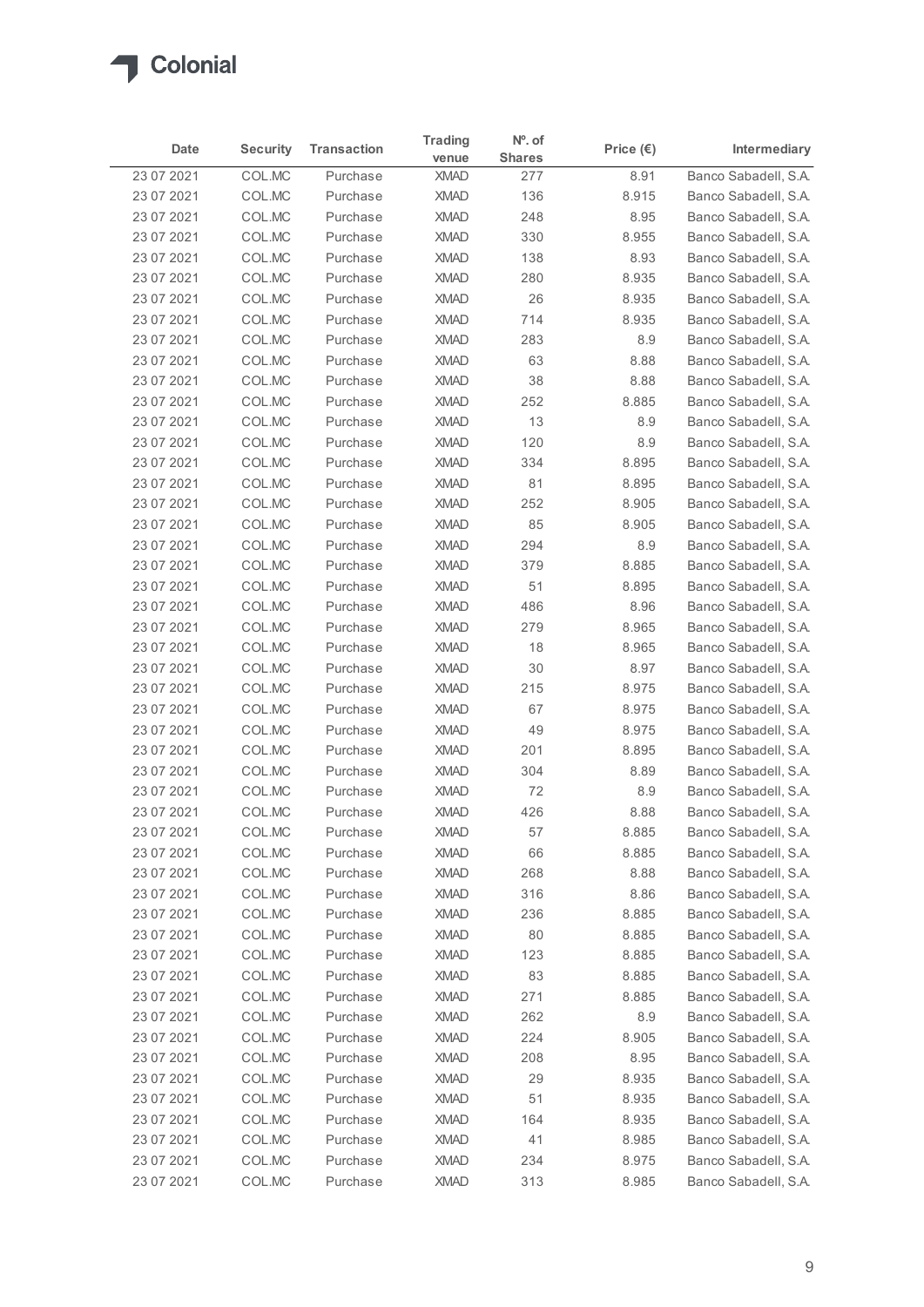

|                          |                  |                      | <b>Trading</b>             | Nº. of        |                    |                                              |
|--------------------------|------------------|----------------------|----------------------------|---------------|--------------------|----------------------------------------------|
| Date                     | <b>Security</b>  | <b>Transaction</b>   | venue                      | <b>Shares</b> | Price $(\epsilon)$ | Intermediary                                 |
| 23 07 2021               | COL.MC           | Purchase             | <b>XMAD</b>                | 255           | 8.995              | Banco Sabadell, S.A.                         |
| 23 07 2021               | COL.MC           | Purchase             | <b>XMAD</b>                | 30            | 8.855              | Banco Sabadell, S.A.                         |
| 23 07 2021               | COL.MC           | Purchase             | <b>XMAD</b>                | $90\,$        | 8.855              | Banco Sabadell, S.A.                         |
| 23 07 2021<br>23 07 2021 | COL.MC<br>COL.MC | Purchase<br>Purchase | <b>XMAD</b><br><b>XMAD</b> | 75<br>26      | 8.855<br>8.855     | Banco Sabadell, S.A.<br>Banco Sabadell, S.A. |
| 23 07 2021               | COL.MC           | Purchase             | <b>XMAD</b>                | 346           | 8.865              | Banco Sabadell, S.A.                         |
| 23 07 2021               | COL.MC           | Purchase             | <b>XMAD</b>                | 283           | 8.885              | Banco Sabadell, S.A.                         |
| 23 07 2021               | COL.MC           | Purchase             | <b>XMAD</b>                | 262           | 8.88               | Banco Sabadell, S.A.                         |
| 23 07 2021               | COL.MC           | Purchase             | <b>XMAD</b>                | 108           | 8.855              | Banco Sabadell, S.A.                         |
| 23 07 2021               | COL.MC           | Purchase             | <b>XMAD</b>                | 134           | 8.855              | Banco Sabadell, S.A.                         |
| 23 07 2021               | COL.MC           | Purchase             | <b>XMAD</b>                | 287           | 8.875              | Banco Sabadell, S.A.                         |
| 23 07 2021               | COL.MC           | Purchase             | <b>XMAD</b>                | 15            | 8.885              | Banco Sabadell, S.A.                         |
| 23 07 2021               | COL.MC           | Purchase             | <b>XMAD</b>                | 1,021         | 8.885              | Banco Sabadell, S.A.                         |
| 23 07 2021               | COL.MC           | Purchase             | <b>XMAD</b>                | 298           | 8.915              | Banco Sabadell, S.A.                         |
| 23 07 2021               | COL.MC           | Purchase             | <b>XMAD</b>                | 3             | 8.915              | Banco Sabadell, S.A.                         |
| 23 07 2021               | COL.MC           | Purchase             | <b>XMAD</b>                | 544           | 8.91               | Banco Sabadell, S.A.                         |
| 23 07 2021               | COL.MC           | Purchase             | <b>XMAD</b>                | 276           | 8.955              | Banco Sabadell, S.A.                         |
| 23 07 2021               | COL.MC           | Purchase             | <b>XMAD</b>                | 308           | 8.935              | Banco Sabadell, S.A.                         |
| 23 07 2021               | COL.MC           | Purchase             | <b>XMAD</b>                | 277           | 8.965              | Banco Sabadell, S.A.                         |
| 23 07 2021               | COL.MC           | Purchase             | <b>XMAD</b>                | 610           | 8.93               | Banco Sabadell, S.A.                         |
| 23 07 2021               | COL.MC           | Purchase             | <b>XMAD</b>                | 437           | 8.94               | Banco Sabadell, S.A.                         |
| 23 07 2021               | COL.MC           | Purchase             | <b>XMAD</b>                | 244           | 8.975              | Banco Sabadell, S.A.                         |
| 23 07 2021               | COL.MC           | Purchase<br>Purchase | <b>XMAD</b><br><b>XMAD</b> | 325<br>266    | 8.98               | Banco Sabadell, S.A.                         |
| 23 07 2021<br>23 07 2021 | COL.MC<br>COL.MC | Purchase             | <b>XMAD</b>                | 109           | 8.96<br>8.955      | Banco Sabadell, S.A.<br>Banco Sabadell, S.A. |
| 23 07 2021               | COL.MC           | Purchase             | <b>XMAD</b>                | 133           | 8.97               | Banco Sabadell, S.A.                         |
| 23 07 2021               | COL.MC           | Purchase             | <b>XMAD</b>                | 362           | 8.97               | Banco Sabadell, S.A.                         |
| 23 07 2021               | COL.MC           | Purchase             | <b>XMAD</b>                | 299           | 8.97               | Banco Sabadell, S.A.                         |
| 23 07 2021               | COL.MC           | Purchase             | <b>XMAD</b>                | 97            | 8.975              | Banco Sabadell, S.A.                         |
| 23 07 2021               | COL.MC           | Purchase             | <b>XMAD</b>                | 333           | 8.97               | Banco Sabadell, S.A.                         |
| 23 07 2021               | COL.MC           | Purchase             | <b>XMAD</b>                | 33            | 8.955              | Banco Sabadell, S.A.                         |
| 23 07 2021               | COL.MC           | Purchase             | <b>XMAD</b>                | 264           | 8.97               | Banco Sabadell, S.A.                         |
| 23 07 2021               | COL.MC           | Purchase             | <b>XMAD</b>                | 212           | 8.95               | Banco Sabadell, S.A.                         |
| 23 07 2021               | COL.MC           | Purchase             | <b>XMAD</b>                | 172           | 8.955              | Banco Sabadell, S.A.                         |
| 23 07 2021               | COL.MC           | Purchase             | <b>XMAD</b>                | 42            | 8.955              | Banco Sabadell, S.A.                         |
| 23 07 2021               | COL.MC           | Purchase             | <b>XMAD</b>                | 170           | 8.955              | Banco Sabadell, S.A.                         |
| 23 07 2021               | COL.MC           | Purchase             | <b>XMAD</b>                | 107           | 8.965              | Banco Sabadell, S.A.                         |
| 23 07 2021               | COL.MC           | Purchase             | <b>XMAD</b>                | 93            | 8.965              | Banco Sabadell, S.A.                         |
| 23 07 2021               | COL.MC           | Purchase             | <b>XMAD</b>                | 253           | 8.96               | Banco Sabadell, S.A.                         |
| 23 07 2021               | COL.MC           | Purchase             | <b>XMAD</b>                | 325           | 8.97               | Banco Sabadell, S.A.                         |
| 23 07 2021               | COL.MC           | Purchase             | <b>XMAD</b>                | 288           | 8.94               | Banco Sabadell, S.A.                         |
| 23 07 2021               | COL.MC           | Purchase             | <b>XMAD</b>                | 188           | 8.92               | Banco Sabadell, S.A.                         |
| 23 07 2021               | COL.MC           | Purchase             | <b>XMAD</b>                | 504           | 8.925              | Banco Sabadell, S.A.                         |
| 23 07 2021               | COL.MC           | Purchase             | <b>XMAD</b>                | 247           | 8.92               | Banco Sabadell, S.A.                         |
| 23 07 2021               | COL.MC           | Purchase             | <b>XMAD</b>                | 270           | 8.94               | Banco Sabadell, S.A.                         |
| 23 07 2021               | COL.MC           | Purchase             | <b>XMAD</b>                | 43            | 8.93               | Banco Sabadell, S.A.                         |
| 23 07 2021               | COL.MC           | Purchase             | <b>XMAD</b>                | 315           | 8.91               | Banco Sabadell, S.A.                         |
| 23 07 2021               | COL.MC           | Purchase             | XMAD                       | 309           | 8.92               | Banco Sabadell, S.A.                         |
|                          | COL.MC           | Purchase             | XMAD                       | 341           | 8.905              | Banco Sabadell, S.A.                         |
| 23 07 2021<br>23 07 2021 | COLMC            | Purchase             | <b>XMAD</b>                | 18            | 8.925              | Banco Sabadell, S.A.                         |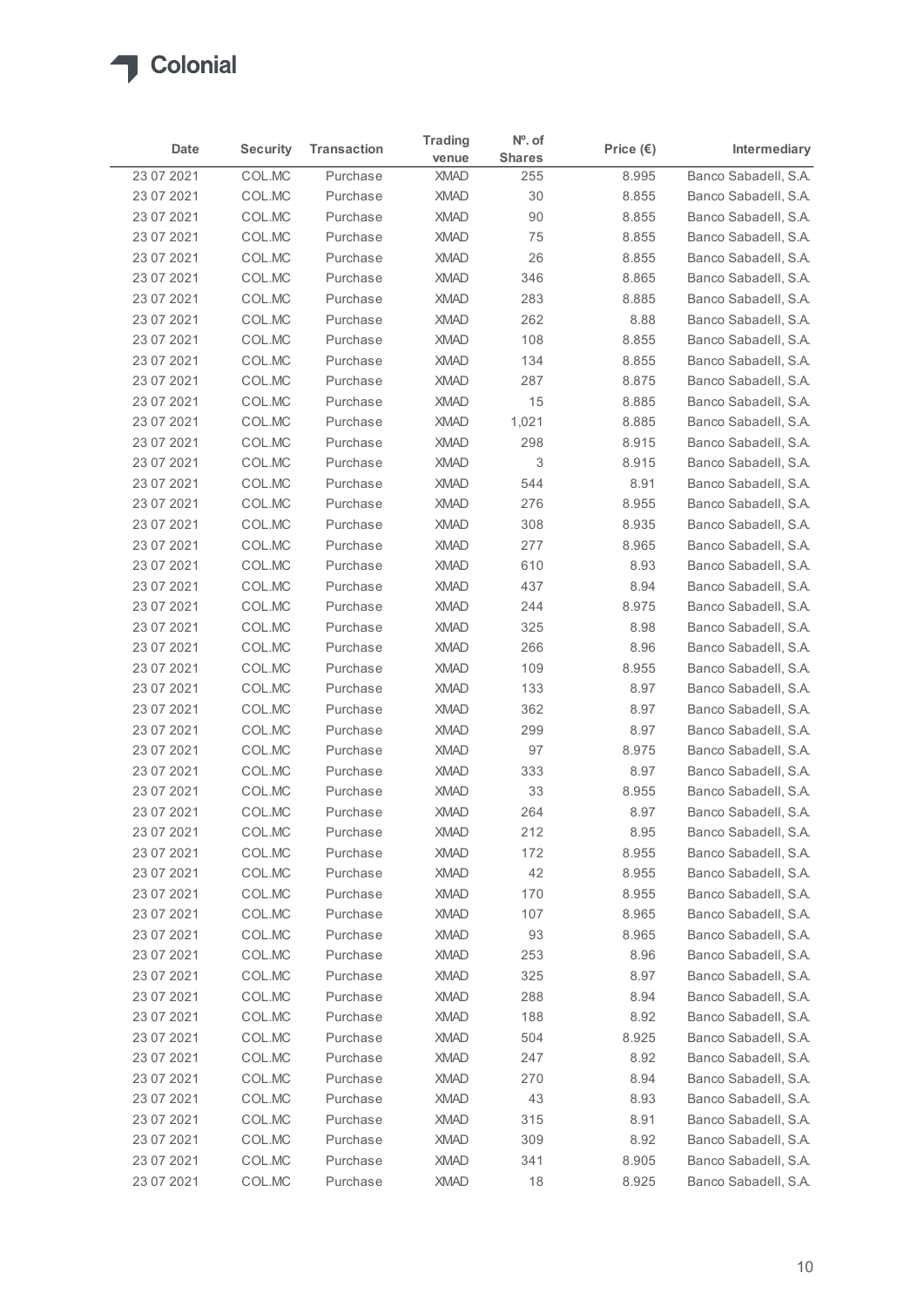

|                          |                  |                      | <b>Trading</b>             | $N^o$ . of    |                    |                                              |
|--------------------------|------------------|----------------------|----------------------------|---------------|--------------------|----------------------------------------------|
| Date                     | <b>Security</b>  | <b>Transaction</b>   | venue                      | <b>Shares</b> | Price $(\epsilon)$ | Intermediary                                 |
| 23 07 2021               | COL.MC           | Purchase             | <b>XMAD</b>                | 87            | 8.93               | Banco Sabadell, S.A.                         |
| 23 07 2021               | COL.MC           | Purchase             | <b>XMAD</b>                | 76            | 8.93               | Banco Sabadell, S.A.                         |
| 23 07 2021               | COL.MC           | Purchase             | <b>XMAD</b>                | 60            | 8.93               | Banco Sabadell, S.A.                         |
| 23 07 2021<br>23 07 2021 | COL.MC<br>COL.MC | Purchase<br>Purchase | <b>XMAD</b><br><b>XMAD</b> | 122<br>655    | 8.93<br>8.93       | Banco Sabadell, S.A.<br>Banco Sabadell, S.A. |
| 23 07 2021               | COL.MC           | Purchase             | <b>XMAD</b>                | 141           | 8.94               | Banco Sabadell, S.A.                         |
| 23 07 2021               | COL.MC           | Purchase             | <b>XMAD</b>                | 144           | 8.905              | Banco Sabadell, S.A.                         |
| 23 07 2021               | COL.MC           | Purchase             | <b>XMAD</b>                | 455           | 8.915              | Banco Sabadell, S.A.                         |
| 23 07 2021               | COL.MC           | Purchase             | <b>XMAD</b>                | 427           | 8.96               | Banco Sabadell, S.A.                         |
| 23 07 2021               | COL.MC           | Purchase             | <b>XMAD</b>                | 29            | 8.96               | Banco Sabadell, S.A.                         |
| 23 07 2021               | COL.MC           | Purchase             | <b>XMAD</b>                | 214           | 8.965              | Banco Sabadell, S.A.                         |
| 23 07 2021               | COL.MC           | Purchase             | <b>XMAD</b>                | 229           | 8.95               | Banco Sabadell, S.A.                         |
| 23 07 2021               | COL.MC           | Purchase             | <b>XMAD</b>                | 254           | 8.965              | Banco Sabadell, S.A.                         |
| 23 07 2021               | COL.MC           | Purchase             | <b>XMAD</b>                | 5             | 8.965              | Banco Sabadell, S.A.                         |
| 23 07 2021               | COL.MC           | Purchase             | <b>XMAD</b>                | 454           | 9.03               | Banco Sabadell, S.A.                         |
| 23 07 2021               | COL.MC           | Purchase             | <b>XMAD</b>                | 240           | 9.02               | Banco Sabadell, S.A.                         |
| 23 07 2021               | COL.MC           | Purchase             | <b>XMAD</b>                | 248           | 9.025              | Banco Sabadell, S.A.                         |
| 23 07 2021               | COL.MC           | Purchase             | <b>XMAD</b>                | 63            | 9.025              | Banco Sabadell, S.A.                         |
| 23 07 2021               | COL.MC           | Purchase             | <b>XMAD</b>                | 237           | 9.02               | Banco Sabadell, S.A.                         |
| 23 07 2021               | COL.MC           | Purchase             | <b>XMAD</b>                | 139           | 9.035              | Banco Sabadell, S.A.                         |
| 23 07 2021               | COL.MC           | Purchase             | <b>XMAD</b>                | 147           | 9.03               | Banco Sabadell, S.A.                         |
| 23 07 2021               | COL.MC           | Purchase             | <b>XMAD</b>                | 248           | 9.025              | Banco Sabadell, S.A.                         |
| 23 07 2021               | COL.MC           | Purchase<br>Purchase | <b>XMAD</b><br><b>XMAD</b> | 90<br>269     | 9.03               | Banco Sabadell, S.A.                         |
| 23 07 2021<br>23 07 2021 | COL.MC<br>COL.MC | Purchase             | <b>XMAD</b>                | 42            | 9.03<br>9.025      | Banco Sabadell, S.A.<br>Banco Sabadell, S.A. |
| 23 07 2021               | COL.MC           | Purchase             | <b>XMAD</b>                | 45            | 9.025              | Banco Sabadell, S.A.                         |
| 23 07 2021               | COL.MC           | Purchase             | <b>XMAD</b>                | 42            | 9.025              | Banco Sabadell, S.A.                         |
| 23 07 2021               | COL.MC           | Purchase             | <b>XMAD</b>                | 249           | 9.03               | Banco Sabadell, S.A.                         |
| 23 07 2021               | COL.MC           | Purchase             | <b>XMAD</b>                | 150           | 9.01               | Banco Sabadell, S.A.                         |
| 23 07 2021               | COL.MC           | Purchase             | <b>XMAD</b>                | 130           | 9.01               | Banco Sabadell, S.A.                         |
| 23 07 2021               | COL.MC           | Purchase             | <b>XMAD</b>                | 412           | 9.015              | Banco Sabadell, S.A.                         |
| 23 07 2021               | COL.MC           | Purchase             | <b>XMAD</b>                | 421           | 9.025              | Banco Sabadell, S.A.                         |
| 23 07 2021               | COL.MC           | Purchase             | <b>XMAD</b>                | 79            | 9.025              | Banco Sabadell, S.A.                         |
| 23 07 2021               | COL.MC           | Purchase             | <b>XMAD</b>                | 519           | 9.01               | Banco Sabadell, S.A.                         |
| 23 07 2021               | COL.MC           | Purchase             | <b>XMAD</b>                | 228           | 9.005              | Banco Sabadell, S.A.                         |
| 23 07 2021               | COL.MC           | Purchase             | <b>XMAD</b>                | 304           | 8.99               | Banco Sabadell, S.A.                         |
| 23 07 2021               | COL.MC           | Purchase             | <b>XMAD</b>                | 230           | 8.98               | Banco Sabadell, S.A.                         |
| 23 07 2021               | COL.MC           | Purchase             | <b>XMAD</b>                | 261           | 8.935              | Banco Sabadell, S.A.                         |
| 23 07 2021               | COL.MC           | Purchase             | <b>XMAD</b>                | 714           | 8.95               | Banco Sabadell, S.A.                         |
| 23 07 2021               | COL.MC           | Purchase             | <b>XMAD</b>                | 442           | 8.945              | Banco Sabadell, S.A.                         |
| 23 07 2021               | COL.MC           | Purchase             | <b>XMAD</b>                | 240           | 8.965              | Banco Sabadell, S.A.                         |
| 23 07 2021               | COL.MC           | Purchase             | <b>XMAD</b>                | 293           | 9.025              | Banco Sabadell, S.A.                         |
| 23 07 2021               | COL.MC           | Purchase             | <b>XMAD</b>                | 119           | 9.01               | Banco Sabadell, S.A.                         |
| 23 07 2021               | COL.MC           | Purchase             | <b>XMAD</b>                | 153           | 9.01               | Banco Sabadell, S.A.                         |
| 23 07 2021               | COL.MC           | Purchase             | <b>XMAD</b>                | 67            | 9.015              | Banco Sabadell, S.A.                         |
| 23 07 2021               | COL.MC           | Purchase             | <b>XMAD</b>                | 10            | 9.015              | Banco Sabadell, S.A.                         |
| 23 07 2021               | COL.MC           | Purchase             | <b>XMAD</b>                | 286           | 9.015              | Banco Sabadell, S.A.                         |
| 23 07 2021               | COL.MC           | Purchase             | XMAD                       | 237           | 9.005              | Banco Sabadell, S.A.                         |
|                          | COL.MC           | Purchase             | XMAD                       | 244           | 9.01               | Banco Sabadell, S.A.                         |
| 23 07 2021<br>23 07 2021 | COLMC            | Purchase             | <b>XMAD</b>                | 307           | 9.015              | Banco Sabadell, S.A.                         |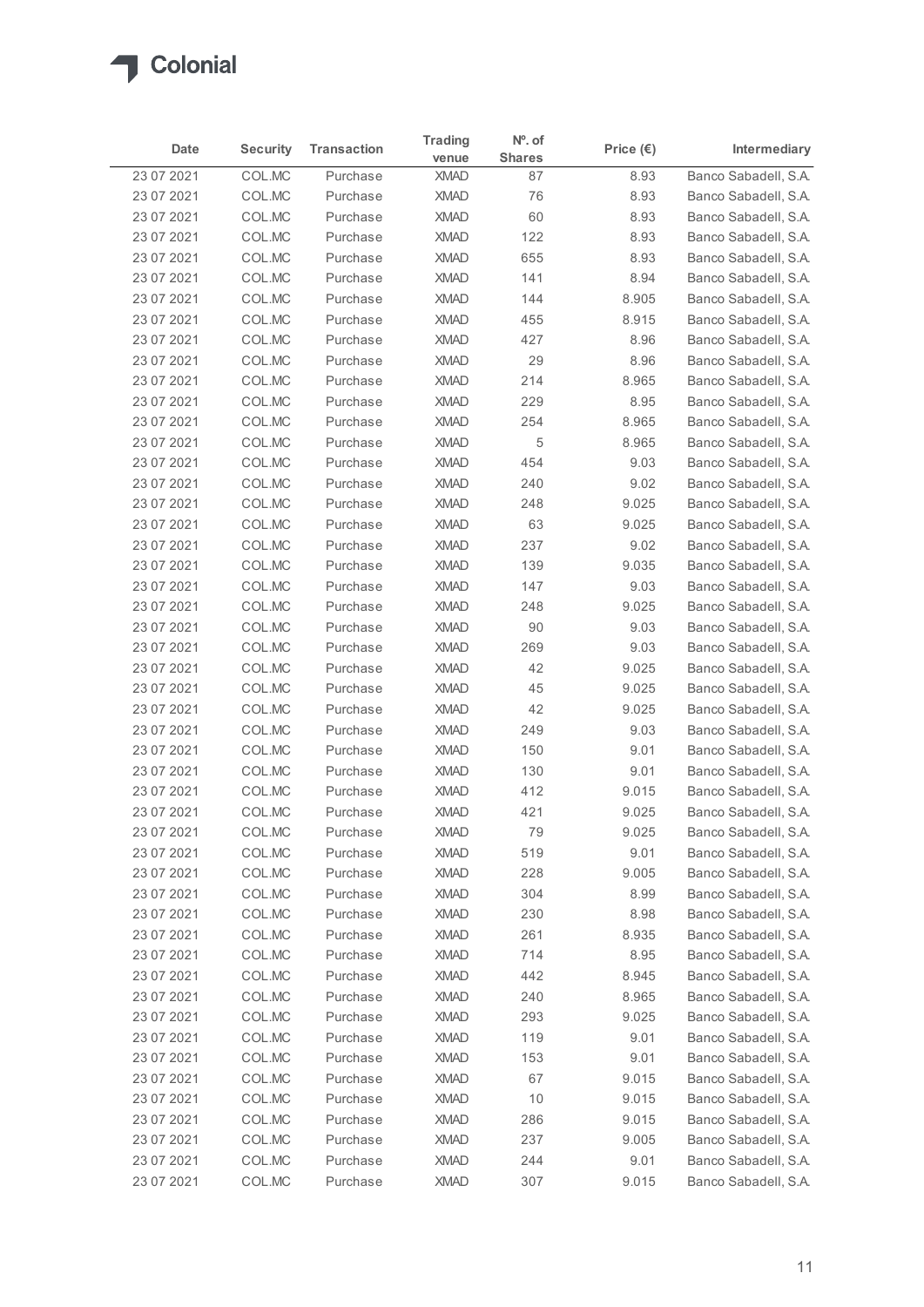

| Date                     | <b>Security</b>  | <b>Transaction</b>   | <b>Trading</b>             | N°. of         | Price $(\epsilon)$ | Intermediary                                 |
|--------------------------|------------------|----------------------|----------------------------|----------------|--------------------|----------------------------------------------|
|                          |                  |                      | venue                      | <b>Shares</b>  |                    | Banco Sabadell, S.A.                         |
| 23 07 2021<br>23 07 2021 | COL.MC<br>COL.MC | Purchase<br>Purchase | <b>XMAD</b><br><b>XMAD</b> | 264<br>219     | 9.02<br>9.02       | Banco Sabadell, S.A.                         |
| 23 07 2021               | COL.MC           | Purchase             | <b>XMAD</b>                | 156            | 9                  | Banco Sabadell, S.A.                         |
| 23 07 2021               | COL.MC           | Purchase             | <b>XMAD</b>                | 49             | 9                  | Banco Sabadell, S.A.                         |
| 23 07 2021               | COL.MC           | Purchase             | <b>XMAD</b>                | 179            | 9                  | Banco Sabadell, S.A.                         |
| 23 07 2021               | COL.MC           | Purchase             | <b>XMAD</b>                | 60             | 9.01               | Banco Sabadell, S.A.                         |
| 23 07 2021               | COL.MC           | Purchase             | <b>XMAD</b>                | 227            | 9.01               | Banco Sabadell, S.A.                         |
| 23 07 2021               | COL.MC           | Purchase             | <b>XMAD</b>                | 210            | 9.01               | Banco Sabadell, S.A.                         |
| 23 07 2021<br>23 07 2021 | COL.MC<br>COL.MC | Purchase<br>Purchase | <b>XMAD</b><br><b>XMAD</b> | 4<br>100       | 9.01<br>9.01       | Banco Sabadell, S.A.<br>Banco Sabadell, S.A. |
| 23 07 2021               | COL.MC           | Purchase             | <b>XMAD</b>                | 335            | 9.01               | Banco Sabadell, S.A.                         |
| 23 07 2021               | COL.MC           | Purchase             | <b>XMAD</b>                | 9              | 9.01               | Banco Sabadell, S.A.                         |
| 23 07 2021               | COL.MC           | Purchase             | <b>XMAD</b>                | 170            | 9.01               | Banco Sabadell, S.A.                         |
| 23 07 2021               | COL.MC           | Purchase             | XMAD                       | 19             | 9.01               | Banco Sabadell, S.A.                         |
| 23 07 2021               | COL.MC           | Purchase             | XMAD                       | 1,221          | 9.01               | Banco Sabadell, S.A.                         |
| 26 07 2021               | COL.MC           | Purchase             | <b>XMAD</b>                | 5              | 8.91               | Banco Sabadell, S.A.                         |
| 26 07 2021               | COL.MC           | Purchase             | <b>XMAD</b>                | 265            | 8.93               | Banco Sabadell, S.A.                         |
| 26 07 2021<br>26 07 2021 | COL.MC<br>COL.MC | Purchase<br>Purchase | <b>XMAD</b><br><b>XMAD</b> | 266<br>250     | 8.93<br>8.94       | Banco Sabadell, S.A.<br>Banco Sabadell, S.A. |
| 26 07 2021               | COL.MC           | Purchase             | <b>XMAD</b>                | 280            | 8.965              | Banco Sabadell, S.A.                         |
| 26 07 2021               | COL.MC           | Purchase             | <b>XMAD</b>                | 1,248          | 8.95               | Banco Sabadell, S.A.                         |
| 26 07 2021               | COL.MC           | Purchase             | <b>XMAD</b>                | 579            | 8.95               | Banco Sabadell, S.A.                         |
| 26 07 2021               | COL.MC           | Purchase             | XMAD                       | 495            | 8.905              | Banco Sabadell, S.A.                         |
| 26 07 2021               | COL.MC           | Purchase             | <b>XMAD</b>                | 785            | 8.9                | Banco Sabadell, S.A.                         |
| 26 07 2021               | COL.MC           | Purchase             | <b>XMAD</b>                | 239            | 8.91               | Banco Sabadell, S.A.                         |
| 26 07 2021               | COL.MC           | Purchase             | <b>XMAD</b>                | 269            | 8.91               | Banco Sabadell, S.A.                         |
| 26 07 2021               | COL.MC           | Purchase             | <b>XMAD</b>                | 297            | 8.91               | Banco Sabadell, S.A.                         |
| 26 07 2021               | COL.MC           | Purchase             | <b>XMAD</b>                | 71             | 8.925              | Banco Sabadell, S.A.                         |
| 26 07 2021<br>26 07 2021 | COL.MC<br>COL.MC | Purchase<br>Purchase | XMAD<br><b>XMAD</b>        | 59<br>328      | 8.925<br>8.935     | Banco Sabadell, S.A.<br>Banco Sabadell, S.A. |
| 26 07 2021               | COL.MC           | Purchase             | <b>XMAD</b>                | 370            | 8.93               | Banco Sabadell, S.A.                         |
| 26 07 2021               | COL.MC           | Purchase             | <b>XMAD</b>                | $\overline{2}$ | 8.93               | Banco Sabadell, S.A.                         |
| 26 07 2021               | COL.MC           | Purchase             | <b>XMAD</b>                | 422            | 8.965              | Banco Sabadell, S.A.                         |
| 26 07 2021               | COL.MC           | Purchase             | <b>XMAD</b>                | 281            | 8.965              | Banco Sabadell, S.A.                         |
| 26 07 2021               | COL.MC           | Purchase             | XMAD                       | 438            | 8.955              | Banco Sabadell, S.A.                         |
| 26 07 2021               | COL.MC           | Purchase             | XMAD                       | 57             | 8.94               | Banco Sabadell, S.A.                         |
| 26 07 2021               | COL.MC           | Purchase             | <b>XMAD</b>                | 709            | 8.96               | Banco Sabadell, S.A.                         |
| 26 07 2021               | COL.MC           | Purchase             | <b>XMAD</b>                | 203            | 8.955              | Banco Sabadell, S.A.                         |
| 26 07 2021               | COL.MC           | Purchase             | XMAD                       | 429            | 8.955              | Banco Sabadell, S.A.                         |
| 26 07 2021<br>26 07 2021 | COL.MC<br>COL.MC | Purchase<br>Purchase | <b>XMAD</b><br><b>XMAD</b> | 72<br>416      | 8.935<br>8.955     | Banco Sabadell, S.A.<br>Banco Sabadell, S.A. |
| 26 07 2021               | COL.MC           | Purchase             | <b>XMAD</b>                | 227            | 8.96               | Banco Sabadell, S.A.                         |
| 26 07 2021               | COL.MC           | Purchase             | <b>XMAD</b>                | 48             | 8.96               | Banco Sabadell, S.A.                         |
| 26 07 2021               | COL.MC           | Purchase             | <b>XMAD</b>                | 371            | 8.95               | Banco Sabadell, S.A.                         |
| 26 07 2021               | COL.MC           | Purchase             | XMAD                       | 351            | 8.94               | Banco Sabadell, S.A.                         |
| 26 07 2021               | COL.MC           | Purchase             | <b>XMAD</b>                | 217            | 8.98               | Banco Sabadell, S.A.                         |
| 26 07 2021               | COL.MC           | Purchase             | <b>XMAD</b>                | 111            | 8.97               | Banco Sabadell, S.A.                         |
| 26 07 2021               | COL.MC           | Purchase             | <b>XMAD</b>                | 181            | 8.97               | Banco Sabadell, S.A.                         |
| 26 07 2021               | COL.MC<br>COL.MC | Purchase             | <b>XMAD</b><br><b>XMAD</b> | 235<br>351     | 8.965<br>8.945     | Banco Sabadell, S.A.<br>Banco Sabadell, S.A. |
| 26 07 2021               |                  | Purchase             |                            |                |                    |                                              |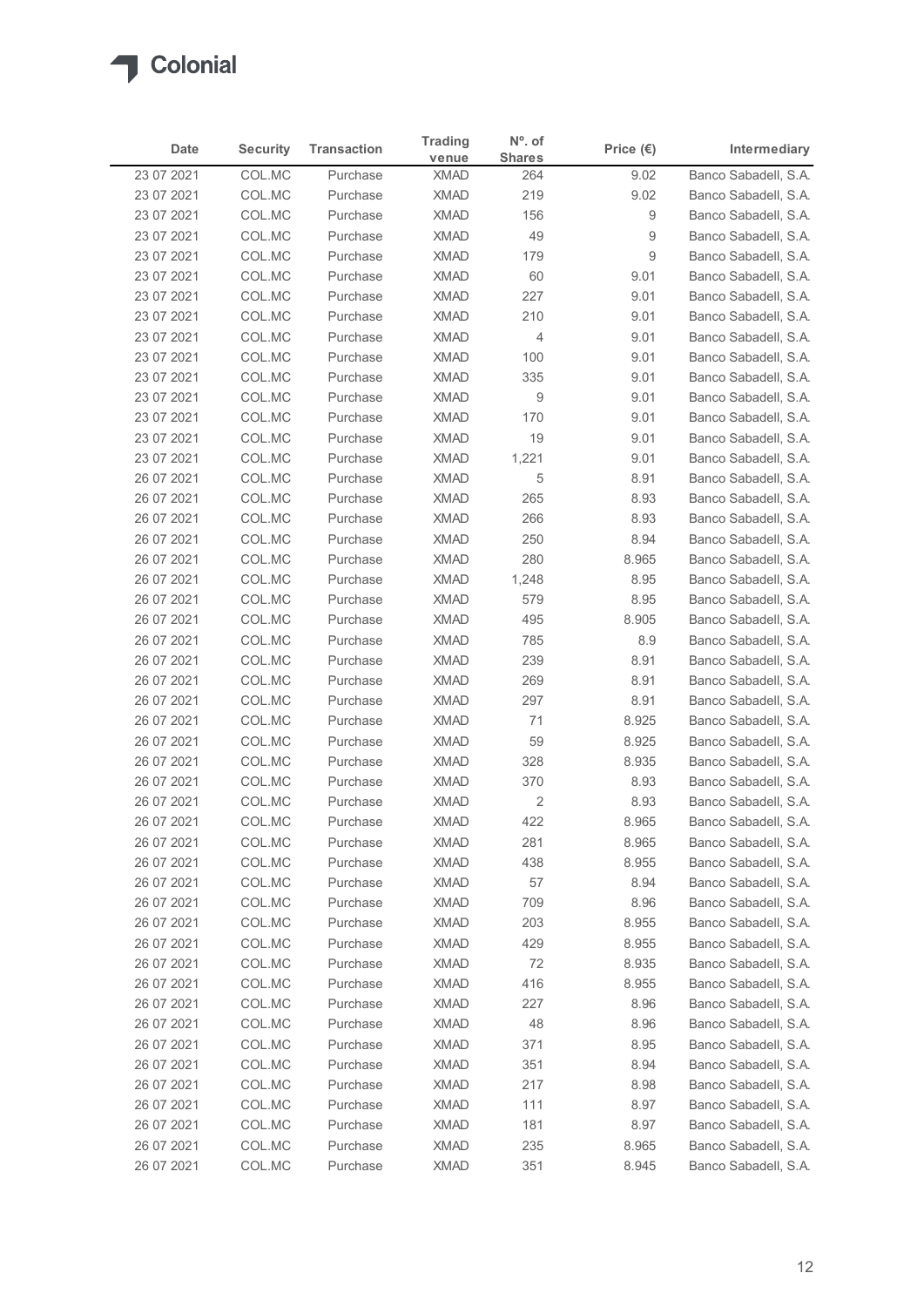

| <b>Shares</b><br>venue<br>COL.MC<br>Banco Sabadell, S.A.<br>26 07 2021<br><b>XMAD</b><br>8.945<br>Purchase<br>69<br>26 07 2021<br>COL.MC<br><b>XMAD</b><br>$30\,$<br>8.94<br>Banco Sabadell, S.A.<br>Purchase<br>COL.MC<br><b>XMAD</b><br>549<br>Banco Sabadell, S.A.<br>26 07 2021<br>Purchase<br>8.965<br><b>XMAD</b><br>26 07 2021<br>COL.MC<br>Purchase<br>289<br>8.985<br>Banco Sabadell, S.A.<br>COL.MC<br><b>XMAD</b><br>232<br>26 07 2021<br>Purchase<br>8.995<br>Banco Sabadell, S.A.<br>26 07 2021<br>COL.MC<br><b>XMAD</b><br>382<br>Banco Sabadell, S.A.<br>Purchase<br>8.985<br>26 07 2021<br>COL.MC<br><b>XMAD</b><br>95<br>Banco Sabadell, S.A.<br>Purchase<br>8.985<br>26 07 2021<br>COL.MC<br>Purchase<br><b>XMAD</b><br>152<br>8.985<br>Banco Sabadell, S.A.<br>COL.MC<br>Banco Sabadell, S.A.<br>26 07 2021<br><b>XMAD</b><br>242<br>8.955<br>Purchase<br><b>XMAD</b><br>269<br>26 07 2021<br>COL.MC<br>Purchase<br>8.945<br>Banco Sabadell, S.A.<br>COL.MC<br><b>XMAD</b><br>197<br>Banco Sabadell, S.A.<br>26 07 2021<br>Purchase<br>8.965<br>COL.MC<br><b>XMAD</b><br>8.945<br>Banco Sabadell, S.A.<br>26 07 2021<br>Purchase<br>192<br><b>XMAD</b><br>8.965<br>26 07 2021<br>COL.MC<br>Purchase<br>196<br>Banco Sabadell, S.A.<br>32<br>26 07 2021<br>COL.MC<br>XMAD<br>8.945<br>Banco Sabadell, S.A.<br>Purchase<br>26 07 2021<br><b>XMAD</b><br>8.945<br>Banco Sabadell, S.A.<br>COL.MC<br>Purchase<br>168<br><b>XMAD</b><br>3<br>8.945<br>26 07 2021<br>COL.MC<br>Purchase<br>Banco Sabadell, S.A.<br>COL.MC<br><b>XMAD</b><br>8.945<br>26 07 2021<br>Purchase<br>206<br>Banco Sabadell, S.A.<br>COL.MC<br><b>XMAD</b><br>35<br>Banco Sabadell, S.A.<br>26 07 2021<br>Purchase<br>8.92<br>COL.MC<br><b>XMAD</b><br>215<br>8.92<br>Banco Sabadell, S.A.<br>26 07 2021<br>Purchase<br>11<br>26 07 2021<br>COL.MC<br>Purchase<br><b>XMAD</b><br>8.945<br>Banco Sabadell, S.A.<br><b>XMAD</b><br>125<br>8.945<br>26 07 2021<br>COL.MC<br>Purchase<br>Banco Sabadell, S.A.<br>COL.MC<br><b>XMAD</b><br>300<br>8.945<br>Banco Sabadell, S.A.<br>26 07 2021<br>Purchase<br><b>XMAD</b><br>76<br>8.945<br>26 07 2021<br>COL.MC<br>Purchase<br>Banco Sabadell, S.A.<br>COL.MC<br><b>XMAD</b><br>26 07 2021<br>Purchase<br>223<br>8.925<br>Banco Sabadell, S.A.<br>COL.MC<br><b>XMAD</b><br>319<br>8.935<br>Banco Sabadell, S.A.<br>26 07 2021<br>Purchase<br>COL.MC<br>299<br>Banco Sabadell, S.A.<br>26 07 2021<br>Purchase<br><b>XMAD</b><br>8.88<br><b>XMAD</b><br>299<br>8.905<br>26 07 2021<br>COL.MC<br>Banco Sabadell, S.A.<br>Purchase<br><b>XMAD</b><br>177<br>8.94<br>26 07 2021<br>COL.MC<br>Purchase<br>Banco Sabadell, S.A.<br>COL.MC<br><b>XMAD</b><br>302<br>Banco Sabadell, S.A.<br>26 07 2021<br>Purchase<br>8.945<br>COL.MC<br><b>XMAD</b><br>299<br>8.96<br>Banco Sabadell, S.A.<br>26 07 2021<br>Purchase<br><b>XMAD</b><br>269<br>8.94<br>Banco Sabadell, S.A.<br>26 07 2021<br>COL.MC<br>Purchase<br><b>XMAD</b><br>7<br>Banco Sabadell, S.A.<br>26 07 2021<br>COL.MC<br>Purchase<br>8.915<br><b>XMAD</b><br>611<br>8.945<br>26 07 2021<br>COL.MC<br>Purchase<br>Banco Sabadell, S.A.<br>COL.MC<br><b>XMAD</b><br>302<br>8.955<br>Banco Sabadell, S.A.<br>26 07 2021<br>Purchase<br>COL.MC<br><b>XMAD</b><br>384<br>8.94<br>26 07 2021<br>Purchase<br>Banco Sabadell, S.A.<br>COL.MC<br><b>XMAD</b><br>26 07 2021<br>Purchase<br>291<br>8.9<br>Banco Sabadell, S.A.<br>COL.MC<br><b>XMAD</b><br>284<br>26 07 2021<br>Purchase<br>8.895<br>Banco Sabadell, S.A.<br>COL.MC<br>8.89<br>Banco Sabadell, S.A.<br>26 07 2021<br><b>XMAD</b><br>263<br>Purchase<br>26 07 2021<br>COL.MC<br>Purchase<br><b>XMAD</b><br>323<br>8.895<br>Banco Sabadell, S.A.<br>COL.MC<br><b>XMAD</b><br>192<br>8.94<br>26 07 2021<br>Purchase<br>Banco Sabadell, S.A.<br>COL.MC<br><b>XMAD</b><br>225<br>Banco Sabadell, S.A.<br>26 07 2021<br>Purchase<br>8.925<br><b>XMAD</b><br>26 07 2021<br>COL.MC<br>Purchase<br>295<br>9<br>Banco Sabadell, S.A.<br>248<br>9<br>26 07 2021<br>COL.MC<br>Purchase<br><b>XMAD</b><br>Banco Sabadell, S.A.<br>COL.MC<br>Banco Sabadell, S.A.<br>26 07 2021<br>Purchase<br><b>XMAD</b><br>5,007<br>8.99<br><b>XMAD</b><br>298<br>9<br>Banco Sabadell, S.A.<br>26 07 2021<br>COL.MC<br>Purchase<br>XMAD<br>362<br>9.005<br>26 07 2021<br>COL.MC<br>Purchase<br>Banco Sabadell, S.A.<br>COL.MC<br><b>XMAD</b><br>9<br>Banco Sabadell, S.A.<br>26 07 2021<br>Purchase<br>362<br><b>XMAD</b><br>174<br>9.005<br>Banco Sabadell, S.A.<br>26 07 2021<br>COL.MC<br>Purchase | Date       | <b>Security</b> | <b>Transaction</b> | <b>Trading</b> | $No$ . of |                    | Intermediary         |
|------------------------------------------------------------------------------------------------------------------------------------------------------------------------------------------------------------------------------------------------------------------------------------------------------------------------------------------------------------------------------------------------------------------------------------------------------------------------------------------------------------------------------------------------------------------------------------------------------------------------------------------------------------------------------------------------------------------------------------------------------------------------------------------------------------------------------------------------------------------------------------------------------------------------------------------------------------------------------------------------------------------------------------------------------------------------------------------------------------------------------------------------------------------------------------------------------------------------------------------------------------------------------------------------------------------------------------------------------------------------------------------------------------------------------------------------------------------------------------------------------------------------------------------------------------------------------------------------------------------------------------------------------------------------------------------------------------------------------------------------------------------------------------------------------------------------------------------------------------------------------------------------------------------------------------------------------------------------------------------------------------------------------------------------------------------------------------------------------------------------------------------------------------------------------------------------------------------------------------------------------------------------------------------------------------------------------------------------------------------------------------------------------------------------------------------------------------------------------------------------------------------------------------------------------------------------------------------------------------------------------------------------------------------------------------------------------------------------------------------------------------------------------------------------------------------------------------------------------------------------------------------------------------------------------------------------------------------------------------------------------------------------------------------------------------------------------------------------------------------------------------------------------------------------------------------------------------------------------------------------------------------------------------------------------------------------------------------------------------------------------------------------------------------------------------------------------------------------------------------------------------------------------------------------------------------------------------------------------------------------------------------------------------------------------------------------------------------------------------------------------------------------------------------------------------------------------------------------------------------------------------------------------------------------------------------------------------------------------------------------------------------------------------------------------------------------------------------------------------------------------------------------------------------------------------------------------------------------------------------------------------------------------------------------------------------------------------------------------------------------------------------------------------------------------------------------------------------------------------------------------------------------|------------|-----------------|--------------------|----------------|-----------|--------------------|----------------------|
|                                                                                                                                                                                                                                                                                                                                                                                                                                                                                                                                                                                                                                                                                                                                                                                                                                                                                                                                                                                                                                                                                                                                                                                                                                                                                                                                                                                                                                                                                                                                                                                                                                                                                                                                                                                                                                                                                                                                                                                                                                                                                                                                                                                                                                                                                                                                                                                                                                                                                                                                                                                                                                                                                                                                                                                                                                                                                                                                                                                                                                                                                                                                                                                                                                                                                                                                                                                                                                                                                                                                                                                                                                                                                                                                                                                                                                                                                                                                                                                                                                                                                                                                                                                                                                                                                                                                                                                                                                                                                                                        |            |                 |                    |                |           | Price $(\epsilon)$ |                      |
|                                                                                                                                                                                                                                                                                                                                                                                                                                                                                                                                                                                                                                                                                                                                                                                                                                                                                                                                                                                                                                                                                                                                                                                                                                                                                                                                                                                                                                                                                                                                                                                                                                                                                                                                                                                                                                                                                                                                                                                                                                                                                                                                                                                                                                                                                                                                                                                                                                                                                                                                                                                                                                                                                                                                                                                                                                                                                                                                                                                                                                                                                                                                                                                                                                                                                                                                                                                                                                                                                                                                                                                                                                                                                                                                                                                                                                                                                                                                                                                                                                                                                                                                                                                                                                                                                                                                                                                                                                                                                                                        |            |                 |                    |                |           |                    |                      |
|                                                                                                                                                                                                                                                                                                                                                                                                                                                                                                                                                                                                                                                                                                                                                                                                                                                                                                                                                                                                                                                                                                                                                                                                                                                                                                                                                                                                                                                                                                                                                                                                                                                                                                                                                                                                                                                                                                                                                                                                                                                                                                                                                                                                                                                                                                                                                                                                                                                                                                                                                                                                                                                                                                                                                                                                                                                                                                                                                                                                                                                                                                                                                                                                                                                                                                                                                                                                                                                                                                                                                                                                                                                                                                                                                                                                                                                                                                                                                                                                                                                                                                                                                                                                                                                                                                                                                                                                                                                                                                                        |            |                 |                    |                |           |                    |                      |
|                                                                                                                                                                                                                                                                                                                                                                                                                                                                                                                                                                                                                                                                                                                                                                                                                                                                                                                                                                                                                                                                                                                                                                                                                                                                                                                                                                                                                                                                                                                                                                                                                                                                                                                                                                                                                                                                                                                                                                                                                                                                                                                                                                                                                                                                                                                                                                                                                                                                                                                                                                                                                                                                                                                                                                                                                                                                                                                                                                                                                                                                                                                                                                                                                                                                                                                                                                                                                                                                                                                                                                                                                                                                                                                                                                                                                                                                                                                                                                                                                                                                                                                                                                                                                                                                                                                                                                                                                                                                                                                        |            |                 |                    |                |           |                    |                      |
|                                                                                                                                                                                                                                                                                                                                                                                                                                                                                                                                                                                                                                                                                                                                                                                                                                                                                                                                                                                                                                                                                                                                                                                                                                                                                                                                                                                                                                                                                                                                                                                                                                                                                                                                                                                                                                                                                                                                                                                                                                                                                                                                                                                                                                                                                                                                                                                                                                                                                                                                                                                                                                                                                                                                                                                                                                                                                                                                                                                                                                                                                                                                                                                                                                                                                                                                                                                                                                                                                                                                                                                                                                                                                                                                                                                                                                                                                                                                                                                                                                                                                                                                                                                                                                                                                                                                                                                                                                                                                                                        |            |                 |                    |                |           |                    |                      |
|                                                                                                                                                                                                                                                                                                                                                                                                                                                                                                                                                                                                                                                                                                                                                                                                                                                                                                                                                                                                                                                                                                                                                                                                                                                                                                                                                                                                                                                                                                                                                                                                                                                                                                                                                                                                                                                                                                                                                                                                                                                                                                                                                                                                                                                                                                                                                                                                                                                                                                                                                                                                                                                                                                                                                                                                                                                                                                                                                                                                                                                                                                                                                                                                                                                                                                                                                                                                                                                                                                                                                                                                                                                                                                                                                                                                                                                                                                                                                                                                                                                                                                                                                                                                                                                                                                                                                                                                                                                                                                                        |            |                 |                    |                |           |                    |                      |
|                                                                                                                                                                                                                                                                                                                                                                                                                                                                                                                                                                                                                                                                                                                                                                                                                                                                                                                                                                                                                                                                                                                                                                                                                                                                                                                                                                                                                                                                                                                                                                                                                                                                                                                                                                                                                                                                                                                                                                                                                                                                                                                                                                                                                                                                                                                                                                                                                                                                                                                                                                                                                                                                                                                                                                                                                                                                                                                                                                                                                                                                                                                                                                                                                                                                                                                                                                                                                                                                                                                                                                                                                                                                                                                                                                                                                                                                                                                                                                                                                                                                                                                                                                                                                                                                                                                                                                                                                                                                                                                        |            |                 |                    |                |           |                    |                      |
|                                                                                                                                                                                                                                                                                                                                                                                                                                                                                                                                                                                                                                                                                                                                                                                                                                                                                                                                                                                                                                                                                                                                                                                                                                                                                                                                                                                                                                                                                                                                                                                                                                                                                                                                                                                                                                                                                                                                                                                                                                                                                                                                                                                                                                                                                                                                                                                                                                                                                                                                                                                                                                                                                                                                                                                                                                                                                                                                                                                                                                                                                                                                                                                                                                                                                                                                                                                                                                                                                                                                                                                                                                                                                                                                                                                                                                                                                                                                                                                                                                                                                                                                                                                                                                                                                                                                                                                                                                                                                                                        |            |                 |                    |                |           |                    |                      |
|                                                                                                                                                                                                                                                                                                                                                                                                                                                                                                                                                                                                                                                                                                                                                                                                                                                                                                                                                                                                                                                                                                                                                                                                                                                                                                                                                                                                                                                                                                                                                                                                                                                                                                                                                                                                                                                                                                                                                                                                                                                                                                                                                                                                                                                                                                                                                                                                                                                                                                                                                                                                                                                                                                                                                                                                                                                                                                                                                                                                                                                                                                                                                                                                                                                                                                                                                                                                                                                                                                                                                                                                                                                                                                                                                                                                                                                                                                                                                                                                                                                                                                                                                                                                                                                                                                                                                                                                                                                                                                                        |            |                 |                    |                |           |                    |                      |
|                                                                                                                                                                                                                                                                                                                                                                                                                                                                                                                                                                                                                                                                                                                                                                                                                                                                                                                                                                                                                                                                                                                                                                                                                                                                                                                                                                                                                                                                                                                                                                                                                                                                                                                                                                                                                                                                                                                                                                                                                                                                                                                                                                                                                                                                                                                                                                                                                                                                                                                                                                                                                                                                                                                                                                                                                                                                                                                                                                                                                                                                                                                                                                                                                                                                                                                                                                                                                                                                                                                                                                                                                                                                                                                                                                                                                                                                                                                                                                                                                                                                                                                                                                                                                                                                                                                                                                                                                                                                                                                        |            |                 |                    |                |           |                    |                      |
|                                                                                                                                                                                                                                                                                                                                                                                                                                                                                                                                                                                                                                                                                                                                                                                                                                                                                                                                                                                                                                                                                                                                                                                                                                                                                                                                                                                                                                                                                                                                                                                                                                                                                                                                                                                                                                                                                                                                                                                                                                                                                                                                                                                                                                                                                                                                                                                                                                                                                                                                                                                                                                                                                                                                                                                                                                                                                                                                                                                                                                                                                                                                                                                                                                                                                                                                                                                                                                                                                                                                                                                                                                                                                                                                                                                                                                                                                                                                                                                                                                                                                                                                                                                                                                                                                                                                                                                                                                                                                                                        |            |                 |                    |                |           |                    |                      |
|                                                                                                                                                                                                                                                                                                                                                                                                                                                                                                                                                                                                                                                                                                                                                                                                                                                                                                                                                                                                                                                                                                                                                                                                                                                                                                                                                                                                                                                                                                                                                                                                                                                                                                                                                                                                                                                                                                                                                                                                                                                                                                                                                                                                                                                                                                                                                                                                                                                                                                                                                                                                                                                                                                                                                                                                                                                                                                                                                                                                                                                                                                                                                                                                                                                                                                                                                                                                                                                                                                                                                                                                                                                                                                                                                                                                                                                                                                                                                                                                                                                                                                                                                                                                                                                                                                                                                                                                                                                                                                                        |            |                 |                    |                |           |                    |                      |
|                                                                                                                                                                                                                                                                                                                                                                                                                                                                                                                                                                                                                                                                                                                                                                                                                                                                                                                                                                                                                                                                                                                                                                                                                                                                                                                                                                                                                                                                                                                                                                                                                                                                                                                                                                                                                                                                                                                                                                                                                                                                                                                                                                                                                                                                                                                                                                                                                                                                                                                                                                                                                                                                                                                                                                                                                                                                                                                                                                                                                                                                                                                                                                                                                                                                                                                                                                                                                                                                                                                                                                                                                                                                                                                                                                                                                                                                                                                                                                                                                                                                                                                                                                                                                                                                                                                                                                                                                                                                                                                        |            |                 |                    |                |           |                    |                      |
|                                                                                                                                                                                                                                                                                                                                                                                                                                                                                                                                                                                                                                                                                                                                                                                                                                                                                                                                                                                                                                                                                                                                                                                                                                                                                                                                                                                                                                                                                                                                                                                                                                                                                                                                                                                                                                                                                                                                                                                                                                                                                                                                                                                                                                                                                                                                                                                                                                                                                                                                                                                                                                                                                                                                                                                                                                                                                                                                                                                                                                                                                                                                                                                                                                                                                                                                                                                                                                                                                                                                                                                                                                                                                                                                                                                                                                                                                                                                                                                                                                                                                                                                                                                                                                                                                                                                                                                                                                                                                                                        |            |                 |                    |                |           |                    |                      |
|                                                                                                                                                                                                                                                                                                                                                                                                                                                                                                                                                                                                                                                                                                                                                                                                                                                                                                                                                                                                                                                                                                                                                                                                                                                                                                                                                                                                                                                                                                                                                                                                                                                                                                                                                                                                                                                                                                                                                                                                                                                                                                                                                                                                                                                                                                                                                                                                                                                                                                                                                                                                                                                                                                                                                                                                                                                                                                                                                                                                                                                                                                                                                                                                                                                                                                                                                                                                                                                                                                                                                                                                                                                                                                                                                                                                                                                                                                                                                                                                                                                                                                                                                                                                                                                                                                                                                                                                                                                                                                                        |            |                 |                    |                |           |                    |                      |
|                                                                                                                                                                                                                                                                                                                                                                                                                                                                                                                                                                                                                                                                                                                                                                                                                                                                                                                                                                                                                                                                                                                                                                                                                                                                                                                                                                                                                                                                                                                                                                                                                                                                                                                                                                                                                                                                                                                                                                                                                                                                                                                                                                                                                                                                                                                                                                                                                                                                                                                                                                                                                                                                                                                                                                                                                                                                                                                                                                                                                                                                                                                                                                                                                                                                                                                                                                                                                                                                                                                                                                                                                                                                                                                                                                                                                                                                                                                                                                                                                                                                                                                                                                                                                                                                                                                                                                                                                                                                                                                        |            |                 |                    |                |           |                    |                      |
|                                                                                                                                                                                                                                                                                                                                                                                                                                                                                                                                                                                                                                                                                                                                                                                                                                                                                                                                                                                                                                                                                                                                                                                                                                                                                                                                                                                                                                                                                                                                                                                                                                                                                                                                                                                                                                                                                                                                                                                                                                                                                                                                                                                                                                                                                                                                                                                                                                                                                                                                                                                                                                                                                                                                                                                                                                                                                                                                                                                                                                                                                                                                                                                                                                                                                                                                                                                                                                                                                                                                                                                                                                                                                                                                                                                                                                                                                                                                                                                                                                                                                                                                                                                                                                                                                                                                                                                                                                                                                                                        |            |                 |                    |                |           |                    |                      |
|                                                                                                                                                                                                                                                                                                                                                                                                                                                                                                                                                                                                                                                                                                                                                                                                                                                                                                                                                                                                                                                                                                                                                                                                                                                                                                                                                                                                                                                                                                                                                                                                                                                                                                                                                                                                                                                                                                                                                                                                                                                                                                                                                                                                                                                                                                                                                                                                                                                                                                                                                                                                                                                                                                                                                                                                                                                                                                                                                                                                                                                                                                                                                                                                                                                                                                                                                                                                                                                                                                                                                                                                                                                                                                                                                                                                                                                                                                                                                                                                                                                                                                                                                                                                                                                                                                                                                                                                                                                                                                                        |            |                 |                    |                |           |                    |                      |
|                                                                                                                                                                                                                                                                                                                                                                                                                                                                                                                                                                                                                                                                                                                                                                                                                                                                                                                                                                                                                                                                                                                                                                                                                                                                                                                                                                                                                                                                                                                                                                                                                                                                                                                                                                                                                                                                                                                                                                                                                                                                                                                                                                                                                                                                                                                                                                                                                                                                                                                                                                                                                                                                                                                                                                                                                                                                                                                                                                                                                                                                                                                                                                                                                                                                                                                                                                                                                                                                                                                                                                                                                                                                                                                                                                                                                                                                                                                                                                                                                                                                                                                                                                                                                                                                                                                                                                                                                                                                                                                        |            |                 |                    |                |           |                    |                      |
|                                                                                                                                                                                                                                                                                                                                                                                                                                                                                                                                                                                                                                                                                                                                                                                                                                                                                                                                                                                                                                                                                                                                                                                                                                                                                                                                                                                                                                                                                                                                                                                                                                                                                                                                                                                                                                                                                                                                                                                                                                                                                                                                                                                                                                                                                                                                                                                                                                                                                                                                                                                                                                                                                                                                                                                                                                                                                                                                                                                                                                                                                                                                                                                                                                                                                                                                                                                                                                                                                                                                                                                                                                                                                                                                                                                                                                                                                                                                                                                                                                                                                                                                                                                                                                                                                                                                                                                                                                                                                                                        |            |                 |                    |                |           |                    |                      |
|                                                                                                                                                                                                                                                                                                                                                                                                                                                                                                                                                                                                                                                                                                                                                                                                                                                                                                                                                                                                                                                                                                                                                                                                                                                                                                                                                                                                                                                                                                                                                                                                                                                                                                                                                                                                                                                                                                                                                                                                                                                                                                                                                                                                                                                                                                                                                                                                                                                                                                                                                                                                                                                                                                                                                                                                                                                                                                                                                                                                                                                                                                                                                                                                                                                                                                                                                                                                                                                                                                                                                                                                                                                                                                                                                                                                                                                                                                                                                                                                                                                                                                                                                                                                                                                                                                                                                                                                                                                                                                                        |            |                 |                    |                |           |                    |                      |
|                                                                                                                                                                                                                                                                                                                                                                                                                                                                                                                                                                                                                                                                                                                                                                                                                                                                                                                                                                                                                                                                                                                                                                                                                                                                                                                                                                                                                                                                                                                                                                                                                                                                                                                                                                                                                                                                                                                                                                                                                                                                                                                                                                                                                                                                                                                                                                                                                                                                                                                                                                                                                                                                                                                                                                                                                                                                                                                                                                                                                                                                                                                                                                                                                                                                                                                                                                                                                                                                                                                                                                                                                                                                                                                                                                                                                                                                                                                                                                                                                                                                                                                                                                                                                                                                                                                                                                                                                                                                                                                        |            |                 |                    |                |           |                    |                      |
|                                                                                                                                                                                                                                                                                                                                                                                                                                                                                                                                                                                                                                                                                                                                                                                                                                                                                                                                                                                                                                                                                                                                                                                                                                                                                                                                                                                                                                                                                                                                                                                                                                                                                                                                                                                                                                                                                                                                                                                                                                                                                                                                                                                                                                                                                                                                                                                                                                                                                                                                                                                                                                                                                                                                                                                                                                                                                                                                                                                                                                                                                                                                                                                                                                                                                                                                                                                                                                                                                                                                                                                                                                                                                                                                                                                                                                                                                                                                                                                                                                                                                                                                                                                                                                                                                                                                                                                                                                                                                                                        |            |                 |                    |                |           |                    |                      |
|                                                                                                                                                                                                                                                                                                                                                                                                                                                                                                                                                                                                                                                                                                                                                                                                                                                                                                                                                                                                                                                                                                                                                                                                                                                                                                                                                                                                                                                                                                                                                                                                                                                                                                                                                                                                                                                                                                                                                                                                                                                                                                                                                                                                                                                                                                                                                                                                                                                                                                                                                                                                                                                                                                                                                                                                                                                                                                                                                                                                                                                                                                                                                                                                                                                                                                                                                                                                                                                                                                                                                                                                                                                                                                                                                                                                                                                                                                                                                                                                                                                                                                                                                                                                                                                                                                                                                                                                                                                                                                                        |            |                 |                    |                |           |                    |                      |
|                                                                                                                                                                                                                                                                                                                                                                                                                                                                                                                                                                                                                                                                                                                                                                                                                                                                                                                                                                                                                                                                                                                                                                                                                                                                                                                                                                                                                                                                                                                                                                                                                                                                                                                                                                                                                                                                                                                                                                                                                                                                                                                                                                                                                                                                                                                                                                                                                                                                                                                                                                                                                                                                                                                                                                                                                                                                                                                                                                                                                                                                                                                                                                                                                                                                                                                                                                                                                                                                                                                                                                                                                                                                                                                                                                                                                                                                                                                                                                                                                                                                                                                                                                                                                                                                                                                                                                                                                                                                                                                        |            |                 |                    |                |           |                    |                      |
|                                                                                                                                                                                                                                                                                                                                                                                                                                                                                                                                                                                                                                                                                                                                                                                                                                                                                                                                                                                                                                                                                                                                                                                                                                                                                                                                                                                                                                                                                                                                                                                                                                                                                                                                                                                                                                                                                                                                                                                                                                                                                                                                                                                                                                                                                                                                                                                                                                                                                                                                                                                                                                                                                                                                                                                                                                                                                                                                                                                                                                                                                                                                                                                                                                                                                                                                                                                                                                                                                                                                                                                                                                                                                                                                                                                                                                                                                                                                                                                                                                                                                                                                                                                                                                                                                                                                                                                                                                                                                                                        |            |                 |                    |                |           |                    |                      |
|                                                                                                                                                                                                                                                                                                                                                                                                                                                                                                                                                                                                                                                                                                                                                                                                                                                                                                                                                                                                                                                                                                                                                                                                                                                                                                                                                                                                                                                                                                                                                                                                                                                                                                                                                                                                                                                                                                                                                                                                                                                                                                                                                                                                                                                                                                                                                                                                                                                                                                                                                                                                                                                                                                                                                                                                                                                                                                                                                                                                                                                                                                                                                                                                                                                                                                                                                                                                                                                                                                                                                                                                                                                                                                                                                                                                                                                                                                                                                                                                                                                                                                                                                                                                                                                                                                                                                                                                                                                                                                                        |            |                 |                    |                |           |                    |                      |
|                                                                                                                                                                                                                                                                                                                                                                                                                                                                                                                                                                                                                                                                                                                                                                                                                                                                                                                                                                                                                                                                                                                                                                                                                                                                                                                                                                                                                                                                                                                                                                                                                                                                                                                                                                                                                                                                                                                                                                                                                                                                                                                                                                                                                                                                                                                                                                                                                                                                                                                                                                                                                                                                                                                                                                                                                                                                                                                                                                                                                                                                                                                                                                                                                                                                                                                                                                                                                                                                                                                                                                                                                                                                                                                                                                                                                                                                                                                                                                                                                                                                                                                                                                                                                                                                                                                                                                                                                                                                                                                        |            |                 |                    |                |           |                    |                      |
|                                                                                                                                                                                                                                                                                                                                                                                                                                                                                                                                                                                                                                                                                                                                                                                                                                                                                                                                                                                                                                                                                                                                                                                                                                                                                                                                                                                                                                                                                                                                                                                                                                                                                                                                                                                                                                                                                                                                                                                                                                                                                                                                                                                                                                                                                                                                                                                                                                                                                                                                                                                                                                                                                                                                                                                                                                                                                                                                                                                                                                                                                                                                                                                                                                                                                                                                                                                                                                                                                                                                                                                                                                                                                                                                                                                                                                                                                                                                                                                                                                                                                                                                                                                                                                                                                                                                                                                                                                                                                                                        |            |                 |                    |                |           |                    |                      |
|                                                                                                                                                                                                                                                                                                                                                                                                                                                                                                                                                                                                                                                                                                                                                                                                                                                                                                                                                                                                                                                                                                                                                                                                                                                                                                                                                                                                                                                                                                                                                                                                                                                                                                                                                                                                                                                                                                                                                                                                                                                                                                                                                                                                                                                                                                                                                                                                                                                                                                                                                                                                                                                                                                                                                                                                                                                                                                                                                                                                                                                                                                                                                                                                                                                                                                                                                                                                                                                                                                                                                                                                                                                                                                                                                                                                                                                                                                                                                                                                                                                                                                                                                                                                                                                                                                                                                                                                                                                                                                                        |            |                 |                    |                |           |                    |                      |
|                                                                                                                                                                                                                                                                                                                                                                                                                                                                                                                                                                                                                                                                                                                                                                                                                                                                                                                                                                                                                                                                                                                                                                                                                                                                                                                                                                                                                                                                                                                                                                                                                                                                                                                                                                                                                                                                                                                                                                                                                                                                                                                                                                                                                                                                                                                                                                                                                                                                                                                                                                                                                                                                                                                                                                                                                                                                                                                                                                                                                                                                                                                                                                                                                                                                                                                                                                                                                                                                                                                                                                                                                                                                                                                                                                                                                                                                                                                                                                                                                                                                                                                                                                                                                                                                                                                                                                                                                                                                                                                        |            |                 |                    |                |           |                    |                      |
|                                                                                                                                                                                                                                                                                                                                                                                                                                                                                                                                                                                                                                                                                                                                                                                                                                                                                                                                                                                                                                                                                                                                                                                                                                                                                                                                                                                                                                                                                                                                                                                                                                                                                                                                                                                                                                                                                                                                                                                                                                                                                                                                                                                                                                                                                                                                                                                                                                                                                                                                                                                                                                                                                                                                                                                                                                                                                                                                                                                                                                                                                                                                                                                                                                                                                                                                                                                                                                                                                                                                                                                                                                                                                                                                                                                                                                                                                                                                                                                                                                                                                                                                                                                                                                                                                                                                                                                                                                                                                                                        |            |                 |                    |                |           |                    |                      |
|                                                                                                                                                                                                                                                                                                                                                                                                                                                                                                                                                                                                                                                                                                                                                                                                                                                                                                                                                                                                                                                                                                                                                                                                                                                                                                                                                                                                                                                                                                                                                                                                                                                                                                                                                                                                                                                                                                                                                                                                                                                                                                                                                                                                                                                                                                                                                                                                                                                                                                                                                                                                                                                                                                                                                                                                                                                                                                                                                                                                                                                                                                                                                                                                                                                                                                                                                                                                                                                                                                                                                                                                                                                                                                                                                                                                                                                                                                                                                                                                                                                                                                                                                                                                                                                                                                                                                                                                                                                                                                                        |            |                 |                    |                |           |                    |                      |
|                                                                                                                                                                                                                                                                                                                                                                                                                                                                                                                                                                                                                                                                                                                                                                                                                                                                                                                                                                                                                                                                                                                                                                                                                                                                                                                                                                                                                                                                                                                                                                                                                                                                                                                                                                                                                                                                                                                                                                                                                                                                                                                                                                                                                                                                                                                                                                                                                                                                                                                                                                                                                                                                                                                                                                                                                                                                                                                                                                                                                                                                                                                                                                                                                                                                                                                                                                                                                                                                                                                                                                                                                                                                                                                                                                                                                                                                                                                                                                                                                                                                                                                                                                                                                                                                                                                                                                                                                                                                                                                        |            |                 |                    |                |           |                    |                      |
|                                                                                                                                                                                                                                                                                                                                                                                                                                                                                                                                                                                                                                                                                                                                                                                                                                                                                                                                                                                                                                                                                                                                                                                                                                                                                                                                                                                                                                                                                                                                                                                                                                                                                                                                                                                                                                                                                                                                                                                                                                                                                                                                                                                                                                                                                                                                                                                                                                                                                                                                                                                                                                                                                                                                                                                                                                                                                                                                                                                                                                                                                                                                                                                                                                                                                                                                                                                                                                                                                                                                                                                                                                                                                                                                                                                                                                                                                                                                                                                                                                                                                                                                                                                                                                                                                                                                                                                                                                                                                                                        |            |                 |                    |                |           |                    |                      |
|                                                                                                                                                                                                                                                                                                                                                                                                                                                                                                                                                                                                                                                                                                                                                                                                                                                                                                                                                                                                                                                                                                                                                                                                                                                                                                                                                                                                                                                                                                                                                                                                                                                                                                                                                                                                                                                                                                                                                                                                                                                                                                                                                                                                                                                                                                                                                                                                                                                                                                                                                                                                                                                                                                                                                                                                                                                                                                                                                                                                                                                                                                                                                                                                                                                                                                                                                                                                                                                                                                                                                                                                                                                                                                                                                                                                                                                                                                                                                                                                                                                                                                                                                                                                                                                                                                                                                                                                                                                                                                                        |            |                 |                    |                |           |                    |                      |
|                                                                                                                                                                                                                                                                                                                                                                                                                                                                                                                                                                                                                                                                                                                                                                                                                                                                                                                                                                                                                                                                                                                                                                                                                                                                                                                                                                                                                                                                                                                                                                                                                                                                                                                                                                                                                                                                                                                                                                                                                                                                                                                                                                                                                                                                                                                                                                                                                                                                                                                                                                                                                                                                                                                                                                                                                                                                                                                                                                                                                                                                                                                                                                                                                                                                                                                                                                                                                                                                                                                                                                                                                                                                                                                                                                                                                                                                                                                                                                                                                                                                                                                                                                                                                                                                                                                                                                                                                                                                                                                        |            |                 |                    |                |           |                    |                      |
|                                                                                                                                                                                                                                                                                                                                                                                                                                                                                                                                                                                                                                                                                                                                                                                                                                                                                                                                                                                                                                                                                                                                                                                                                                                                                                                                                                                                                                                                                                                                                                                                                                                                                                                                                                                                                                                                                                                                                                                                                                                                                                                                                                                                                                                                                                                                                                                                                                                                                                                                                                                                                                                                                                                                                                                                                                                                                                                                                                                                                                                                                                                                                                                                                                                                                                                                                                                                                                                                                                                                                                                                                                                                                                                                                                                                                                                                                                                                                                                                                                                                                                                                                                                                                                                                                                                                                                                                                                                                                                                        |            |                 |                    |                |           |                    |                      |
|                                                                                                                                                                                                                                                                                                                                                                                                                                                                                                                                                                                                                                                                                                                                                                                                                                                                                                                                                                                                                                                                                                                                                                                                                                                                                                                                                                                                                                                                                                                                                                                                                                                                                                                                                                                                                                                                                                                                                                                                                                                                                                                                                                                                                                                                                                                                                                                                                                                                                                                                                                                                                                                                                                                                                                                                                                                                                                                                                                                                                                                                                                                                                                                                                                                                                                                                                                                                                                                                                                                                                                                                                                                                                                                                                                                                                                                                                                                                                                                                                                                                                                                                                                                                                                                                                                                                                                                                                                                                                                                        |            |                 |                    |                |           |                    |                      |
|                                                                                                                                                                                                                                                                                                                                                                                                                                                                                                                                                                                                                                                                                                                                                                                                                                                                                                                                                                                                                                                                                                                                                                                                                                                                                                                                                                                                                                                                                                                                                                                                                                                                                                                                                                                                                                                                                                                                                                                                                                                                                                                                                                                                                                                                                                                                                                                                                                                                                                                                                                                                                                                                                                                                                                                                                                                                                                                                                                                                                                                                                                                                                                                                                                                                                                                                                                                                                                                                                                                                                                                                                                                                                                                                                                                                                                                                                                                                                                                                                                                                                                                                                                                                                                                                                                                                                                                                                                                                                                                        |            |                 |                    |                |           |                    |                      |
|                                                                                                                                                                                                                                                                                                                                                                                                                                                                                                                                                                                                                                                                                                                                                                                                                                                                                                                                                                                                                                                                                                                                                                                                                                                                                                                                                                                                                                                                                                                                                                                                                                                                                                                                                                                                                                                                                                                                                                                                                                                                                                                                                                                                                                                                                                                                                                                                                                                                                                                                                                                                                                                                                                                                                                                                                                                                                                                                                                                                                                                                                                                                                                                                                                                                                                                                                                                                                                                                                                                                                                                                                                                                                                                                                                                                                                                                                                                                                                                                                                                                                                                                                                                                                                                                                                                                                                                                                                                                                                                        |            |                 |                    |                |           |                    |                      |
|                                                                                                                                                                                                                                                                                                                                                                                                                                                                                                                                                                                                                                                                                                                                                                                                                                                                                                                                                                                                                                                                                                                                                                                                                                                                                                                                                                                                                                                                                                                                                                                                                                                                                                                                                                                                                                                                                                                                                                                                                                                                                                                                                                                                                                                                                                                                                                                                                                                                                                                                                                                                                                                                                                                                                                                                                                                                                                                                                                                                                                                                                                                                                                                                                                                                                                                                                                                                                                                                                                                                                                                                                                                                                                                                                                                                                                                                                                                                                                                                                                                                                                                                                                                                                                                                                                                                                                                                                                                                                                                        |            |                 |                    |                |           |                    |                      |
|                                                                                                                                                                                                                                                                                                                                                                                                                                                                                                                                                                                                                                                                                                                                                                                                                                                                                                                                                                                                                                                                                                                                                                                                                                                                                                                                                                                                                                                                                                                                                                                                                                                                                                                                                                                                                                                                                                                                                                                                                                                                                                                                                                                                                                                                                                                                                                                                                                                                                                                                                                                                                                                                                                                                                                                                                                                                                                                                                                                                                                                                                                                                                                                                                                                                                                                                                                                                                                                                                                                                                                                                                                                                                                                                                                                                                                                                                                                                                                                                                                                                                                                                                                                                                                                                                                                                                                                                                                                                                                                        |            |                 |                    |                |           |                    |                      |
| $\hbox{9}$<br>26 07 2021<br>COL.MC<br><b>XMAD</b><br>616<br>Banco Sabadell, S.A.<br>Purchase                                                                                                                                                                                                                                                                                                                                                                                                                                                                                                                                                                                                                                                                                                                                                                                                                                                                                                                                                                                                                                                                                                                                                                                                                                                                                                                                                                                                                                                                                                                                                                                                                                                                                                                                                                                                                                                                                                                                                                                                                                                                                                                                                                                                                                                                                                                                                                                                                                                                                                                                                                                                                                                                                                                                                                                                                                                                                                                                                                                                                                                                                                                                                                                                                                                                                                                                                                                                                                                                                                                                                                                                                                                                                                                                                                                                                                                                                                                                                                                                                                                                                                                                                                                                                                                                                                                                                                                                                           | 26 07 2021 | COL.MC          | Purchase           | <b>XMAD</b>    | 123       | 9.005              | Banco Sabadell, S.A. |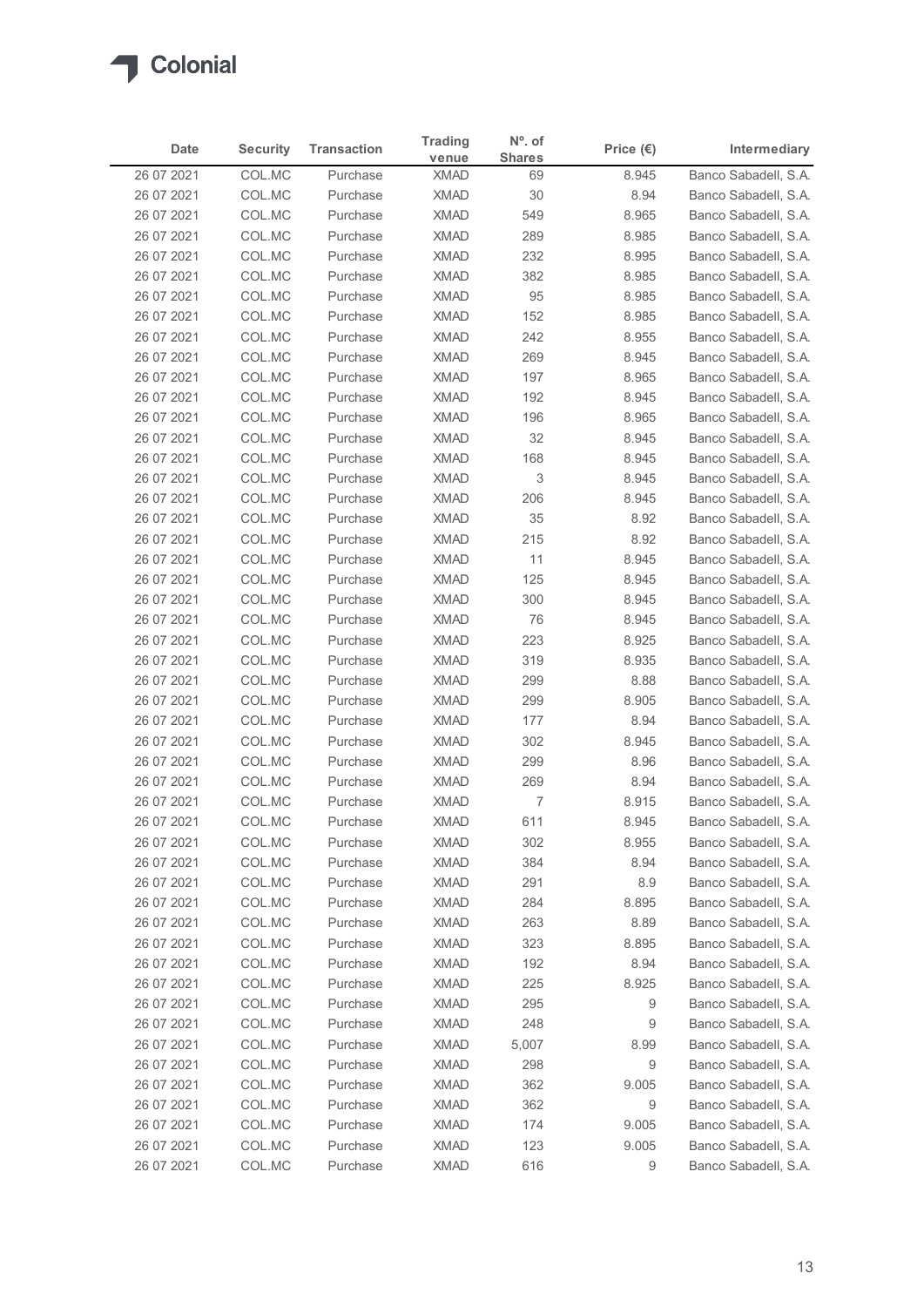

| <b>Security</b><br><b>Transaction</b><br>Intermediary<br>Date<br>Price $(\epsilon)$<br><b>Shares</b><br>venue<br>COL.MC<br>Banco Sabadell, S.A.<br>26 07 2021<br><b>XMAD</b><br>9<br>Purchase<br>200<br>26 07 2021<br>COL.MC<br><b>XMAD</b><br>172<br>9<br>Banco Sabadell, S.A.<br>Purchase<br>COL.MC<br><b>XMAD</b><br>557<br>Banco Sabadell, S.A.<br>26 07 2021<br>Purchase<br>9.005<br><b>XMAD</b><br>254<br>26 07 2021<br>COL.MC<br>Purchase<br>8.995<br>Banco Sabadell, S.A.<br>COL.MC<br><b>XMAD</b><br>538<br>9.005<br>26 07 2021<br>Purchase<br>Banco Sabadell, S.A.<br>26 07 2021<br>COL.MC<br><b>XMAD</b><br>254<br>Banco Sabadell, S.A.<br>Purchase<br>8.96<br>26 07 2021<br>COL.MC<br><b>XMAD</b><br>701<br>Banco Sabadell, S.A.<br>Purchase<br>8.98<br>26 07 2021<br>COL.MC<br>Purchase<br><b>XMAD</b><br>45<br>8.945<br>Banco Sabadell, S.A.<br>COL.MC<br><b>XMAD</b><br>Banco Sabadell, S.A.<br>26 07 2021<br>159<br>8.945<br>Purchase<br><b>XMAD</b><br>66<br>Banco Sabadell, S.A.<br>26 07 2021<br>COL.MC<br>Purchase<br>8.945<br>COL.MC<br><b>XMAD</b><br>108<br>Banco Sabadell, S.A.<br>26 07 2021<br>Purchase<br>8.955<br>COL.MC<br><b>XMAD</b><br>8.94<br>Banco Sabadell, S.A.<br>26 07 2021<br>Purchase<br>1,159<br><b>XMAD</b><br>280<br>26 07 2021<br>COL.MC<br>Purchase<br>8.905<br>Banco Sabadell, S.A.<br>263<br>26 07 2021<br>COL.MC<br>XMAD<br>8.91<br>Purchase<br>26 07 2021<br><b>XMAD</b><br>269<br>8.91<br>Banco Sabadell, S.A.<br>COL.MC<br>Purchase<br><b>XMAD</b><br>8.925<br>26 07 2021<br>COL.MC<br>Purchase<br>781<br>COL.MC<br>XMAD<br>8.915<br>26 07 2021<br>Purchase<br>237<br>COL.MC<br><b>XMAD</b><br>8.925<br>26 07 2021<br>Purchase<br>170<br>COL.MC<br><b>XMAD</b><br>236<br>26 07 2021<br>Purchase<br>8.92<br>COL.MC<br>451<br>9<br>26 07 2021<br>Purchase<br><b>XMAD</b><br><b>XMAD</b><br>478<br>8.995<br>26 07 2021<br>COL.MC<br>Purchase<br>COL.MC<br><b>XMAD</b><br>237<br>8.995<br>Banco Sabadell, S.A.<br>26 07 2021<br>Purchase<br>XMAD<br>115<br>8.99<br>26 07 2021<br>COL.MC<br>Purchase<br>COL.MC<br><b>XMAD</b><br>537<br>26 07 2021<br>Purchase<br>8.995<br>COL.MC<br><b>XMAD</b><br>240<br>8.93<br>26 07 2021<br>Purchase<br>COL.MC<br>430<br>8.975<br>26 07 2021<br>Purchase<br><b>XMAD</b><br><b>XMAD</b><br>71<br>8.975<br>26 07 2021<br>COL.MC<br>Purchase<br>XMAD<br>306<br>8.94<br>26 07 2021<br>COL.MC<br>Purchase<br>Banco Sabadell, S.A.<br>COL.MC<br><b>XMAD</b><br>205<br>9.02<br>26 07 2021<br>Purchase<br>COL.MC<br>Purchase<br><b>XMAD</b><br>9.02<br>26 07 2021<br>179<br><b>XMAD</b><br>126<br>9.02<br>26 07 2021<br>COL.MC<br>Purchase<br>COL.MC<br><b>XMAD</b><br>320<br>9.01<br>26 07 2021<br>Purchase<br><b>XMAD</b><br>215<br>9.02<br>26 07 2021<br>COL.MC<br>Purchase<br>COL.MC<br><b>XMAD</b><br>297<br>9.025<br>Banco Sabadell, S.A.<br>26 07 2021<br>Purchase<br>COL.MC<br>XMAD<br>279<br>9.025<br>26 07 2021<br>Purchase<br>COL.MC<br><b>XMAD</b><br>26 07 2021<br>Purchase<br>415<br>9.015<br>COL.MC<br><b>XMAD</b><br>90<br>9.015<br>26 07 2021<br>Purchase<br>COL.MC<br>9.015<br>26 07 2021<br><b>XMAD</b><br>159<br>Purchase<br><b>XMAD</b><br>224<br>26 07 2021<br>COL.MC<br>Purchase<br>9.01<br>COL.MC<br><b>XMAD</b><br>631<br>9<br>26 07 2021<br>Purchase<br>COL.MC<br><b>XMAD</b><br>326<br>8.975<br>27 07 2021<br>Purchase |
|------------------------------------------------------------------------------------------------------------------------------------------------------------------------------------------------------------------------------------------------------------------------------------------------------------------------------------------------------------------------------------------------------------------------------------------------------------------------------------------------------------------------------------------------------------------------------------------------------------------------------------------------------------------------------------------------------------------------------------------------------------------------------------------------------------------------------------------------------------------------------------------------------------------------------------------------------------------------------------------------------------------------------------------------------------------------------------------------------------------------------------------------------------------------------------------------------------------------------------------------------------------------------------------------------------------------------------------------------------------------------------------------------------------------------------------------------------------------------------------------------------------------------------------------------------------------------------------------------------------------------------------------------------------------------------------------------------------------------------------------------------------------------------------------------------------------------------------------------------------------------------------------------------------------------------------------------------------------------------------------------------------------------------------------------------------------------------------------------------------------------------------------------------------------------------------------------------------------------------------------------------------------------------------------------------------------------------------------------------------------------------------------------------------------------------------------------------------------------------------------------------------------------------------------------------------------------------------------------------------------------------------------------------------------------------------------------------------------------------------------------------------------------------------------------------------------------------------------------------------------------------------------------------------------------------------------------------------------------------------------------------------------------------------------------------------------------------------------------------------------------------------------------------------------------------------------------------------------------------------------------------------------------------------------------------------------------|
| Banco Sabadell, S.A.<br>Banco Sabadell, S.A.<br>Banco Sabadell, S.A.<br>Banco Sabadell, S.A.<br>Banco Sabadell, S.A.<br>Banco Sabadell, S.A.<br>Banco Sabadell, S.A.<br>Banco Sabadell, S.A.<br>Banco Sabadell, S.A.<br>Banco Sabadell, S.A.<br>Banco Sabadell, S.A.<br>Banco Sabadell, S.A.<br>Banco Sabadell, S.A.<br>Banco Sabadell, S.A.<br>Banco Sabadell, S.A.<br>Banco Sabadell, S.A.<br>Banco Sabadell, S.A.<br>Banco Sabadell, S.A.<br>Banco Sabadell, S.A.<br>Banco Sabadell, S.A.<br>Banco Sabadell, S.A.<br>Banco Sabadell, S.A.<br>Banco Sabadell, S.A.<br>Banco Sabadell, S.A.                                                                                                                                                                                                                                                                                                                                                                                                                                                                                                                                                                                                                                                                                                                                                                                                                                                                                                                                                                                                                                                                                                                                                                                                                                                                                                                                                                                                                                                                                                                                                                                                                                                                                                                                                                                                                                                                                                                                                                                                                                                                                                                                                                                                                                                                                                                                                                                                                                                                                                                                                                                                                                                                                                                                 |
|                                                                                                                                                                                                                                                                                                                                                                                                                                                                                                                                                                                                                                                                                                                                                                                                                                                                                                                                                                                                                                                                                                                                                                                                                                                                                                                                                                                                                                                                                                                                                                                                                                                                                                                                                                                                                                                                                                                                                                                                                                                                                                                                                                                                                                                                                                                                                                                                                                                                                                                                                                                                                                                                                                                                                                                                                                                                                                                                                                                                                                                                                                                                                                                                                                                                                                                              |
|                                                                                                                                                                                                                                                                                                                                                                                                                                                                                                                                                                                                                                                                                                                                                                                                                                                                                                                                                                                                                                                                                                                                                                                                                                                                                                                                                                                                                                                                                                                                                                                                                                                                                                                                                                                                                                                                                                                                                                                                                                                                                                                                                                                                                                                                                                                                                                                                                                                                                                                                                                                                                                                                                                                                                                                                                                                                                                                                                                                                                                                                                                                                                                                                                                                                                                                              |
|                                                                                                                                                                                                                                                                                                                                                                                                                                                                                                                                                                                                                                                                                                                                                                                                                                                                                                                                                                                                                                                                                                                                                                                                                                                                                                                                                                                                                                                                                                                                                                                                                                                                                                                                                                                                                                                                                                                                                                                                                                                                                                                                                                                                                                                                                                                                                                                                                                                                                                                                                                                                                                                                                                                                                                                                                                                                                                                                                                                                                                                                                                                                                                                                                                                                                                                              |
|                                                                                                                                                                                                                                                                                                                                                                                                                                                                                                                                                                                                                                                                                                                                                                                                                                                                                                                                                                                                                                                                                                                                                                                                                                                                                                                                                                                                                                                                                                                                                                                                                                                                                                                                                                                                                                                                                                                                                                                                                                                                                                                                                                                                                                                                                                                                                                                                                                                                                                                                                                                                                                                                                                                                                                                                                                                                                                                                                                                                                                                                                                                                                                                                                                                                                                                              |
|                                                                                                                                                                                                                                                                                                                                                                                                                                                                                                                                                                                                                                                                                                                                                                                                                                                                                                                                                                                                                                                                                                                                                                                                                                                                                                                                                                                                                                                                                                                                                                                                                                                                                                                                                                                                                                                                                                                                                                                                                                                                                                                                                                                                                                                                                                                                                                                                                                                                                                                                                                                                                                                                                                                                                                                                                                                                                                                                                                                                                                                                                                                                                                                                                                                                                                                              |
|                                                                                                                                                                                                                                                                                                                                                                                                                                                                                                                                                                                                                                                                                                                                                                                                                                                                                                                                                                                                                                                                                                                                                                                                                                                                                                                                                                                                                                                                                                                                                                                                                                                                                                                                                                                                                                                                                                                                                                                                                                                                                                                                                                                                                                                                                                                                                                                                                                                                                                                                                                                                                                                                                                                                                                                                                                                                                                                                                                                                                                                                                                                                                                                                                                                                                                                              |
|                                                                                                                                                                                                                                                                                                                                                                                                                                                                                                                                                                                                                                                                                                                                                                                                                                                                                                                                                                                                                                                                                                                                                                                                                                                                                                                                                                                                                                                                                                                                                                                                                                                                                                                                                                                                                                                                                                                                                                                                                                                                                                                                                                                                                                                                                                                                                                                                                                                                                                                                                                                                                                                                                                                                                                                                                                                                                                                                                                                                                                                                                                                                                                                                                                                                                                                              |
|                                                                                                                                                                                                                                                                                                                                                                                                                                                                                                                                                                                                                                                                                                                                                                                                                                                                                                                                                                                                                                                                                                                                                                                                                                                                                                                                                                                                                                                                                                                                                                                                                                                                                                                                                                                                                                                                                                                                                                                                                                                                                                                                                                                                                                                                                                                                                                                                                                                                                                                                                                                                                                                                                                                                                                                                                                                                                                                                                                                                                                                                                                                                                                                                                                                                                                                              |
|                                                                                                                                                                                                                                                                                                                                                                                                                                                                                                                                                                                                                                                                                                                                                                                                                                                                                                                                                                                                                                                                                                                                                                                                                                                                                                                                                                                                                                                                                                                                                                                                                                                                                                                                                                                                                                                                                                                                                                                                                                                                                                                                                                                                                                                                                                                                                                                                                                                                                                                                                                                                                                                                                                                                                                                                                                                                                                                                                                                                                                                                                                                                                                                                                                                                                                                              |
|                                                                                                                                                                                                                                                                                                                                                                                                                                                                                                                                                                                                                                                                                                                                                                                                                                                                                                                                                                                                                                                                                                                                                                                                                                                                                                                                                                                                                                                                                                                                                                                                                                                                                                                                                                                                                                                                                                                                                                                                                                                                                                                                                                                                                                                                                                                                                                                                                                                                                                                                                                                                                                                                                                                                                                                                                                                                                                                                                                                                                                                                                                                                                                                                                                                                                                                              |
|                                                                                                                                                                                                                                                                                                                                                                                                                                                                                                                                                                                                                                                                                                                                                                                                                                                                                                                                                                                                                                                                                                                                                                                                                                                                                                                                                                                                                                                                                                                                                                                                                                                                                                                                                                                                                                                                                                                                                                                                                                                                                                                                                                                                                                                                                                                                                                                                                                                                                                                                                                                                                                                                                                                                                                                                                                                                                                                                                                                                                                                                                                                                                                                                                                                                                                                              |
|                                                                                                                                                                                                                                                                                                                                                                                                                                                                                                                                                                                                                                                                                                                                                                                                                                                                                                                                                                                                                                                                                                                                                                                                                                                                                                                                                                                                                                                                                                                                                                                                                                                                                                                                                                                                                                                                                                                                                                                                                                                                                                                                                                                                                                                                                                                                                                                                                                                                                                                                                                                                                                                                                                                                                                                                                                                                                                                                                                                                                                                                                                                                                                                                                                                                                                                              |
|                                                                                                                                                                                                                                                                                                                                                                                                                                                                                                                                                                                                                                                                                                                                                                                                                                                                                                                                                                                                                                                                                                                                                                                                                                                                                                                                                                                                                                                                                                                                                                                                                                                                                                                                                                                                                                                                                                                                                                                                                                                                                                                                                                                                                                                                                                                                                                                                                                                                                                                                                                                                                                                                                                                                                                                                                                                                                                                                                                                                                                                                                                                                                                                                                                                                                                                              |
|                                                                                                                                                                                                                                                                                                                                                                                                                                                                                                                                                                                                                                                                                                                                                                                                                                                                                                                                                                                                                                                                                                                                                                                                                                                                                                                                                                                                                                                                                                                                                                                                                                                                                                                                                                                                                                                                                                                                                                                                                                                                                                                                                                                                                                                                                                                                                                                                                                                                                                                                                                                                                                                                                                                                                                                                                                                                                                                                                                                                                                                                                                                                                                                                                                                                                                                              |
|                                                                                                                                                                                                                                                                                                                                                                                                                                                                                                                                                                                                                                                                                                                                                                                                                                                                                                                                                                                                                                                                                                                                                                                                                                                                                                                                                                                                                                                                                                                                                                                                                                                                                                                                                                                                                                                                                                                                                                                                                                                                                                                                                                                                                                                                                                                                                                                                                                                                                                                                                                                                                                                                                                                                                                                                                                                                                                                                                                                                                                                                                                                                                                                                                                                                                                                              |
|                                                                                                                                                                                                                                                                                                                                                                                                                                                                                                                                                                                                                                                                                                                                                                                                                                                                                                                                                                                                                                                                                                                                                                                                                                                                                                                                                                                                                                                                                                                                                                                                                                                                                                                                                                                                                                                                                                                                                                                                                                                                                                                                                                                                                                                                                                                                                                                                                                                                                                                                                                                                                                                                                                                                                                                                                                                                                                                                                                                                                                                                                                                                                                                                                                                                                                                              |
|                                                                                                                                                                                                                                                                                                                                                                                                                                                                                                                                                                                                                                                                                                                                                                                                                                                                                                                                                                                                                                                                                                                                                                                                                                                                                                                                                                                                                                                                                                                                                                                                                                                                                                                                                                                                                                                                                                                                                                                                                                                                                                                                                                                                                                                                                                                                                                                                                                                                                                                                                                                                                                                                                                                                                                                                                                                                                                                                                                                                                                                                                                                                                                                                                                                                                                                              |
|                                                                                                                                                                                                                                                                                                                                                                                                                                                                                                                                                                                                                                                                                                                                                                                                                                                                                                                                                                                                                                                                                                                                                                                                                                                                                                                                                                                                                                                                                                                                                                                                                                                                                                                                                                                                                                                                                                                                                                                                                                                                                                                                                                                                                                                                                                                                                                                                                                                                                                                                                                                                                                                                                                                                                                                                                                                                                                                                                                                                                                                                                                                                                                                                                                                                                                                              |
|                                                                                                                                                                                                                                                                                                                                                                                                                                                                                                                                                                                                                                                                                                                                                                                                                                                                                                                                                                                                                                                                                                                                                                                                                                                                                                                                                                                                                                                                                                                                                                                                                                                                                                                                                                                                                                                                                                                                                                                                                                                                                                                                                                                                                                                                                                                                                                                                                                                                                                                                                                                                                                                                                                                                                                                                                                                                                                                                                                                                                                                                                                                                                                                                                                                                                                                              |
|                                                                                                                                                                                                                                                                                                                                                                                                                                                                                                                                                                                                                                                                                                                                                                                                                                                                                                                                                                                                                                                                                                                                                                                                                                                                                                                                                                                                                                                                                                                                                                                                                                                                                                                                                                                                                                                                                                                                                                                                                                                                                                                                                                                                                                                                                                                                                                                                                                                                                                                                                                                                                                                                                                                                                                                                                                                                                                                                                                                                                                                                                                                                                                                                                                                                                                                              |
|                                                                                                                                                                                                                                                                                                                                                                                                                                                                                                                                                                                                                                                                                                                                                                                                                                                                                                                                                                                                                                                                                                                                                                                                                                                                                                                                                                                                                                                                                                                                                                                                                                                                                                                                                                                                                                                                                                                                                                                                                                                                                                                                                                                                                                                                                                                                                                                                                                                                                                                                                                                                                                                                                                                                                                                                                                                                                                                                                                                                                                                                                                                                                                                                                                                                                                                              |
|                                                                                                                                                                                                                                                                                                                                                                                                                                                                                                                                                                                                                                                                                                                                                                                                                                                                                                                                                                                                                                                                                                                                                                                                                                                                                                                                                                                                                                                                                                                                                                                                                                                                                                                                                                                                                                                                                                                                                                                                                                                                                                                                                                                                                                                                                                                                                                                                                                                                                                                                                                                                                                                                                                                                                                                                                                                                                                                                                                                                                                                                                                                                                                                                                                                                                                                              |
|                                                                                                                                                                                                                                                                                                                                                                                                                                                                                                                                                                                                                                                                                                                                                                                                                                                                                                                                                                                                                                                                                                                                                                                                                                                                                                                                                                                                                                                                                                                                                                                                                                                                                                                                                                                                                                                                                                                                                                                                                                                                                                                                                                                                                                                                                                                                                                                                                                                                                                                                                                                                                                                                                                                                                                                                                                                                                                                                                                                                                                                                                                                                                                                                                                                                                                                              |
|                                                                                                                                                                                                                                                                                                                                                                                                                                                                                                                                                                                                                                                                                                                                                                                                                                                                                                                                                                                                                                                                                                                                                                                                                                                                                                                                                                                                                                                                                                                                                                                                                                                                                                                                                                                                                                                                                                                                                                                                                                                                                                                                                                                                                                                                                                                                                                                                                                                                                                                                                                                                                                                                                                                                                                                                                                                                                                                                                                                                                                                                                                                                                                                                                                                                                                                              |
|                                                                                                                                                                                                                                                                                                                                                                                                                                                                                                                                                                                                                                                                                                                                                                                                                                                                                                                                                                                                                                                                                                                                                                                                                                                                                                                                                                                                                                                                                                                                                                                                                                                                                                                                                                                                                                                                                                                                                                                                                                                                                                                                                                                                                                                                                                                                                                                                                                                                                                                                                                                                                                                                                                                                                                                                                                                                                                                                                                                                                                                                                                                                                                                                                                                                                                                              |
|                                                                                                                                                                                                                                                                                                                                                                                                                                                                                                                                                                                                                                                                                                                                                                                                                                                                                                                                                                                                                                                                                                                                                                                                                                                                                                                                                                                                                                                                                                                                                                                                                                                                                                                                                                                                                                                                                                                                                                                                                                                                                                                                                                                                                                                                                                                                                                                                                                                                                                                                                                                                                                                                                                                                                                                                                                                                                                                                                                                                                                                                                                                                                                                                                                                                                                                              |
|                                                                                                                                                                                                                                                                                                                                                                                                                                                                                                                                                                                                                                                                                                                                                                                                                                                                                                                                                                                                                                                                                                                                                                                                                                                                                                                                                                                                                                                                                                                                                                                                                                                                                                                                                                                                                                                                                                                                                                                                                                                                                                                                                                                                                                                                                                                                                                                                                                                                                                                                                                                                                                                                                                                                                                                                                                                                                                                                                                                                                                                                                                                                                                                                                                                                                                                              |
|                                                                                                                                                                                                                                                                                                                                                                                                                                                                                                                                                                                                                                                                                                                                                                                                                                                                                                                                                                                                                                                                                                                                                                                                                                                                                                                                                                                                                                                                                                                                                                                                                                                                                                                                                                                                                                                                                                                                                                                                                                                                                                                                                                                                                                                                                                                                                                                                                                                                                                                                                                                                                                                                                                                                                                                                                                                                                                                                                                                                                                                                                                                                                                                                                                                                                                                              |
|                                                                                                                                                                                                                                                                                                                                                                                                                                                                                                                                                                                                                                                                                                                                                                                                                                                                                                                                                                                                                                                                                                                                                                                                                                                                                                                                                                                                                                                                                                                                                                                                                                                                                                                                                                                                                                                                                                                                                                                                                                                                                                                                                                                                                                                                                                                                                                                                                                                                                                                                                                                                                                                                                                                                                                                                                                                                                                                                                                                                                                                                                                                                                                                                                                                                                                                              |
|                                                                                                                                                                                                                                                                                                                                                                                                                                                                                                                                                                                                                                                                                                                                                                                                                                                                                                                                                                                                                                                                                                                                                                                                                                                                                                                                                                                                                                                                                                                                                                                                                                                                                                                                                                                                                                                                                                                                                                                                                                                                                                                                                                                                                                                                                                                                                                                                                                                                                                                                                                                                                                                                                                                                                                                                                                                                                                                                                                                                                                                                                                                                                                                                                                                                                                                              |
|                                                                                                                                                                                                                                                                                                                                                                                                                                                                                                                                                                                                                                                                                                                                                                                                                                                                                                                                                                                                                                                                                                                                                                                                                                                                                                                                                                                                                                                                                                                                                                                                                                                                                                                                                                                                                                                                                                                                                                                                                                                                                                                                                                                                                                                                                                                                                                                                                                                                                                                                                                                                                                                                                                                                                                                                                                                                                                                                                                                                                                                                                                                                                                                                                                                                                                                              |
|                                                                                                                                                                                                                                                                                                                                                                                                                                                                                                                                                                                                                                                                                                                                                                                                                                                                                                                                                                                                                                                                                                                                                                                                                                                                                                                                                                                                                                                                                                                                                                                                                                                                                                                                                                                                                                                                                                                                                                                                                                                                                                                                                                                                                                                                                                                                                                                                                                                                                                                                                                                                                                                                                                                                                                                                                                                                                                                                                                                                                                                                                                                                                                                                                                                                                                                              |
|                                                                                                                                                                                                                                                                                                                                                                                                                                                                                                                                                                                                                                                                                                                                                                                                                                                                                                                                                                                                                                                                                                                                                                                                                                                                                                                                                                                                                                                                                                                                                                                                                                                                                                                                                                                                                                                                                                                                                                                                                                                                                                                                                                                                                                                                                                                                                                                                                                                                                                                                                                                                                                                                                                                                                                                                                                                                                                                                                                                                                                                                                                                                                                                                                                                                                                                              |
|                                                                                                                                                                                                                                                                                                                                                                                                                                                                                                                                                                                                                                                                                                                                                                                                                                                                                                                                                                                                                                                                                                                                                                                                                                                                                                                                                                                                                                                                                                                                                                                                                                                                                                                                                                                                                                                                                                                                                                                                                                                                                                                                                                                                                                                                                                                                                                                                                                                                                                                                                                                                                                                                                                                                                                                                                                                                                                                                                                                                                                                                                                                                                                                                                                                                                                                              |
|                                                                                                                                                                                                                                                                                                                                                                                                                                                                                                                                                                                                                                                                                                                                                                                                                                                                                                                                                                                                                                                                                                                                                                                                                                                                                                                                                                                                                                                                                                                                                                                                                                                                                                                                                                                                                                                                                                                                                                                                                                                                                                                                                                                                                                                                                                                                                                                                                                                                                                                                                                                                                                                                                                                                                                                                                                                                                                                                                                                                                                                                                                                                                                                                                                                                                                                              |
|                                                                                                                                                                                                                                                                                                                                                                                                                                                                                                                                                                                                                                                                                                                                                                                                                                                                                                                                                                                                                                                                                                                                                                                                                                                                                                                                                                                                                                                                                                                                                                                                                                                                                                                                                                                                                                                                                                                                                                                                                                                                                                                                                                                                                                                                                                                                                                                                                                                                                                                                                                                                                                                                                                                                                                                                                                                                                                                                                                                                                                                                                                                                                                                                                                                                                                                              |
| COL.MC<br><b>XMAD</b><br>8.975<br>27 07 2021<br>Purchase<br>304<br>Banco Sabadell, S.A.                                                                                                                                                                                                                                                                                                                                                                                                                                                                                                                                                                                                                                                                                                                                                                                                                                                                                                                                                                                                                                                                                                                                                                                                                                                                                                                                                                                                                                                                                                                                                                                                                                                                                                                                                                                                                                                                                                                                                                                                                                                                                                                                                                                                                                                                                                                                                                                                                                                                                                                                                                                                                                                                                                                                                                                                                                                                                                                                                                                                                                                                                                                                                                                                                                      |
| COL.MC<br><b>XMAD</b><br>40<br>8.975<br>27 07 2021<br>Purchase<br>Banco Sabadell, S.A.                                                                                                                                                                                                                                                                                                                                                                                                                                                                                                                                                                                                                                                                                                                                                                                                                                                                                                                                                                                                                                                                                                                                                                                                                                                                                                                                                                                                                                                                                                                                                                                                                                                                                                                                                                                                                                                                                                                                                                                                                                                                                                                                                                                                                                                                                                                                                                                                                                                                                                                                                                                                                                                                                                                                                                                                                                                                                                                                                                                                                                                                                                                                                                                                                                       |
| COL.MC<br><b>XMAD</b><br>81<br>8.96<br>Banco Sabadell, S.A.<br>27 07 2021<br>Purchase                                                                                                                                                                                                                                                                                                                                                                                                                                                                                                                                                                                                                                                                                                                                                                                                                                                                                                                                                                                                                                                                                                                                                                                                                                                                                                                                                                                                                                                                                                                                                                                                                                                                                                                                                                                                                                                                                                                                                                                                                                                                                                                                                                                                                                                                                                                                                                                                                                                                                                                                                                                                                                                                                                                                                                                                                                                                                                                                                                                                                                                                                                                                                                                                                                        |
| COL.MC<br>XMAD<br>63<br>8.96<br>Banco Sabadell, S.A.<br>27 07 2021<br>Purchase                                                                                                                                                                                                                                                                                                                                                                                                                                                                                                                                                                                                                                                                                                                                                                                                                                                                                                                                                                                                                                                                                                                                                                                                                                                                                                                                                                                                                                                                                                                                                                                                                                                                                                                                                                                                                                                                                                                                                                                                                                                                                                                                                                                                                                                                                                                                                                                                                                                                                                                                                                                                                                                                                                                                                                                                                                                                                                                                                                                                                                                                                                                                                                                                                                               |
| XMAD<br>96<br>27 07 2021<br>COL.MC<br>Purchase<br>8.96<br>Banco Sabadell, S.A.                                                                                                                                                                                                                                                                                                                                                                                                                                                                                                                                                                                                                                                                                                                                                                                                                                                                                                                                                                                                                                                                                                                                                                                                                                                                                                                                                                                                                                                                                                                                                                                                                                                                                                                                                                                                                                                                                                                                                                                                                                                                                                                                                                                                                                                                                                                                                                                                                                                                                                                                                                                                                                                                                                                                                                                                                                                                                                                                                                                                                                                                                                                                                                                                                                               |
| COL.MC<br><b>XMAD</b><br>Banco Sabadell, S.A.<br>27 07 2021<br>Purchase<br>56<br>8.96                                                                                                                                                                                                                                                                                                                                                                                                                                                                                                                                                                                                                                                                                                                                                                                                                                                                                                                                                                                                                                                                                                                                                                                                                                                                                                                                                                                                                                                                                                                                                                                                                                                                                                                                                                                                                                                                                                                                                                                                                                                                                                                                                                                                                                                                                                                                                                                                                                                                                                                                                                                                                                                                                                                                                                                                                                                                                                                                                                                                                                                                                                                                                                                                                                        |
| <b>XMAD</b><br>75<br>8.96<br>Banco Sabadell, S.A.<br>27 07 2021<br>COL.MC<br>Purchase                                                                                                                                                                                                                                                                                                                                                                                                                                                                                                                                                                                                                                                                                                                                                                                                                                                                                                                                                                                                                                                                                                                                                                                                                                                                                                                                                                                                                                                                                                                                                                                                                                                                                                                                                                                                                                                                                                                                                                                                                                                                                                                                                                                                                                                                                                                                                                                                                                                                                                                                                                                                                                                                                                                                                                                                                                                                                                                                                                                                                                                                                                                                                                                                                                        |
| 27 07 2021<br>COL.MC<br>Banco Sabadell, S.A.<br>Purchase<br><b>XMAD</b><br>766<br>8.985<br>27 07 2021<br>COL.MC<br><b>XMAD</b><br>320<br>9.01<br>Banco Sabadell, S.A.<br>Purchase                                                                                                                                                                                                                                                                                                                                                                                                                                                                                                                                                                                                                                                                                                                                                                                                                                                                                                                                                                                                                                                                                                                                                                                                                                                                                                                                                                                                                                                                                                                                                                                                                                                                                                                                                                                                                                                                                                                                                                                                                                                                                                                                                                                                                                                                                                                                                                                                                                                                                                                                                                                                                                                                                                                                                                                                                                                                                                                                                                                                                                                                                                                                            |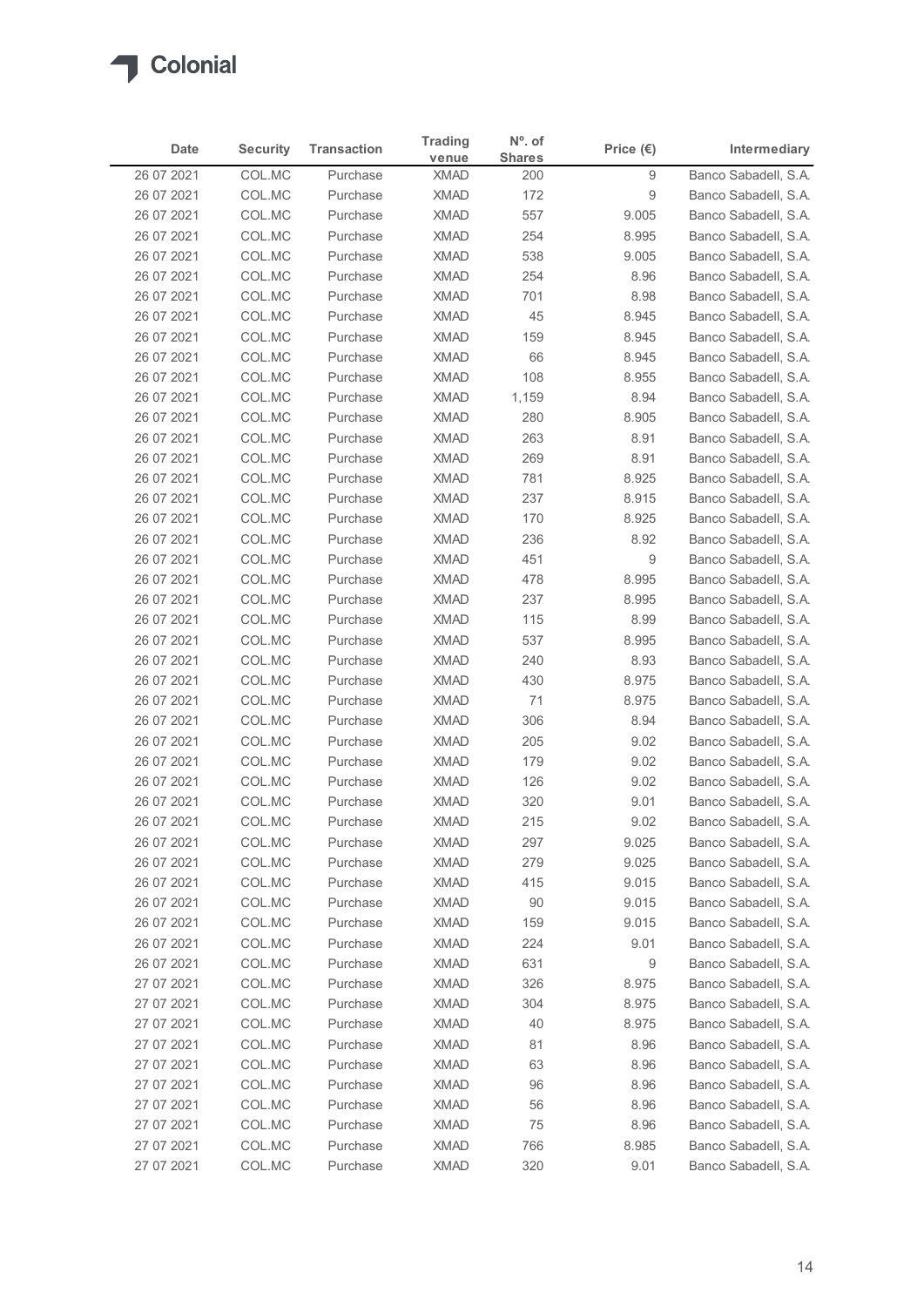

| Date                     | <b>Security</b>  | <b>Transaction</b>   | <b>Trading</b>             | $No$ . of          | Price $(\epsilon)$ | Intermediary                                 |
|--------------------------|------------------|----------------------|----------------------------|--------------------|--------------------|----------------------------------------------|
| 27 07 2021               | COL.MC           | Purchase             | venue<br><b>XMAD</b>       | <b>Shares</b><br>8 | 9.02               | Banco Sabadell, S.A.                         |
| 27 07 2021               | COL.MC           | Purchase             | <b>XMAD</b>                | 67                 | 8.98               | Banco Sabadell, S.A.                         |
| 27 07 2021               | COL.MC           | Purchase             | <b>XMAD</b>                | 429                | 9.01               | Banco Sabadell, S.A.                         |
| 27 07 2021               | COL.MC           | Purchase             | <b>XMAD</b>                | 91                 | 9                  | Banco Sabadell, S.A.                         |
| 27 07 2021               | COL.MC           | Purchase             | <b>XMAD</b>                | 182                | 9                  | Banco Sabadell, S.A.                         |
| 27 07 2021               | COL.MC           | Purchase             | <b>XMAD</b>                | 90                 | 8.95               | Banco Sabadell, S.A.                         |
| 27 07 2021<br>27 07 2021 | COL.MC<br>COL.MC | Purchase<br>Purchase | <b>XMAD</b><br><b>XMAD</b> | 347<br>448         | 8.985<br>8.96      | Banco Sabadell, S.A.<br>Banco Sabadell, S.A. |
| 27 07 2021               | COL.MC           | Purchase             | <b>XMAD</b>                | 241                | 8.985              | Banco Sabadell, S.A.                         |
| 27 07 2021               | COL.MC           | Purchase             | <b>XMAD</b>                | 219                | 8.99               | Banco Sabadell, S.A.                         |
| 27 07 2021               | COL.MC           | Purchase             | <b>XMAD</b>                | 85                 | 8.99               | Banco Sabadell, S.A.                         |
| 27 07 2021               | COL.MC           | Purchase             | <b>XMAD</b>                | 16                 | 8.99               | Banco Sabadell, S.A.                         |
| 27 07 2021               | COL.MC           | Purchase             | <b>XMAD</b>                | 227                | 8.995              | Banco Sabadell, S.A.                         |
| 27 07 2021<br>27 07 2021 | COL.MC<br>COL.MC | Purchase<br>Purchase | XMAD<br><b>XMAD</b>        | 144<br>585         | 8.985<br>8.98      | Banco Sabadell, S.A.<br>Banco Sabadell, S.A. |
| 27 07 2021               | COL.MC           | Purchase             | <b>XMAD</b>                | 199                | 8.96               | Banco Sabadell, S.A.                         |
| 27 07 2021               | COL.MC           | Purchase             | <b>XMAD</b>                | 201                | 8.96               | Banco Sabadell, S.A.                         |
| 27 07 2021               | COL.MC           | Purchase             | <b>XMAD</b>                | 584                | 8.945              | Banco Sabadell, S.A.                         |
| 27 07 2021               | COL.MC           | Purchase             | <b>XMAD</b>                | 215                | 8.95               | Banco Sabadell, S.A.                         |
| 27 07 2021               | COL.MC           | Purchase             | <b>XMAD</b>                | 76                 | 8.95               | Banco Sabadell, S.A.                         |
| 27 07 2021               | COL.MC           | Purchase             | <b>XMAD</b>                | 317                | 8.965              | Banco Sabadell, S.A.                         |
| 27 07 2021<br>27 07 2021 | COL.MC<br>COL.MC | Purchase<br>Purchase | <b>XMAD</b><br>XMAD        | 305<br>194         | 8.965<br>8.97      | Banco Sabadell, S.A.<br>Banco Sabadell, S.A. |
| 27 07 2021               | COL.MC           | Purchase             | <b>XMAD</b>                | 84                 | 8.965              | Banco Sabadell, S.A.                         |
| 27 07 2021               | COL.MC           | Purchase             | <b>XMAD</b>                | 413                | 8.975              | Banco Sabadell, S.A.                         |
| 27 07 2021               | COL.MC           | Purchase             | <b>XMAD</b>                | 157                | 8.975              | Banco Sabadell, S.A.                         |
| 27 07 2021               | COL.MC           | Purchase             | <b>XMAD</b>                | 258                | 8.985              | Banco Sabadell, S.A.                         |
| 27 07 2021               | COL.MC           | Purchase             | <b>XMAD</b>                | 361                | 8.97               | Banco Sabadell, S.A.                         |
| 27 07 2021               | COL.MC           | Purchase             | <b>XMAD</b>                | 127                | 8.985              | Banco Sabadell, S.A.                         |
| 27 07 2021<br>27 07 2021 | COL.MC<br>COL.MC | Purchase<br>Purchase | <b>XMAD</b><br><b>XMAD</b> | 454<br>347         | 8.985<br>8.98      | Banco Sabadell, S.A.<br>Banco Sabadell, S.A. |
| 27 07 2021               | COL.MC           | Purchase             | <b>XMAD</b>                | 363                | 8.945              | Banco Sabadell, S.A.                         |
| 27 07 2021               | COL.MC           | Purchase             | <b>XMAD</b>                | 332                | 8.955              | Banco Sabadell, S.A.                         |
| 27 07 2021               | COL.MC           | Purchase             | <b>XMAD</b>                | 483                | 8.99               | Banco Sabadell, S.A.                         |
| 27 07 2021               | COL.MC           | Purchase             | XMAD                       | 498                | 8.975              | Banco Sabadell, S.A.                         |
| 27 07 2021               | COL.MC           | Purchase             | <b>XMAD</b>                | 108                | 8.975              | Banco Sabadell, S.A.                         |
| 27 07 2021               | COL.MC           | Purchase             | <b>XMAD</b>                | 74                 | 8.975              | Banco Sabadell, S.A.                         |
| 27 07 2021               | COL.MC           | Purchase             | <b>XMAD</b>                | 249                | 8.975              | Banco Sabadell, S.A.                         |
| 27 07 2021<br>27 07 2021 | COL.MC<br>COL.MC | Purchase<br>Purchase | <b>XMAD</b><br><b>XMAD</b> | 26<br>384          | 8.995<br>8.995     | Banco Sabadell, S.A.<br>Banco Sabadell, S.A. |
| 27 07 2021               | COL.MC           | Purchase             | <b>XMAD</b>                | 237                | 8.99               | Banco Sabadell, S.A.                         |
| 27 07 2021               | COL.MC           | Purchase             | <b>XMAD</b>                | 229                | 8.99               | Banco Sabadell, S.A.                         |
| 27 07 2021               | COL.MC           | Purchase             | <b>XMAD</b>                | 151                | 8.995              | Banco Sabadell, S.A.                         |
| 27 07 2021               | COL.MC           | Purchase             | <b>XMAD</b>                | 237                | 8.98               | Banco Sabadell, S.A.                         |
| 27 07 2021               | COL.MC           | Purchase             | <b>XMAD</b>                | 14                 | 8.995              | Banco Sabadell, S.A.                         |
| 27 07 2021               | COL.MC           | Purchase             | <b>XMAD</b>                | 310                | 8.99               | Banco Sabadell, S.A.                         |
| 27 07 2021               | COL.MC           | Purchase             | <b>XMAD</b>                | 172                | 8.99               | Banco Sabadell, S.A.                         |
| 27 07 2021               | COL.MC<br>COL.MC | Purchase             | <b>XMAD</b>                | 23                 | 8.97               | Banco Sabadell, S.A.                         |
| 27 07 2021               |                  | Purchase             | <b>XMAD</b>                | 155                | 8.97               | Banco Sabadell, S.A.                         |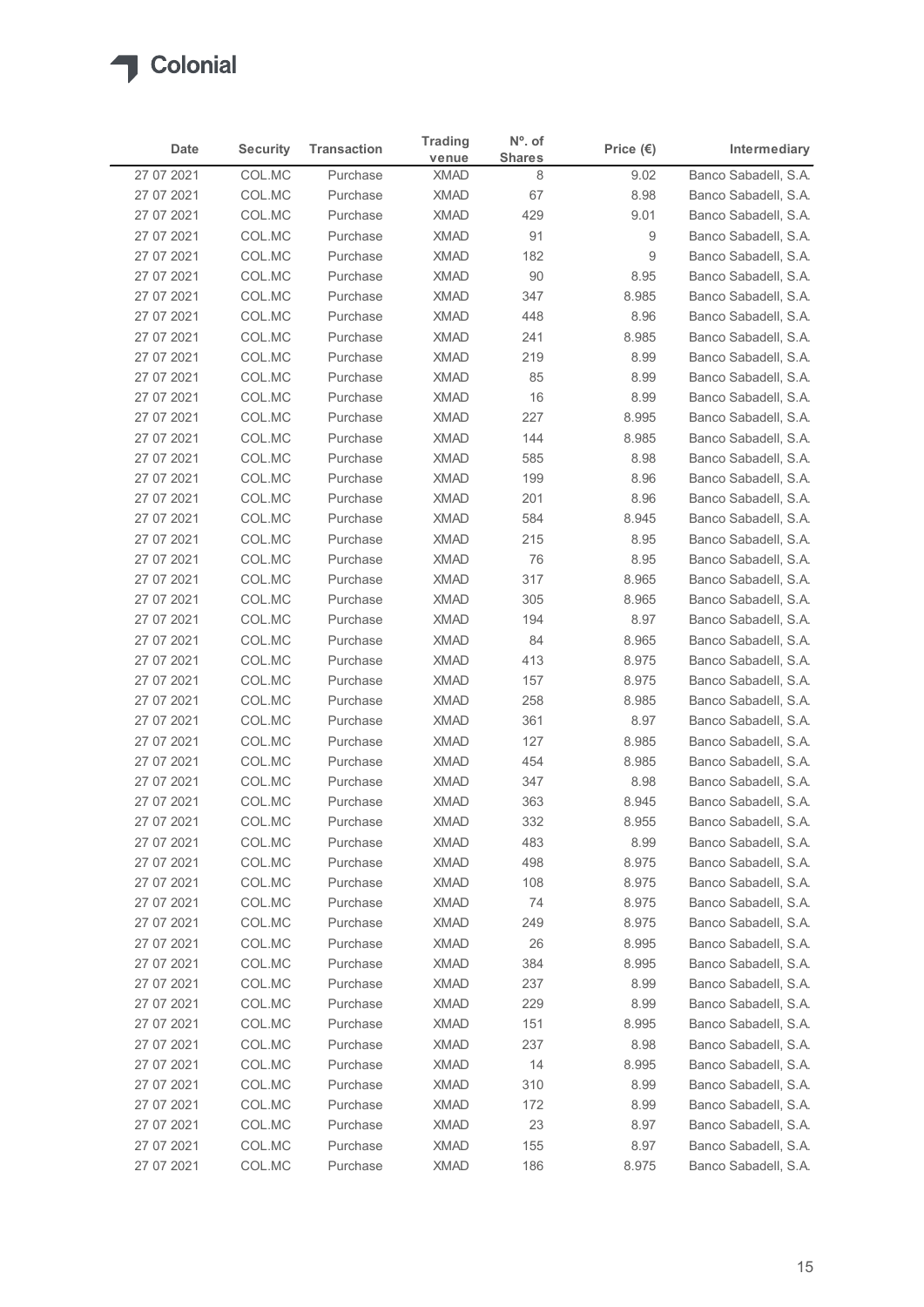

| Date                     | <b>Security</b>  | <b>Transaction</b>   | <b>Trading</b>             | $No$ . of            |                             | Intermediary                                 |
|--------------------------|------------------|----------------------|----------------------------|----------------------|-----------------------------|----------------------------------------------|
| 27 07 2021               | COL.MC           | Purchase             | venue<br><b>XMAD</b>       | <b>Shares</b><br>407 | Price $(\epsilon)$<br>8.965 | Banco Sabadell, S.A.                         |
| 27 07 2021               | COL.MC           | Purchase             | <b>XMAD</b>                | 311                  | 8.95                        | Banco Sabadell, S.A.                         |
| 27 07 2021               | COL.MC           | Purchase             | <b>XMAD</b>                | 270                  | 8.95                        | Banco Sabadell, S.A.                         |
| 27 07 2021               | COL.MC           | Purchase             | <b>XMAD</b>                | 211                  | 8.95                        | Banco Sabadell, S.A.                         |
| 27 07 2021               | COL.MC           | Purchase             | <b>XMAD</b>                | 269                  | 8.95                        | Banco Sabadell, S.A.                         |
| 27 07 2021               | COL.MC           | Purchase             | <b>XMAD</b>                | 275                  | 8.94                        | Banco Sabadell, S.A.                         |
| 27 07 2021               | COL.MC           | Purchase             | <b>XMAD</b>                | 280                  | 8.955                       | Banco Sabadell, S.A.                         |
| 27 07 2021<br>27 07 2021 | COL.MC<br>COL.MC | Purchase<br>Purchase | <b>XMAD</b><br><b>XMAD</b> | 67<br>14             | 8.955<br>8.945              | Banco Sabadell, S.A.<br>Banco Sabadell, S.A. |
| 27 07 2021               | COL.MC           | Purchase             | <b>XMAD</b>                | 77                   | 8.965                       | Banco Sabadell, S.A.                         |
| 27 07 2021               | COL.MC           | Purchase             | <b>XMAD</b>                | 292                  | 8.965                       | Banco Sabadell, S.A.                         |
| 27 07 2021               | COL.MC           | Purchase             | <b>XMAD</b>                | 76                   | 8.965                       | Banco Sabadell, S.A.                         |
| 27 07 2021               | COL.MC           | Purchase             | <b>XMAD</b>                | 262                  | 8.965                       | Banco Sabadell, S.A.                         |
| 27 07 2021               | COL.MC           | Purchase             | XMAD                       | 224                  | 8.94                        | Banco Sabadell, S.A.                         |
| 27 07 2021               | COL.MC           | Purchase             | <b>XMAD</b>                | 192                  | 8.96                        | Banco Sabadell, S.A.                         |
| 27 07 2021               | COL.MC           | Purchase             | <b>XMAD</b>                | 297                  | 8.955                       | Banco Sabadell, S.A.                         |
| 27 07 2021<br>27 07 2021 | COL.MC<br>COL.MC | Purchase<br>Purchase | <b>XMAD</b><br><b>XMAD</b> | 562<br>517           | 8.965<br>8.975              | Banco Sabadell, S.A.<br>Banco Sabadell, S.A. |
| 27 07 2021               | COL.MC           | Purchase             | <b>XMAD</b>                | 242                  | 8.97                        | Banco Sabadell, S.A.                         |
| 27 07 2021               | COL.MC           | Purchase             | <b>XMAD</b>                | 73                   | 8.97                        | Banco Sabadell, S.A.                         |
| 27 07 2021               | COL.MC           | Purchase             | <b>XMAD</b>                | 222                  | 8.97                        | Banco Sabadell, S.A.                         |
| 27 07 2021               | COL.MC           | Purchase             | <b>XMAD</b>                | 30                   | 8.965                       | Banco Sabadell, S.A.                         |
| 27 07 2021               | COL.MC           | Purchase             | XMAD                       | 492                  | 8.95                        | Banco Sabadell, S.A.                         |
| 27 07 2021               | COL.MC           | Purchase             | <b>XMAD</b>                | 480                  | 8.94                        | Banco Sabadell, S.A.                         |
| 27 07 2021               | COL.MC           | Purchase             | <b>XMAD</b>                | 28                   | 8.99                        | Banco Sabadell, S.A.                         |
| 27 07 2021<br>27 07 2021 | COL.MC<br>COL.MC | Purchase<br>Purchase | <b>XMAD</b><br><b>XMAD</b> | 703<br>2,269         | 8.99<br>8.99                | Banco Sabadell, S.A.<br>Banco Sabadell, S.A. |
| 27 07 2021               | COL.MC           | Purchase             | <b>XMAD</b>                | 92                   | 8.99                        | Banco Sabadell, S.A.                         |
| 27 07 2021               | COL.MC           | Purchase             | <b>XMAD</b>                | 705                  | 8.99                        | Banco Sabadell, S.A.                         |
| 27 07 2021               | COL.MC           | Purchase             | <b>XMAD</b>                | 1,032                | 8.99                        | Banco Sabadell, S.A.                         |
| 27 07 2021               | COL.MC           | Purchase             | <b>XMAD</b>                | 1,129                | 9.015                       | Banco Sabadell, S.A.                         |
| 27 07 2021               | COL.MC           | Purchase             | <b>XMAD</b>                | 42                   | 8.99                        | Banco Sabadell, S.A.                         |
| 27 07 2021               | COL.MC           | Purchase             | <b>XMAD</b>                | 35                   | 8.99                        | Banco Sabadell, S.A.                         |
| 27 07 2021               | COL.MC           | Purchase             | <b>XMAD</b>                | 77                   | 8.99                        | Banco Sabadell, S.A.                         |
| 27 07 2021               | COL.MC           | Purchase             | XMAD                       | 297                  | 8.985                       | Banco Sabadell, S.A.                         |
| 27 07 2021               | COL.MC           | Purchase             | <b>XMAD</b>                | 279                  | 8.99                        | Banco Sabadell, S.A.                         |
| 27 07 2021<br>27 07 2021 | COL.MC<br>COL.MC | Purchase             | <b>XMAD</b><br><b>XMAD</b> | 408<br>195           | 8.985<br>8.985              | Banco Sabadell, S.A.<br>Banco Sabadell, S.A. |
| 27 07 2021               | COL.MC           | Purchase<br>Purchase | <b>XMAD</b>                | 442                  | 8.98                        | Banco Sabadell, S.A.                         |
| 27 07 2021               | COL.MC           | Purchase             | <b>XMAD</b>                | 692                  | 8.985                       | Banco Sabadell, S.A.                         |
| 27 07 2021               | COL.MC           | Purchase             | <b>XMAD</b>                | 33                   | 8.98                        | Banco Sabadell, S.A.                         |
| 27 07 2021               | COL.MC           | Purchase             | <b>XMAD</b>                | 492                  | 8.985                       | Banco Sabadell, S.A.                         |
| 27 07 2021               | COL.MC           | Purchase             | <b>XMAD</b>                | 526                  | 8.98                        | Banco Sabadell, S.A.                         |
| 27 07 2021               | COL.MC           | Purchase             | <b>XMAD</b>                | 619                  | 8.975                       | Banco Sabadell, S.A.                         |
| 27 07 2021               | COL.MC           | Purchase             | <b>XMAD</b>                | 174                  | 8.975                       | Banco Sabadell, S.A.                         |
| 27 07 2021               | COL.MC           | Purchase             | XMAD                       | 261                  | 8.98                        | Banco Sabadell, S.A.                         |
| 27 07 2021<br>27 07 2021 | COL.MC           | Purchase             | <b>XMAD</b>                | 2,501                | 8.98                        | Banco Sabadell, S.A.                         |
|                          | COL.MC<br>COL.MC | Purchase<br>Purchase | <b>XMAD</b><br><b>XMAD</b> | 186<br>324           | 8.99<br>8.995               | Banco Sabadell, S.A.<br>Banco Sabadell, S.A. |
| 27 07 2021               |                  |                      |                            |                      |                             |                                              |